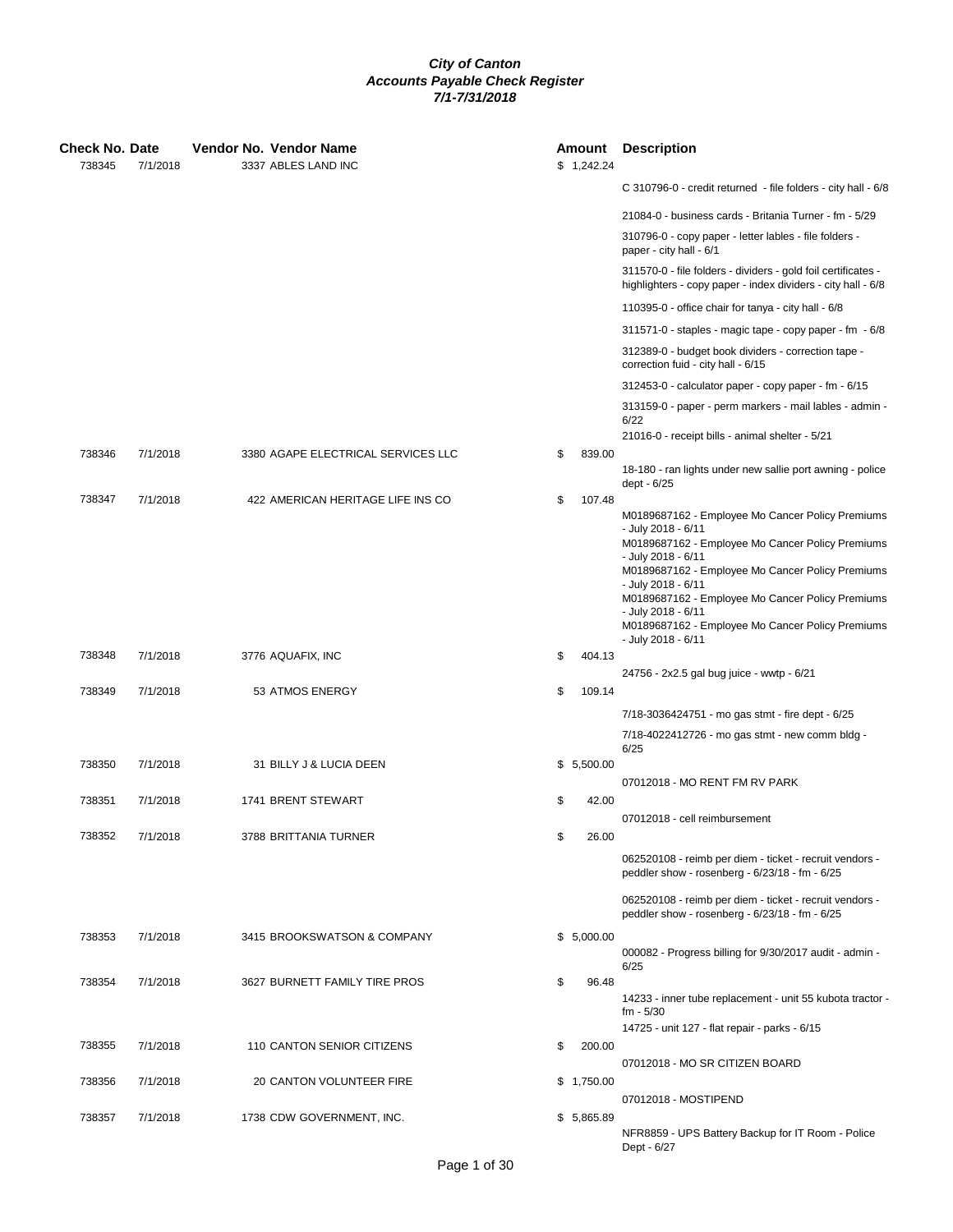|        |          |                                          |              |            | MWC7639 - credit for invoice MLZ2324 lexmark printer<br>repair - fm - $5/29$      |
|--------|----------|------------------------------------------|--------------|------------|-----------------------------------------------------------------------------------|
| 738358 | 7/1/2018 | 2928 CHAMPION EMS                        |              | \$2,950.00 |                                                                                   |
| 738359 | 7/1/2018 | 885 CHARLES FUGATE                       | \$           | 500.00     | 07012018 - MO AMBULANCE AGREEMENT                                                 |
|        |          |                                          |              |            | 06262018 - prof svc rendered - wwtp - 6/26                                        |
| 738360 | 7/1/2018 | 2716 CHRISTUS TMF HEALTH & FITNESS       | \$           | 280.00     |                                                                                   |
|        |          |                                          |              |            | 05012018 - May 2018 - TMF mo Gym Memebership<br>dues - May 2018 - 6/27            |
|        |          |                                          |              |            | 06012018 - June 2018 - TMF mo Gym Memebership                                     |
| 738361 | 7/1/2018 | 74 COBURN'S SUPPLY CO., INC.             | \$           | 214.08     | dues - June 2018 - 6/27                                                           |
|        |          |                                          |              |            | 81233700 - replacement faucets - CYRA - 6/7                                       |
| 738362 | 7/1/2018 | 3471 COMMUNITY INTERNET PROVIDERS        | \$           | 86.77      |                                                                                   |
| 738363 | 7/1/2018 | 156 CONTINENTAL RESEARCH CORP.           |              | \$1,379.85 | 9944 - mo internet for old city hall - 6/15                                       |
|        |          |                                          |              |            | 465694-CRC-2 - steel mounting clip asst - streets -                               |
|        |          |                                          |              |            | utilities - ww coll - 6/21<br>465694-CRC-2 - steel mounting clip asst - streets - |
|        |          |                                          |              |            | utilities - ww coll - 6/21                                                        |
|        |          |                                          |              |            | 465694-CRC-2 - steel mounting clip asst - streets -<br>utilities - ww coll - 6/21 |
|        |          |                                          |              |            | 465693-CRC-1 - Bacto Dose - wwtp - 6/14                                           |
|        |          |                                          |              |            | 465694-CRC-1 - cool and dry towels - grease gun -<br>utilities - 6/14             |
| 738364 | 7/1/2018 | 2937 CROSSPOINT COMMUNICATIONS           | \$           | 207.09     | 411002349-1 - installed extender mic - reprogrammed                               |
|        |          |                                          |              |            | radio - purchased tool box and brackets - Unit PD 63 -                            |
|        |          |                                          |              |            | Police Dept - 6/22<br>411002349-1 - installed extender mic - reprogrammed         |
|        |          |                                          |              |            | radio - purchased tool box and brackets - Unit PD 63 -<br>Police Dept - 6/22      |
| 738365 | 7/1/2018 | 3789 DAVID ALANIZ - A1 BLDG. INSPECTIONS | \$           | 592.50     |                                                                                   |
|        |          |                                          |              |            | 1180626181 - prof svc rendered - bldg inspections - dev<br>svc - 6/25             |
| 738366 | 7/1/2018 | 3560 DEARBORN NATIONAL LIFE INS COMPANY  |              | \$2,430.51 |                                                                                   |
|        |          |                                          |              |            | 7/18-F019243 - Mo Life and Vision Insurance<br>Premiums - July 2018 - 6/8         |
|        |          |                                          |              |            | 7/18-F019243 - Mo Life and Vision Insurance                                       |
|        |          |                                          |              |            | Premiums - July 2018 - 6/8<br>7/18-F019243 - Mo Life and Vision Insurance         |
|        |          |                                          |              |            | Premiums - July 2018 - 6/8<br>7/18-F019243 - Mo Life and Vision Insurance         |
|        |          |                                          |              |            | Premiums - July 2018 - 6/8                                                        |
|        |          |                                          |              |            | 7/18-F019243 - Mo Life and Vision Insurance<br>Premiums - July 2018 - 6/8         |
|        |          |                                          |              |            | 7/18-F019243 - Mo Life and Vision Insurance<br>Premiums - July 2018 - 6/8         |
|        |          |                                          |              |            | 7/18-F019243 - Mo Life and Vision Insurance                                       |
|        |          |                                          |              |            | Premiums - July 2018 - 6/8<br>7/18-F019243 - Mo Life and Vision Insurance         |
|        |          |                                          |              |            | Premiums - July 2018 - 6/8<br>7/18-F019243 - Mo Life and Vision Insurance         |
|        |          |                                          |              |            | Premiums - July 2018 - 6/8                                                        |
|        |          |                                          |              |            | 7/18-F019243 - Mo Life and Vision Insurance<br>Premiums - July 2018 - 6/8         |
|        |          |                                          |              |            | 7/18-F019243 - Mo Life and Vision Insurance<br>Premiums - July 2018 - 6/8         |
|        |          |                                          |              |            | 7/18-F019243 - Mo Life and Vision Insurance                                       |
|        |          |                                          |              |            | Premiums - July 2018 - 6/8<br>7/18-F019243 - Mo Life and Vision Insurance         |
|        |          |                                          |              |            | Premiums - July 2018 - 6/8<br>7/18-F019243 - Mo Life and Vision Insurance         |
|        |          |                                          |              |            | Premiums - July 2018 - 6/8                                                        |
|        |          |                                          |              |            | 7/18-F019243 - Mo Life and Vision Insurance<br>Premiums - July 2018 - 6/8         |
|        |          |                                          |              |            | 7/18-F019243 - Mo Life and Vision Insurance<br>Premiums - July 2018 - 6/8         |
|        |          |                                          |              |            | 7/18-F019243 - Mo Life and Vision Insurance                                       |
|        |          |                                          | Page 2 of 30 |            | Premiums - July 2018 - 6/8                                                        |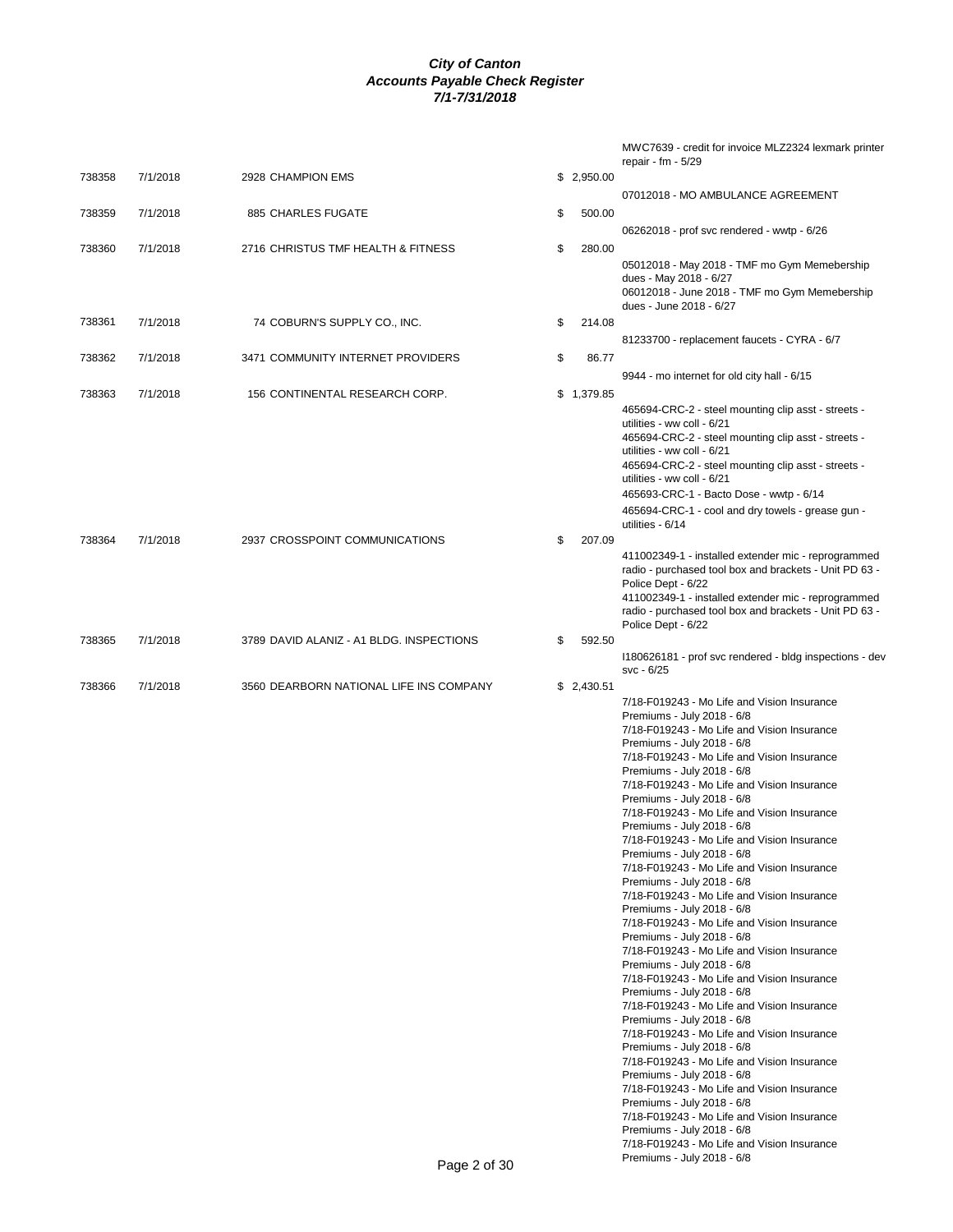|        |          |                              |              | 7/18-F019243 - Mo Life and Vision Insurance<br>Premiums - July 2018 - 6/8<br>7/18-F019243 - Mo Life and Vision Insurance<br>Premiums - July 2018 - 6/8<br>7/18-F019243 - Mo Life and Vision Insurance<br>Premiums - July 2018 - 6/8<br>7/18-F019243 - Mo Life and Vision Insurance<br>Premiums - July 2018 - 6/8<br>7/18-F019243 - Mo Life and Vision Insurance<br>Premiums - July 2018 - 6/8<br>7/18-F019243 - Mo Life and Vision Insurance<br>Premiums - July 2018 - 6/8<br>7/18-F019243 - Mo Life and Vision Insurance<br>Premiums - July 2018 - 6/8 |
|--------|----------|------------------------------|--------------|---------------------------------------------------------------------------------------------------------------------------------------------------------------------------------------------------------------------------------------------------------------------------------------------------------------------------------------------------------------------------------------------------------------------------------------------------------------------------------------------------------------------------------------------------------|
| 738367 | 7/1/2018 | 622 DEBRA JOHNSON            | \$<br>42.00  |                                                                                                                                                                                                                                                                                                                                                                                                                                                                                                                                                         |
|        |          |                              |              | 07012018 - Monthly Cell Reimburrsement                                                                                                                                                                                                                                                                                                                                                                                                                                                                                                                  |
| 738368 | 7/1/2018 | 213 DUKO                     | \$7,732.53   |                                                                                                                                                                                                                                                                                                                                                                                                                                                                                                                                                         |
|        |          |                              |              | 184580 - 2700 gal gasoline - 6/13                                                                                                                                                                                                                                                                                                                                                                                                                                                                                                                       |
|        |          |                              |              | 184580 - 2700 gal gasoline - 6/13                                                                                                                                                                                                                                                                                                                                                                                                                                                                                                                       |
|        |          |                              |              | 184580 - 2700 gal gasoline - 6/13                                                                                                                                                                                                                                                                                                                                                                                                                                                                                                                       |
|        |          |                              |              | 184580 - 2700 gal gasoline - 6/13                                                                                                                                                                                                                                                                                                                                                                                                                                                                                                                       |
|        |          |                              |              | 184580 - 2700 gal gasoline - 6/13                                                                                                                                                                                                                                                                                                                                                                                                                                                                                                                       |
|        |          |                              |              | 184580 - 2700 gal gasoline - 6/13                                                                                                                                                                                                                                                                                                                                                                                                                                                                                                                       |
|        |          |                              |              | 184580 - 2700 gal gasoline - 6/13                                                                                                                                                                                                                                                                                                                                                                                                                                                                                                                       |
|        |          |                              |              | 184580 - 2700 gal gasoline - 6/13                                                                                                                                                                                                                                                                                                                                                                                                                                                                                                                       |
|        |          |                              |              | 184580 - 2700 gal gasoline - 6/13                                                                                                                                                                                                                                                                                                                                                                                                                                                                                                                       |
|        |          |                              |              | 184580 - 2700 gal gasoline - 6/13                                                                                                                                                                                                                                                                                                                                                                                                                                                                                                                       |
|        |          |                              |              | 184580 - 2700 gal gasoline - 6/13                                                                                                                                                                                                                                                                                                                                                                                                                                                                                                                       |
| 738369 | 7/1/2018 | 3490 EAGLE FUEL & OIL LP     | \$12,213.45  |                                                                                                                                                                                                                                                                                                                                                                                                                                                                                                                                                         |
|        |          |                              |              | 114377 - 5000 gal gasoline - 6/28                                                                                                                                                                                                                                                                                                                                                                                                                                                                                                                       |
|        |          |                              |              | 114377 - 5000 gal gasoline - 6/28                                                                                                                                                                                                                                                                                                                                                                                                                                                                                                                       |
|        |          |                              |              | 114377 - 5000 gal gasoline - 6/28                                                                                                                                                                                                                                                                                                                                                                                                                                                                                                                       |
|        |          |                              |              | 114377 - 5000 gal gasoline - 6/28                                                                                                                                                                                                                                                                                                                                                                                                                                                                                                                       |
|        |          |                              |              | 114377 - 5000 gal gasoline - 6/28<br>114377 - 5000 gal gasoline - 6/28                                                                                                                                                                                                                                                                                                                                                                                                                                                                                  |
|        |          |                              |              | 114377 - 5000 gal gasoline - 6/28                                                                                                                                                                                                                                                                                                                                                                                                                                                                                                                       |
|        |          |                              |              | 114377 - 5000 gal gasoline - 6/28                                                                                                                                                                                                                                                                                                                                                                                                                                                                                                                       |
|        |          |                              |              | 114377 - 5000 gal gasoline - 6/28                                                                                                                                                                                                                                                                                                                                                                                                                                                                                                                       |
|        |          |                              |              | 114377 - 5000 gal gasoline - 6/28                                                                                                                                                                                                                                                                                                                                                                                                                                                                                                                       |
|        |          |                              |              | 114377 - 5000 gal gasoline - 6/28                                                                                                                                                                                                                                                                                                                                                                                                                                                                                                                       |
| 738370 | 7/1/2018 | 3762 EAST TEXAS STRIPING     | \$<br>720.00 |                                                                                                                                                                                                                                                                                                                                                                                                                                                                                                                                                         |
|        |          |                              |              | 4501650262 - parking lot striping - stop bar striping -<br>crossing blocks stripes - crosswalk signage - city hall -<br>streets - 6/20<br>4501650262 - parking lot striping - stop bar striping -<br>crossing blocks stripes - crosswalk signage - city hall -<br>streets - 6/20                                                                                                                                                                                                                                                                        |
|        |          |                              |              | 4501650262 - parking lot striping - stop bar striping -<br>crossing blocks stripes - crosswalk signage - city hall -<br>streets - 6/20                                                                                                                                                                                                                                                                                                                                                                                                                  |
| 738371 | 7/1/2018 | 1247 ELLIOTT ELECTRIC SUPPLY | \$<br>873.89 | 4501650262 - parking lot striping - stop bar striping -<br>crossing blocks stripes - crosswalk signage - city hall -<br>streets - 6/20                                                                                                                                                                                                                                                                                                                                                                                                                  |
|        |          |                              |              | 24-16196-01 - ground fault breakers - CYRA - 6/19                                                                                                                                                                                                                                                                                                                                                                                                                                                                                                       |
|        |          |                              |              | 24-15651-02 - credit return - fm - 6/22                                                                                                                                                                                                                                                                                                                                                                                                                                                                                                                 |
|        |          |                              |              | 24-15389-02 - electrical wire - CYRA - 6/12                                                                                                                                                                                                                                                                                                                                                                                                                                                                                                             |
|        |          |                              |              | 24-15389-01 - electrical wire - CYRA - 6/4                                                                                                                                                                                                                                                                                                                                                                                                                                                                                                              |
|        |          |                              |              | 24-15246-01 - replacement RV Panels and<br>replacement Breakers - FM - 6/1<br>24-15651-01 - replacement light bulbs and ballasts -                                                                                                                                                                                                                                                                                                                                                                                                                      |
|        |          |                              |              | plaza museum - 6/8<br>24-15700-01 - plugs - cords and connectors - for                                                                                                                                                                                                                                                                                                                                                                                                                                                                                  |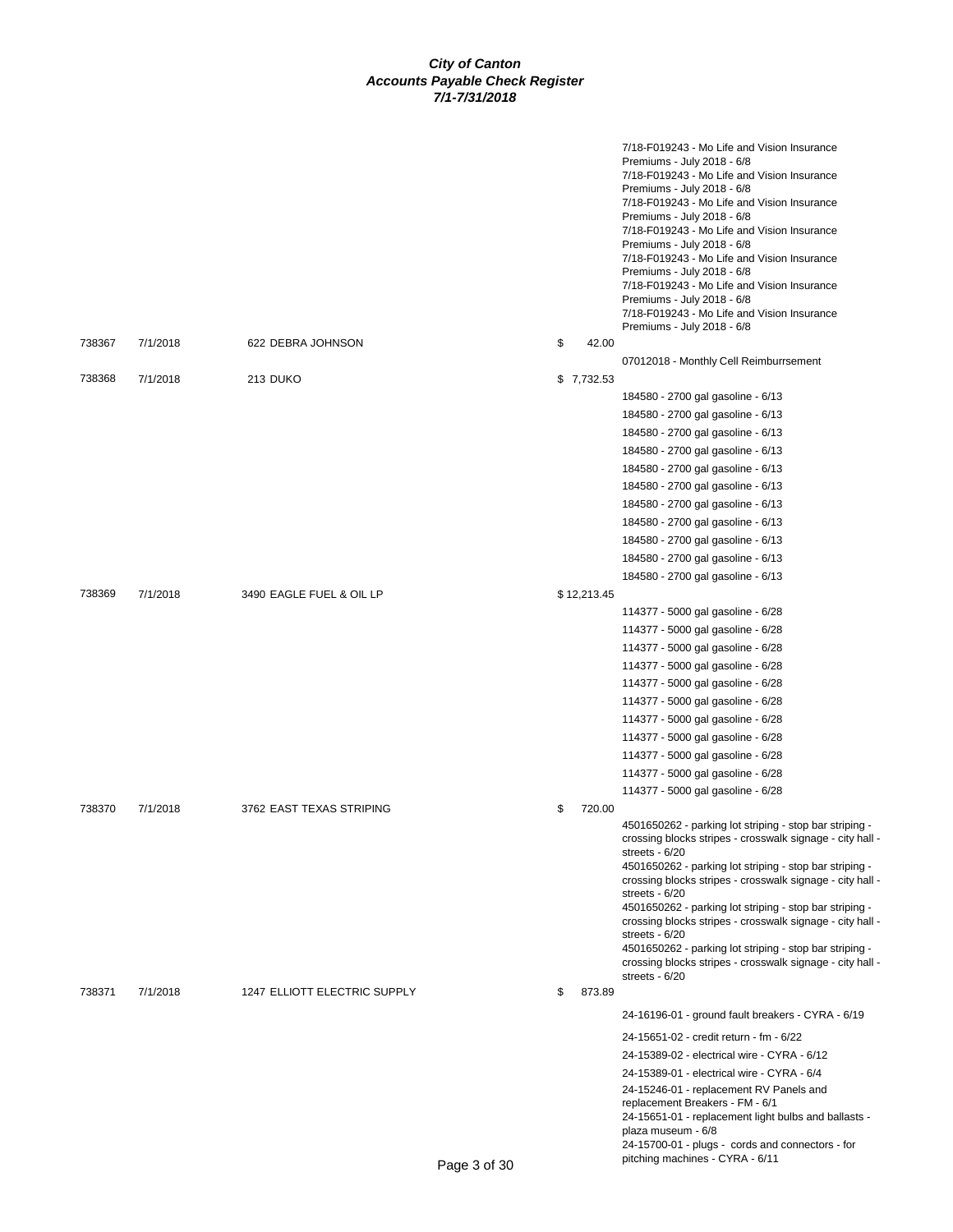| 738372 | 7/1/2018 | 1013 E-SOFTSYS LLC              | \$<br>710.00 | 38892 - booth tracker mo support - fm - 6/30                                                                                                                                                                                         |
|--------|----------|---------------------------------|--------------|--------------------------------------------------------------------------------------------------------------------------------------------------------------------------------------------------------------------------------------|
| 738373 | 7/1/2018 | 35 ETTL ENGINEERS & CONSULTANTS | \$1,591.50   |                                                                                                                                                                                                                                      |
|        |          |                                 |              | 18106000117 - 2017 Road Improvement - Side Circle -<br>Pay Req No 12 Material Testing - June - 6/21                                                                                                                                  |
| 738374 | 7/1/2018 | 3489 FRONTIER                   | \$<br>260.91 | 7/18-903-567-2152-041212-5 - mo phone svc - port<br>lines - fm $-6/16$<br>7/18-903-567-0986-093004-5 - mo phone svc -<br>blackwell house - 6/16<br>7/18-210-016-6376-031413-5 - mo phone svc - dry loop<br>line - water plant - 6/19 |
| 738375 | 7/1/2018 | 3514 GRAFIX PLUS                | 198.00<br>\$ | 628 - signs (rest area) - fm - 6/14                                                                                                                                                                                                  |
| 738376 | 7/1/2018 | 891 GT DISTRIBUTORS INC.        | \$1,966.52   | INV0664984 - Hornady .223 Rem 20/BX urban TAP;<br>5.56 NATO TAP; Other Ammo for PD<br>INV0666163 - Ammo - Police Dept - 6/25                                                                                                         |
| 738377 | 7/1/2018 | 858 H AND H CLEANING SERVICE    | \$1,255.00   | 0013848 - office cleaning - $6/1 - 6/29$ - old and new city<br>hall - 6/27<br>0013848 - office cleaning - 6/1-6/29 - old and new city<br>hall - 6/27<br>0013849 - office cleaning - 6/4-6/28 - sr citzn bldg -<br>6/27               |
| 738378 | 7/1/2018 | 1671 HEALTH CARE SERVICE CORP   | \$35,785.25  | 7/18-026693 - Health & Dental - BCBS Mo Health and<br>Dental Insurance Premiums - July 2018 - 6/16                                                                                                                                   |
|        |          |                                 |              | 7/18-026693 - Health & Dental - BCBS Mo Health and<br>Dental Insurance Premiums - July 2018 - 6/16                                                                                                                                   |
|        |          |                                 |              | 7/18-026693 - Health & Dental - BCBS Mo Health and<br>Dental Insurance Premiums - July 2018 - 6/16                                                                                                                                   |
|        |          |                                 |              | 7/18-026693 - Health & Dental - BCBS Mo Health and<br>Dental Insurance Premiums - July 2018 - 6/16                                                                                                                                   |
|        |          |                                 |              | 7/18-026693 - Health & Dental - BCBS Mo Health and<br>Dental Insurance Premiums - July 2018 - 6/16                                                                                                                                   |
|        |          |                                 |              | 7/18-026693 - Health & Dental - BCBS Mo Health and<br>Dental Insurance Premiums - July 2018 - 6/16                                                                                                                                   |
|        |          |                                 |              | 7/18-026693 - Health & Dental - BCBS Mo Health and<br>Dental Insurance Premiums - July 2018 - 6/16                                                                                                                                   |
|        |          |                                 |              | 7/18-026693 - Health & Dental - BCBS Mo Health and<br>Dental Insurance Premiums - July 2018 - 6/16                                                                                                                                   |
|        |          |                                 |              | 7/18-026693 - Health & Dental - BCBS Mo Health and<br>Dental Insurance Premiums - July 2018 - 6/16                                                                                                                                   |
|        |          |                                 |              | 7/18-026693 - Health & Dental - BCBS Mo Health and<br>Dental Insurance Premiums - July 2018 - 6/16                                                                                                                                   |
|        |          |                                 |              | 7/18-026693 - Health & Dental - BCBS Mo Health and<br>Dental Insurance Premiums - July 2018 - 6/16                                                                                                                                   |
|        |          |                                 |              | 7/18-026693 - Health & Dental - BCBS Mo Health and<br>Dental Insurance Premiums - July 2018 - 6/16                                                                                                                                   |
|        |          |                                 |              | 7/18-026693 - Health & Dental - BCBS Mo Health and<br>Dental Insurance Premiums - July 2018 - 6/16                                                                                                                                   |
|        |          |                                 |              | 7/18-026693 - Health & Dental - BCBS Mo Health and<br>Dental Insurance Premiums - July 2018 - 6/16                                                                                                                                   |
|        |          |                                 |              | 7/18-026693 - Health & Dental - BCBS Mo Health and                                                                                                                                                                                   |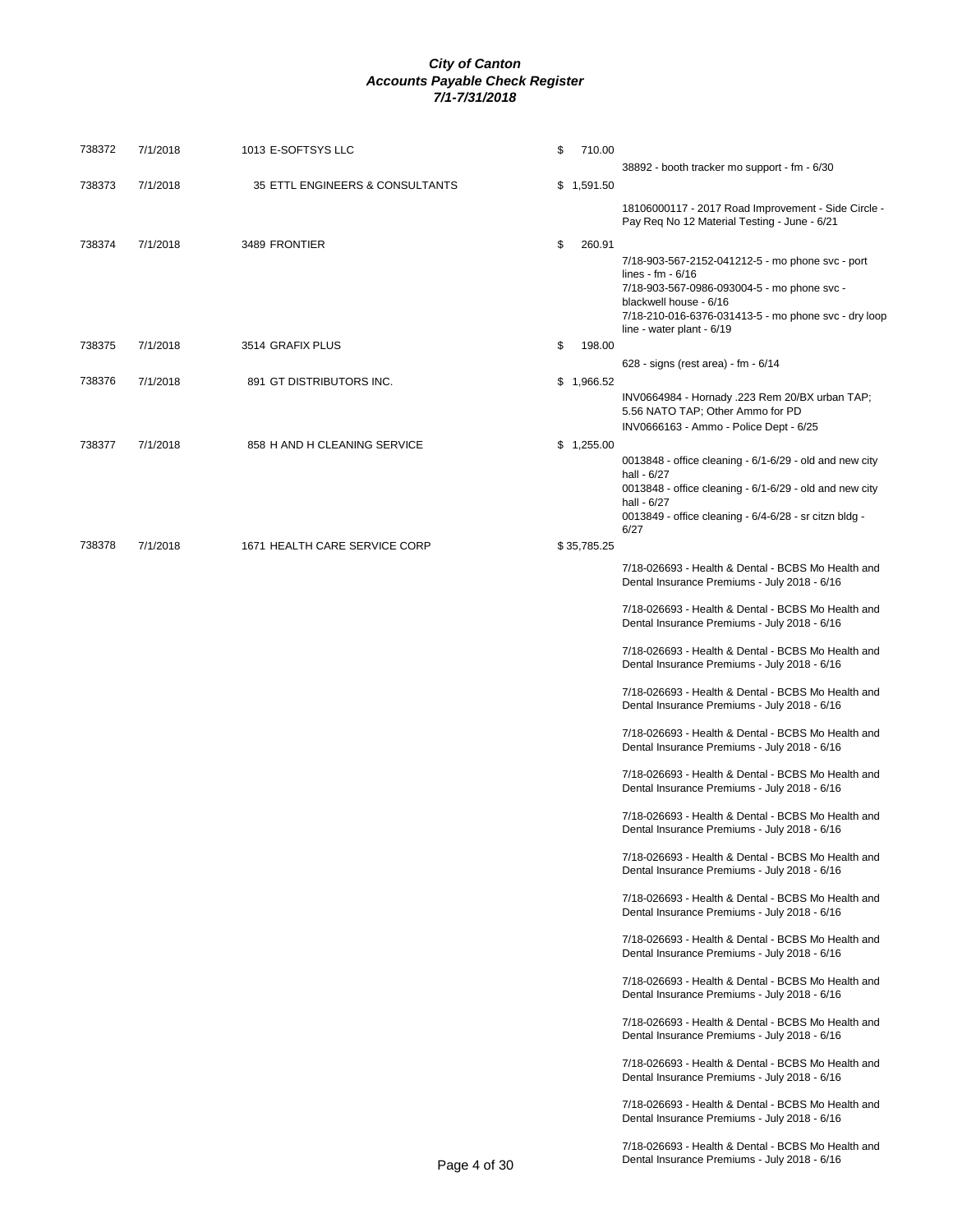|        |          |                                    |              | 7/18-026693 - Health & Dental - BCBS Mo Health and<br>Dental Insurance Premiums - July 2018 - 6/16              |
|--------|----------|------------------------------------|--------------|-----------------------------------------------------------------------------------------------------------------|
|        |          |                                    |              | 7/18-026693 - Health & Dental - BCBS Mo Health and<br>Dental Insurance Premiums - July 2018 - 6/16              |
|        |          |                                    |              | 7/18-026693 - Health & Dental - BCBS Mo Health and<br>Dental Insurance Premiums - July 2018 - 6/16              |
|        |          |                                    |              | 7/18-026693 - Health & Dental - BCBS Mo Health and<br>Dental Insurance Premiums - July 2018 - 6/16              |
|        |          |                                    |              | 7/18-026693 - Health & Dental - BCBS Mo Health and<br>Dental Insurance Premiums - July 2018 - 6/16              |
|        |          |                                    |              | 7/18-026693 - Health & Dental - BCBS Mo Health and<br>Dental Insurance Premiums - July 2018 - 6/16              |
|        |          |                                    |              | 7/18-026693 - Health & Dental - BCBS Mo Health and<br>Dental Insurance Premiums - July 2018 - 6/16              |
|        |          |                                    |              | 7/18-026693 - Health & Dental - BCBS Mo Health and<br>Dental Insurance Premiums - July 2018 - 6/16              |
|        |          |                                    |              | 7/18-026693 - Health & Dental - BCBS Mo Health and<br>Dental Insurance Premiums - July 2018 - 6/16              |
|        |          |                                    |              | 7/18-026693 - Health & Dental - BCBS Mo Health and<br>Dental Insurance Premiums - July 2018 - 6/16              |
|        |          |                                    |              | 7/18-026693 - Health & Dental - BCBS Mo Health and<br>Dental Insurance Premiums - July 2018 - 6/16              |
|        |          |                                    |              | 7/18-026693 - Health & Dental - BCBS Mo Health and<br>Dental Insurance Premiums - July 2018 - 6/16              |
|        |          |                                    |              | 7/18-026693 - Health & Dental - BCBS Mo Health and<br>Dental Insurance Premiums - July 2018 - 6/16              |
|        |          |                                    |              | 7/18-026693 - Health & Dental - BCBS Mo Health and<br>Dental Insurance Premiums - July 2018 - 6/16              |
| 738379 | 7/1/2018 | 1671 HEALTH CARE SERVICE CORP      | \$<br>601.84 | 7/18-026693 - Cobra - BCBS mo Cobra Ins Prem -<br>Linda Boston - July 2018 - 6/15                               |
| 738380 | 7/1/2018 | 121 HOWARD PAUL STEGALL            | \$<br>25.00  | 07012018 - MO FIREMAN'S PENSION                                                                                 |
| 738381 | 7/1/2018 | 3787 I-20 CHRYSLER DODGE JEEP RAM  | \$<br>341.44 |                                                                                                                 |
|        |          |                                    |              | 16668 - check for clicking in dash - replace HVAC door<br>actuator - a/c and heater actuator - police dept - 26 |
| 738382 | 7/1/2018 | 113 JL PEACE                       | \$<br>25.00  | 07012018 - MO FIREMAN'S PENSION                                                                                 |
| 738383 | 7/1/2018 | 168 JIMMY PEACE                    | \$<br>25.00  |                                                                                                                 |
|        |          |                                    |              | 07012018 - MO FIREMANS PENSION                                                                                  |
| 738384 | 7/1/2018 | 302 JOEY PEACE                     | \$<br>25.00  | 07012018 - MO FIREMANS PENSION                                                                                  |
| 738385 | 7/1/2018 | 2874 JP MARSH                      | \$<br>42.00  |                                                                                                                 |
|        |          |                                    |              | 07012018 - monthly cell phone reimbursement                                                                     |
| 738386 | 7/1/2018 | 1726 LA DEANIA JONES               | \$<br>42.00  |                                                                                                                 |
|        |          |                                    |              | 07012018 - monthly cell phone reimbursement                                                                     |
| 738387 | 7/1/2018 | 292 LILIA V DURHAM                 | \$<br>42.00  | 07012018 - MO CELL REIMBURSEMENT                                                                                |
| 738388 | 7/1/2018 | 3512 LINDA AND MICHAEL POHL        | \$<br>600.00 |                                                                                                                 |
|        |          |                                    |              | 07012018 - monthly lease pmt for Block 24 Lots 104                                                              |
| 738389 | 7/1/2018 | 3731 LIVINGSTON MICROGRAPHICS, LLC | \$1,559.80   |                                                                                                                 |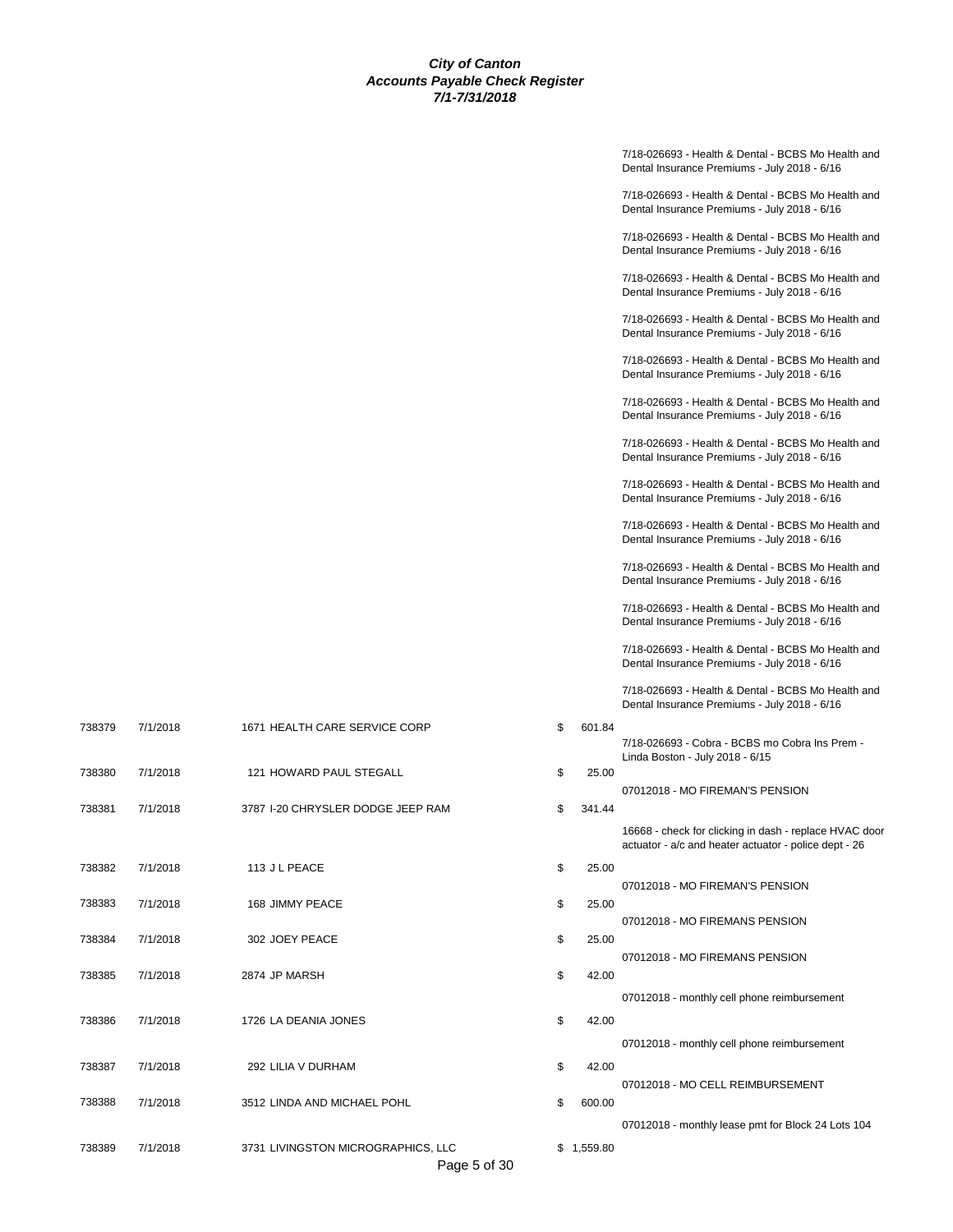|        |          |                                                   |              | 2370 - uv bulbs for uv system - and Quartz Sleeves -<br>wwtp                                                                                                                                                                                                                                                                                                                                                                                                                                                                                                                                                 |
|--------|----------|---------------------------------------------------|--------------|--------------------------------------------------------------------------------------------------------------------------------------------------------------------------------------------------------------------------------------------------------------------------------------------------------------------------------------------------------------------------------------------------------------------------------------------------------------------------------------------------------------------------------------------------------------------------------------------------------------|
| 738390 | 7/1/2018 | 3667 MADELINE LYNCH                               | \$1,000.00   | 06262018 - Rayford Hutcherson Scholarship 2018 -                                                                                                                                                                                                                                                                                                                                                                                                                                                                                                                                                             |
| 738391 | 7/1/2018 | 1132 MIKE KING                                    | \$<br>42.00  | Year 2 - FM - 6/26                                                                                                                                                                                                                                                                                                                                                                                                                                                                                                                                                                                           |
|        |          |                                                   |              | 07012018 - MONTHLY CELL REIMBURSEMENT                                                                                                                                                                                                                                                                                                                                                                                                                                                                                                                                                                        |
| 738392 | 7/1/2018 | 3580 MORROW CONSTRUCTION INC                      | \$37,387.37  |                                                                                                                                                                                                                                                                                                                                                                                                                                                                                                                                                                                                              |
|        |          |                                                   |              | 06152018 - 2017 Sewer and Water Improvements -<br>Goshen St<br>06152018-Side Circle - 2017 Sewer and Water<br>Improvements - Side Circle and Amy Street - Pay Req<br>No 7 - 6/15                                                                                                                                                                                                                                                                                                                                                                                                                             |
| 738393 | 7/1/2018 | 1991 PERDUE, BRANDON, FIELDER, COLLINS & MOTT LLP | \$1,072.07   |                                                                                                                                                                                                                                                                                                                                                                                                                                                                                                                                                                                                              |
|        |          |                                                   |              | IVC00040828 - attorney fees for prof svc provided in<br>collecting fines and fees - may 2018 - muni court - 6/18                                                                                                                                                                                                                                                                                                                                                                                                                                                                                             |
| 738394 | 7/1/2018 | 188 PURCHASE POWER                                | \$<br>241.99 |                                                                                                                                                                                                                                                                                                                                                                                                                                                                                                                                                                                                              |
|        |          |                                                   |              | 7/18-8000-9090-0521-1474 - postage refill - fm - 6/12                                                                                                                                                                                                                                                                                                                                                                                                                                                                                                                                                        |
| 738395 | 7/1/2018 | 3135 RICK'S MOWING SERVICE                        | \$<br>800.00 |                                                                                                                                                                                                                                                                                                                                                                                                                                                                                                                                                                                                              |
| 738396 | 7/1/2018 | 2751 RON HAMMACK                                  | \$<br>42.00  | 07012018 - Cemetery Mowing                                                                                                                                                                                                                                                                                                                                                                                                                                                                                                                                                                                   |
|        |          |                                                   |              | 07012018 - Cell Allowance                                                                                                                                                                                                                                                                                                                                                                                                                                                                                                                                                                                    |
| 738397 | 7/1/2018 | 322 RUBY NORMAN                                   | \$<br>16.67  |                                                                                                                                                                                                                                                                                                                                                                                                                                                                                                                                                                                                              |
| 738398 | 7/1/2018 | 3082 SHARE CORPORATION                            | \$<br>580.57 | 07012018 - FIREMAN'S PENSION                                                                                                                                                                                                                                                                                                                                                                                                                                                                                                                                                                                 |
|        |          |                                                   |              | 58272 - black nitrile gloves - utilities - streets - 6/15                                                                                                                                                                                                                                                                                                                                                                                                                                                                                                                                                    |
|        |          |                                                   |              | 58170 - black nitrile gloves - wwtp - 6/14                                                                                                                                                                                                                                                                                                                                                                                                                                                                                                                                                                   |
|        |          |                                                   |              | 58272 - black nitrile gloves - utilities - streets - 6/15                                                                                                                                                                                                                                                                                                                                                                                                                                                                                                                                                    |
|        |          |                                                   |              | 58169 - 10 gauge gloves - water plant - 6/14                                                                                                                                                                                                                                                                                                                                                                                                                                                                                                                                                                 |
| 738399 | 7/1/2018 | 2468 SYSLOGIC TECHNOLOGY SERVICES                 | \$1,780.19   | 22031 - Server, switch, router, CJIS test and pen test,<br>firewall log review and updates - NAS maint - Police<br>Dept - 6/2<br>8995 - Server, AD, Firewall, Router and switch maint -<br>City Hall - 5/2<br>22052 - Office 2016 STD open for vickie new pc -<br>remove pc from TC 4 and install for vickie - install and<br>update - extract all files from her original pc and place<br>on new one - $fm - 6/7$<br>22053 - Asyst updates - City Hall - 6/11<br>22061 - Correct open Fox/TLETS - open Fox failures -<br>worked with DPS to get applicatins to stabilize and<br>launch - Police Dept - 6/13 |
| 738400 | 7/1/2018 | 241 TRACTOR SUPPLY CREDIT PLAN                    | \$<br>361.15 | 300578363 - new ignition switch for unit 51 - utilities -                                                                                                                                                                                                                                                                                                                                                                                                                                                                                                                                                    |
|        |          |                                                   |              | 5/29                                                                                                                                                                                                                                                                                                                                                                                                                                                                                                                                                                                                         |
|        |          |                                                   |              | 300578540 - pack of bungee straps - utilities - 5/30                                                                                                                                                                                                                                                                                                                                                                                                                                                                                                                                                         |
|        |          |                                                   |              | 200476281 - hose mender - streets - 6/19<br>200472861 - spot sprayer - hose sprayer - fm - 5/23                                                                                                                                                                                                                                                                                                                                                                                                                                                                                                              |
|        |          |                                                   |              | 300576544 - paint - fd rail - city barn gate - fire dept -                                                                                                                                                                                                                                                                                                                                                                                                                                                                                                                                                   |
|        |          |                                                   |              | utilities - 5/23<br>300576544 - paint - fd rail - city barn gate - fire dept -<br>utilities - 5/23<br>300575953 - slotted angle - measure tape - screws - for<br>unit $B-2$ - fire dept - $5/21$                                                                                                                                                                                                                                                                                                                                                                                                             |
|        |          |                                                   |              | 300580000 - livestock insecticide - medicated shampoo<br>and kennel cleaner - mange dip - animal shelter - 6/2                                                                                                                                                                                                                                                                                                                                                                                                                                                                                               |
|        |          | Page 6 of 30                                      |              | 300581056 - redurcer bushings- nipples - quick<br>couplers - discharge hose - lakes maint - 6/6<br>200473875 - bolts and washers for unit 77 bulldozer -<br>utilities - 6/1                                                                                                                                                                                                                                                                                                                                                                                                                                  |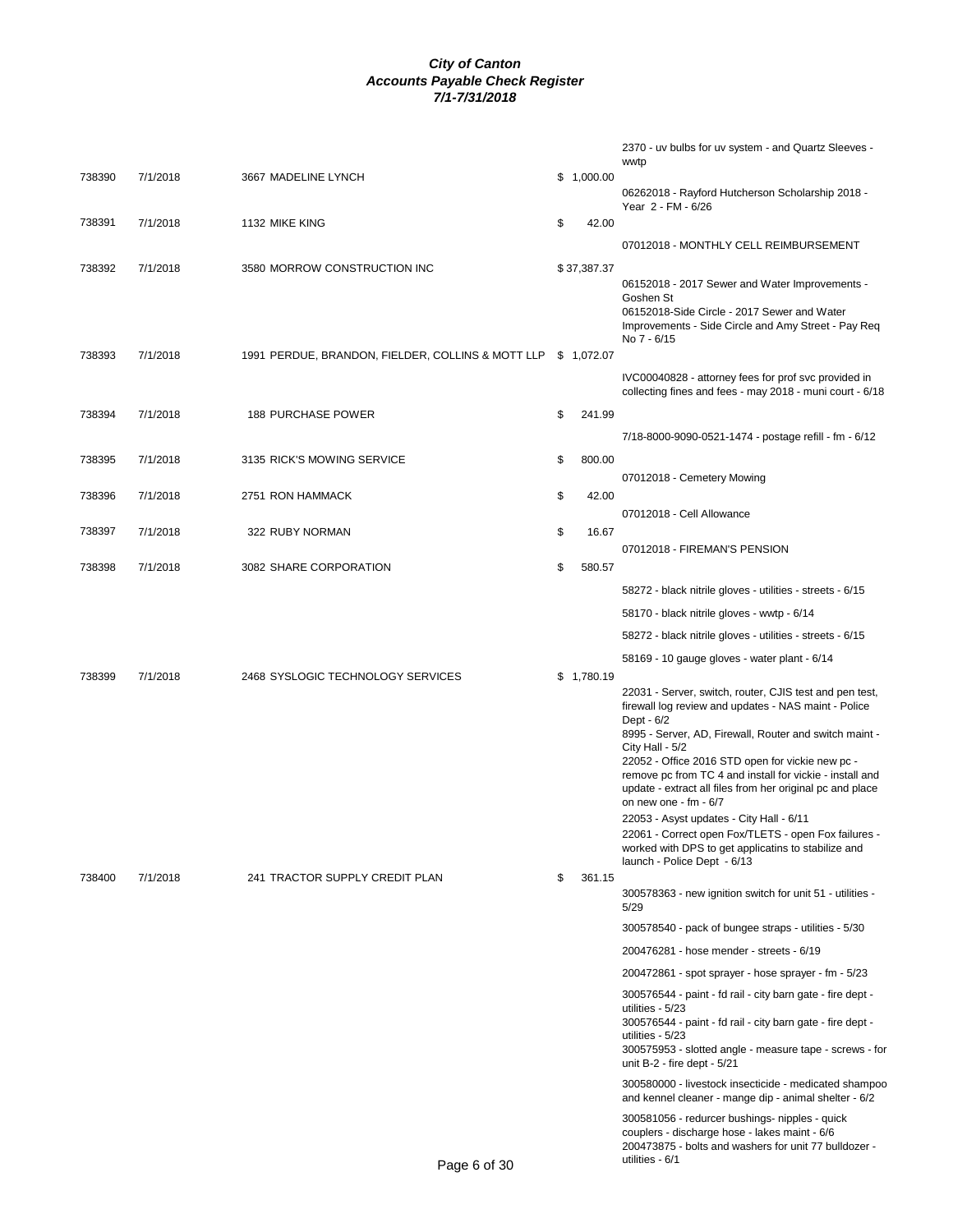|        |          |                                |              | 200472730 - lynch pin for patch truck tailgate - streets -                                                       |
|--------|----------|--------------------------------|--------------|------------------------------------------------------------------------------------------------------------------|
|        |          |                                |              | 5/22<br>300580174 - grass and weed killer - screws and nuts -<br>fire dept $-6/3$                                |
| 738401 | 7/1/2018 | 89 TXU ENERGY                  | \$44,660.21  |                                                                                                                  |
|        |          |                                |              | 054004263529 - TXU mo stmt - WW Coll - 6/19                                                                      |
|        |          |                                |              | 054004263527 - TXU mo stmt - Airport - Old City Hall -                                                           |
|        |          |                                |              | New City Hall - Recorgds Bldg - 6/19                                                                             |
|        |          |                                |              | 054004263527 - TXU mo stmt - Airport - Old City Hall -                                                           |
|        |          |                                |              | New City Hall - Recorgds Bldg - 6/19                                                                             |
|        |          |                                |              | 054004263527 - TXU mo stmt - Airport - Old City Hall -                                                           |
|        |          |                                |              | New City Hall - Recorgds Bldg - 6/19                                                                             |
|        |          |                                |              | 054004263527 - TXU mo stmt - Airport - Old City Hall -                                                           |
|        |          |                                |              | New City Hall - Recorgds Bldg - 6/19                                                                             |
|        |          |                                |              | 054004263531 - TXU mo stmt - WWTP - 6/19                                                                         |
|        |          |                                |              | 054004263528 - TXU mo stmt - Blackwell House - Sr                                                                |
|        |          |                                |              | Citzn Bldg - Plaza Museum - 6/19                                                                                 |
|        |          |                                |              | 054004263528 - TXU mo stmt - Blackwell House - Sr<br>Citzn Bldg - Plaza Museum - 6/19                            |
|        |          |                                |              |                                                                                                                  |
|        |          |                                |              | 054004259750 - TXU mo stmt - Utilities - 6/15                                                                    |
|        |          |                                |              | 054004263532 - TXU mo stmt - Streets - 6/19                                                                      |
|        |          |                                |              | 054004263524 - txu mo electric bill - fire dept - 6/19                                                           |
|        |          |                                |              | 054004263525 - TXU mo stmt - FM - Log Cabin - Civic                                                              |
|        |          |                                |              | Center - Farmers Market - TC I - TC II - TC III - TC IV -                                                        |
|        |          |                                |              | 6/16                                                                                                             |
|        |          |                                |              | 054004263526 - TXU mo stmt - Parks - 6/19                                                                        |
|        |          |                                |              | 054004263528 - TXU mo stmt - Blackwell House - Sr<br>Citzn Bldg - Plaza Museum - 6/19                            |
|        |          |                                |              | 054004263530 - TXU mo stmt - Streets - Christmas                                                                 |
|        |          |                                |              | Lights - $6/19$                                                                                                  |
|        |          |                                |              | 054004263523 - TXU mo bill - Police Dept - 6/19                                                                  |
|        |          |                                |              | 054004263525 - TXU mo stmt - FM - Log Cabin - Civic                                                              |
|        |          |                                |              | Center - Farmers Market - TC I - TC II - TC III - TC IV -<br>6/16                                                |
|        |          |                                |              | 054004263525 - TXU mo stmt - FM - Log Cabin - Civic<br>Center - Farmers Market - TC I - TC II - TC III - TC IV - |
|        |          |                                |              | 6/16                                                                                                             |
|        |          |                                |              | 054004263525 - TXU mo stmt - FM - Log Cabin - Civic                                                              |
|        |          |                                |              | Center - Farmers Market - TC I - TC II - TC III - TC IV -                                                        |
|        |          |                                |              | 6/16                                                                                                             |
|        |          |                                |              | 054004263525 - TXU mo stmt - FM - Log Cabin - Civic<br>Center - Farmers Market - TC I - TC II - TC III - TC IV - |
|        |          |                                |              | 6/16                                                                                                             |
|        |          |                                |              | 054004263525 - TXU mo stmt - FM - Log Cabin - Civic                                                              |
|        |          |                                |              | Center - Farmers Market - TC I - TC II - TC III - TC IV -                                                        |
|        |          |                                |              | 6/16                                                                                                             |
|        |          |                                |              | 054004263525 - TXU mo stmt - FM - Log Cabin - Civic<br>Center - Farmers Market - TC I - TC II - TC III - TC IV - |
|        |          |                                |              | 6/16                                                                                                             |
|        |          |                                |              | 054004263525 - TXU mo stmt - FM - Log Cabin - Civic                                                              |
|        |          |                                |              | Center - Farmers Market - TC I - TC II - TC III - TC IV -<br>6/16                                                |
|        |          |                                |              | 054404259749 - TXU mo stmt - Animal Shelter - 6/16                                                               |
|        |          |                                |              | 054004261724 - TXU mo stmt - Water Plant - 6/16                                                                  |
|        |          |                                |              | 054004263530 - TXU mo stmt - Streets - Christmas<br>Lights - 6/19                                                |
| 738402 | 7/1/2018 | 2607 TYLER WEATHERMAKERS, INC  | \$<br>263.00 |                                                                                                                  |
| 738403 | 7/1/2018 | 2719 United States Treasury    | \$<br>145.79 | 74230 - a/c repair - library - 5/30                                                                              |
|        |          |                                |              | 06222018 - PCORI Tax for Health Insurance - admin-                                                               |
|        |          |                                |              | 6/22                                                                                                             |
| 738404 | 7/1/2018 | 1104 U-RENT-IT SALES & SERVICE | \$<br>99.18  |                                                                                                                  |
|        |          |                                |              | 207812-1 - tool rental to drill 2 holes in sidewalk for                                                          |
|        |          |                                |              | flags - streets - 6/14                                                                                           |
| 738405 | 7/1/2018 | 3790 VAN ZANDT COUNTY PCT 2    | \$56,800.00  |                                                                                                                  |
|        |          | $\sim$                         |              | 06272018 - Road Improvements - Cherry Creek Road -<br>6/27                                                       |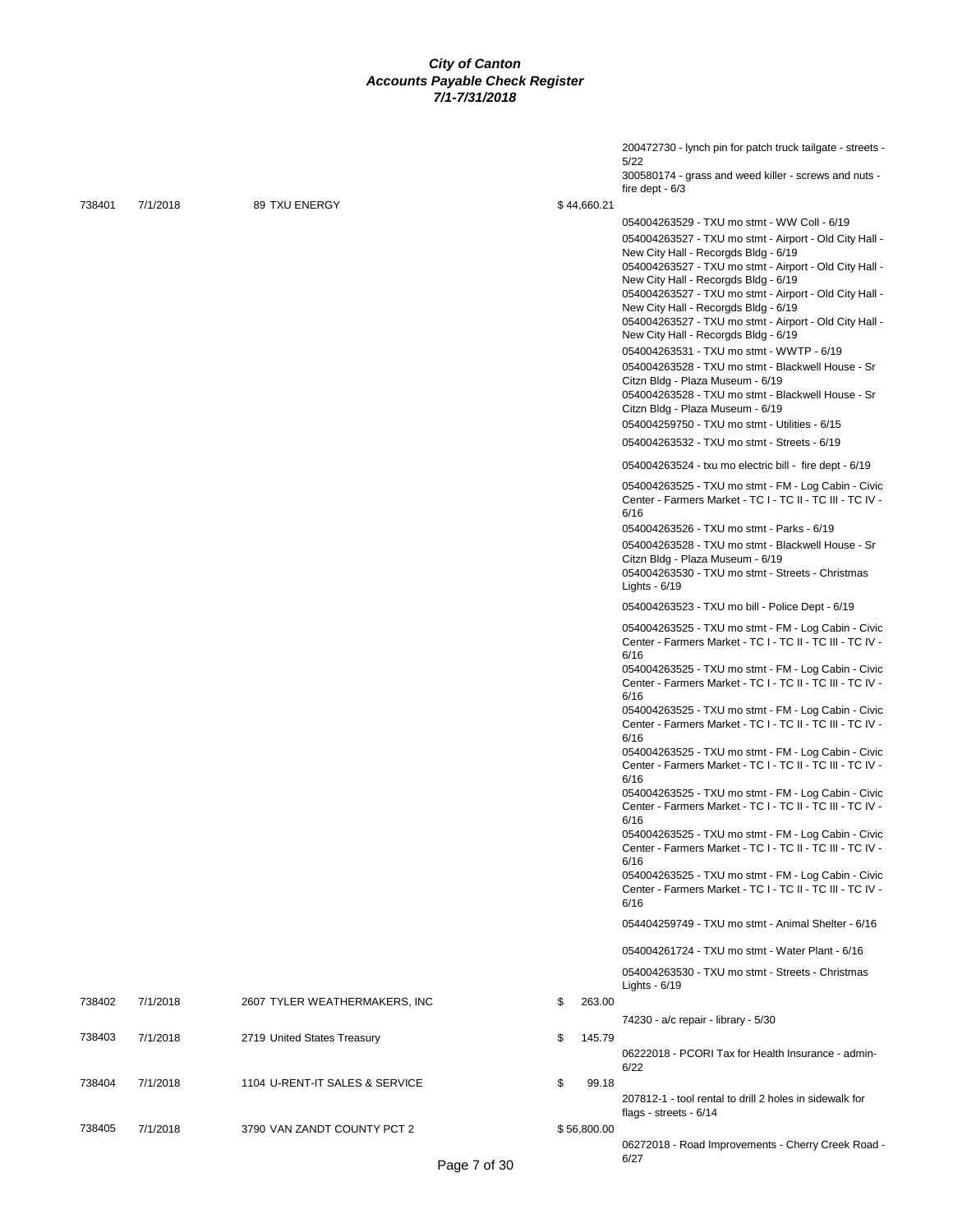| 738406 | 7/1/2018 | 2966 VZCM INC                 | \$<br>500.00 |                                                                                                                                                                                                                                                                                                                                                                                                 |
|--------|----------|-------------------------------|--------------|-------------------------------------------------------------------------------------------------------------------------------------------------------------------------------------------------------------------------------------------------------------------------------------------------------------------------------------------------------------------------------------------------|
|        |          |                               |              | 07012018 - Monthly Maintenance                                                                                                                                                                                                                                                                                                                                                                  |
| 738407 | 7/1/2018 | 105 WALMART COMMUNITY/RFCSLLC | \$<br>580.08 | P927300H0018JVEDM - coffee and creamer - utilities -<br>5/22<br>P927300HA01BXNHZP - potting mix - plants - saucer -<br>led box - city hall décor - 5/31                                                                                                                                                                                                                                         |
|        |          |                               |              | P927300HE01DP807N - water - creamer - oil - coffee -<br>paper plates - syrup - sugar - bacon - paper towels -<br>milik - oj - for employee pancake breakfast - 6/5                                                                                                                                                                                                                              |
|        |          |                               |              | P927300HB01QF5TXG - electric cord for rv - fm - 6/1                                                                                                                                                                                                                                                                                                                                             |
|        |          |                               |              | P927300H801BHZSD7 - clorox wipes - simple green<br>cleaner - water - ammonia - lysol - air freshners - sugar -<br>fire dept $-5/30$<br>P927300HA01BXX0P3 - mop refill - armorall - dust off -<br>bandaids - tylenol - advil - creamer - perm markers -<br>sugar - tissues - ari freshner - furn polish - soap refills -<br>bleach - fab - paper towels - cleaning towels - muni<br>court - 5/31 |
|        |          |                               |              | P927300H3019RK953 - toner - coffee - motor tuneup<br>for truck - water for sample testing - wwtp - 5/25                                                                                                                                                                                                                                                                                         |
|        |          |                               |              | P927300H3019RK953 - toner - coffee - motor tuneup<br>for truck - water for sample testing - wwtp - 5/25                                                                                                                                                                                                                                                                                         |
|        |          |                               |              | P927300H3019RK953 - toner - coffee - motor tuneup<br>for truck - water for sample testing - wwtp - 5/25                                                                                                                                                                                                                                                                                         |
|        |          |                               |              | P927300H3019RK953 - toner - coffee - motor tuneup<br>for truck - water for sample testing - wwtp - 5/25                                                                                                                                                                                                                                                                                         |
| 738408 | 7/1/2018 | 212 WILLIAM SUMMITT           | \$<br>50.00  | 07012018 - MEALS ON WHEELS                                                                                                                                                                                                                                                                                                                                                                      |
| 738409 | 7/1/2018 | 3782 WILLIAM THOMAS POLLOCK   | \$<br>908.50 | 06282018 - prof svc rendered - assist finance director                                                                                                                                                                                                                                                                                                                                          |
|        |          |                               |              | on encumbrances and other tasks - admin - 6/28                                                                                                                                                                                                                                                                                                                                                  |
| 738411 | 7/5/2018 | 3235 AMY L YOUNG              | \$<br>130.50 | 07032018 - independent contract labor - 7/2-7/3 - fm -<br>7/3                                                                                                                                                                                                                                                                                                                                   |
| 738412 | 7/5/2018 | 3743 AUSTIN ADAMS             | \$<br>65.25  | 07032018 - independent contract labor - 7/2/2018 - fm -<br>7/3                                                                                                                                                                                                                                                                                                                                  |
| 738413 | 7/5/2018 | 3092 CHARLES BROWN            | \$<br>130.50 | 07032018 - independent contract labor - 7/2-7/3 - fm -                                                                                                                                                                                                                                                                                                                                          |
| 738414 | 7/5/2018 | 3236 DENNIS W YOUNG           | \$<br>130.50 | 7/3<br>07032018 - independent contract labor - 7/2-7/3 - fm -                                                                                                                                                                                                                                                                                                                                   |
|        |          |                               |              | 7/3                                                                                                                                                                                                                                                                                                                                                                                             |
| 738415 | 7/5/2018 | 3599 DERRICK LEAKS            | \$<br>130.50 | 07032018 - independent contract labor - 7/2-7/3 - fm -<br>7/3                                                                                                                                                                                                                                                                                                                                   |
| 738416 | 7/5/2018 | 3001 DONALD W WHEELER         | \$<br>130.50 | 07032018 - independent contract labor - 7/2-7/3 - fm -<br>7/3                                                                                                                                                                                                                                                                                                                                   |
| 738417 | 7/5/2018 | 3150 ELLEN WHEELER            | \$<br>130.50 | 07032018 - independent contract labor - 7/2-7/3 - fm -                                                                                                                                                                                                                                                                                                                                          |
| 738418 | 7/5/2018 | 3371 JODIE YARBROUGH          | \$<br>130.50 | 7/3                                                                                                                                                                                                                                                                                                                                                                                             |
| 738419 |          |                               | \$           | 07032018 - independent contract labor - 7/2-7/3 - fm -<br>7/3                                                                                                                                                                                                                                                                                                                                   |
|        | 7/5/2018 | 3792 JOHN WILLIAMS            | 119.63       | 07032018 - independent contract labor - 7/2-7/3 - fm -<br>7/3                                                                                                                                                                                                                                                                                                                                   |
| 738420 | 7/5/2018 | 3163 LINDA ANN WHEELER        | \$<br>130.50 | 07032018 - independent contract labor - 7/2-7/3 - fm -<br>7/3                                                                                                                                                                                                                                                                                                                                   |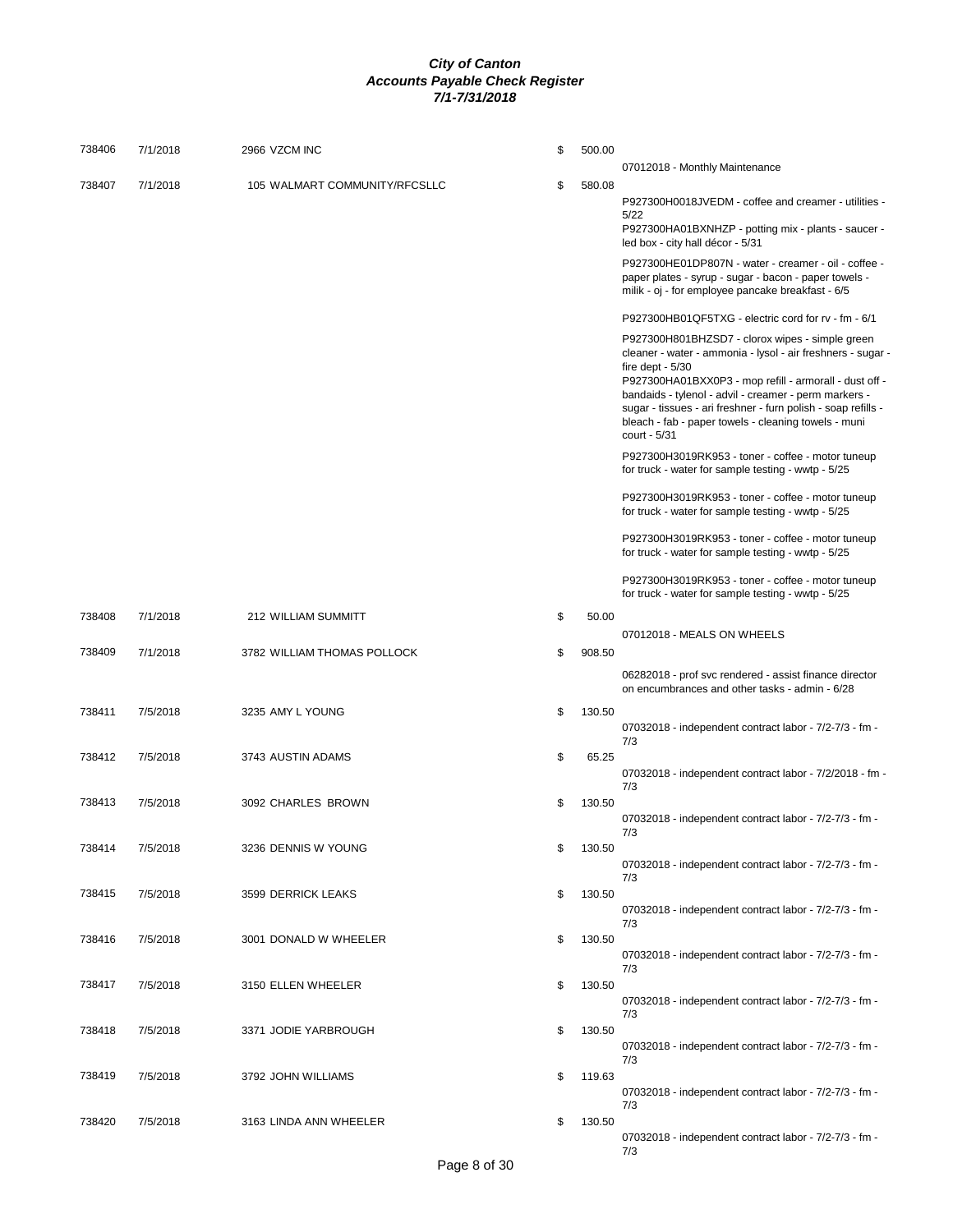| 738421 | 7/5/2018  | 3315 RAY YBARRA                           | \$<br>130.50 | 07032018 - independent contract labor - 7/2-7/3 - fm -                                                                                                                                                                                                                                                                                                                                                                                                                                                                                                                                                                                                                                                                                                                                                                                                                                                                                                                                                                                                                                       |
|--------|-----------|-------------------------------------------|--------------|----------------------------------------------------------------------------------------------------------------------------------------------------------------------------------------------------------------------------------------------------------------------------------------------------------------------------------------------------------------------------------------------------------------------------------------------------------------------------------------------------------------------------------------------------------------------------------------------------------------------------------------------------------------------------------------------------------------------------------------------------------------------------------------------------------------------------------------------------------------------------------------------------------------------------------------------------------------------------------------------------------------------------------------------------------------------------------------------|
| 738422 | 7/10/2018 | 1363 AARON ROSS                           | \$<br>18.98  | 7/3                                                                                                                                                                                                                                                                                                                                                                                                                                                                                                                                                                                                                                                                                                                                                                                                                                                                                                                                                                                                                                                                                          |
| 738423 | 7/10/2018 | 3400 AMERICAN HEALTH RESOURCES            | \$<br>830.68 | 8-081970-011 Refund - Utility Billing Refund                                                                                                                                                                                                                                                                                                                                                                                                                                                                                                                                                                                                                                                                                                                                                                                                                                                                                                                                                                                                                                                 |
|        |           |                                           |              | 07022018 - Flex Plan - June 2018 - 7/2                                                                                                                                                                                                                                                                                                                                                                                                                                                                                                                                                                                                                                                                                                                                                                                                                                                                                                                                                                                                                                                       |
|        |           |                                           |              | 07022018 - Flex Plan - June 2018 - 7/2                                                                                                                                                                                                                                                                                                                                                                                                                                                                                                                                                                                                                                                                                                                                                                                                                                                                                                                                                                                                                                                       |
|        |           |                                           |              | 07022018 - Flex Plan - June 2018 - 7/2                                                                                                                                                                                                                                                                                                                                                                                                                                                                                                                                                                                                                                                                                                                                                                                                                                                                                                                                                                                                                                                       |
|        |           |                                           |              | 07022018 - Flex Plan - June 2018 - 7/2                                                                                                                                                                                                                                                                                                                                                                                                                                                                                                                                                                                                                                                                                                                                                                                                                                                                                                                                                                                                                                                       |
|        |           |                                           |              | 07022018 - Flex Plan - June 2018 - 7/2                                                                                                                                                                                                                                                                                                                                                                                                                                                                                                                                                                                                                                                                                                                                                                                                                                                                                                                                                                                                                                                       |
|        |           |                                           |              | 07022018 - Flex Plan - June 2018 - 7/2                                                                                                                                                                                                                                                                                                                                                                                                                                                                                                                                                                                                                                                                                                                                                                                                                                                                                                                                                                                                                                                       |
|        |           |                                           |              | 07022018 - Flex Plan - June 2018 - 7/2                                                                                                                                                                                                                                                                                                                                                                                                                                                                                                                                                                                                                                                                                                                                                                                                                                                                                                                                                                                                                                                       |
|        |           |                                           |              | 07022018 - Flex Plan - June 2018 - 7/2                                                                                                                                                                                                                                                                                                                                                                                                                                                                                                                                                                                                                                                                                                                                                                                                                                                                                                                                                                                                                                                       |
|        |           |                                           |              | 07022018 - Flex Plan - June 2018 - 7/2                                                                                                                                                                                                                                                                                                                                                                                                                                                                                                                                                                                                                                                                                                                                                                                                                                                                                                                                                                                                                                                       |
|        |           |                                           |              | 07022018 - Flex Plan - June 2018 - 7/2                                                                                                                                                                                                                                                                                                                                                                                                                                                                                                                                                                                                                                                                                                                                                                                                                                                                                                                                                                                                                                                       |
|        |           |                                           |              | 07022018 - Flex Plan - June 2018 - 7/2                                                                                                                                                                                                                                                                                                                                                                                                                                                                                                                                                                                                                                                                                                                                                                                                                                                                                                                                                                                                                                                       |
|        |           |                                           |              | 07022018 - Flex Plan - June 2018 - 7/2                                                                                                                                                                                                                                                                                                                                                                                                                                                                                                                                                                                                                                                                                                                                                                                                                                                                                                                                                                                                                                                       |
|        |           |                                           |              | 07022018 - Flex Plan - June 2018 - 7/2                                                                                                                                                                                                                                                                                                                                                                                                                                                                                                                                                                                                                                                                                                                                                                                                                                                                                                                                                                                                                                                       |
|        |           |                                           |              | 07022018 - Flex Plan - June 2018 - 7/2                                                                                                                                                                                                                                                                                                                                                                                                                                                                                                                                                                                                                                                                                                                                                                                                                                                                                                                                                                                                                                                       |
| 738424 | 7/10/2018 | 3400 AMERICAN HEALTH RESOURCES            | \$<br>399.00 |                                                                                                                                                                                                                                                                                                                                                                                                                                                                                                                                                                                                                                                                                                                                                                                                                                                                                                                                                                                                                                                                                              |
|        |           |                                           |              | 07022018 - Funding - Funding for New Claims and<br>Fees - June 2018 - Employer Deposit - 7/2                                                                                                                                                                                                                                                                                                                                                                                                                                                                                                                                                                                                                                                                                                                                                                                                                                                                                                                                                                                                 |
| 738425 | 7/10/2018 | 3 ANA-LAB CORP.                           | \$<br>283.00 | 07022018 - Funding - Funding for New Claims and<br>Fees - June 2018 - Employer Deposit - 7/2<br>07022018 - Funding - Funding for New Claims and<br>Fees - June 2018 - Employer Deposit - 7/2<br>07022018 - Funding - Funding for New Claims and<br>Fees - June 2018 - Employer Deposit - 7/2<br>07022018 - Funding - Funding for New Claims and<br>Fees - June 2018 - Employer Deposit - 7/2<br>07022018 - Funding - Funding for New Claims and<br>Fees - June 2018 - Employer Deposit - 7/2<br>07022018 - Funding - Funding for New Claims and<br>Fees - June 2018 - Employer Deposit - 7/2<br>07022018 - Funding - Funding for New Claims and<br>Fees - June 2018 - Employer Deposit - 7/2<br>07022018 - Funding - Funding for New Claims and<br>Fees - June 2018 - Employer Deposit - 7/2<br>07022018 - Funding - Funding for New Claims and<br>Fees - June 2018 - Employer Deposit - 7/2<br>07022018 - Funding - Funding for New Claims and<br>Fees - June 2018 - Employer Deposit - 7/2<br>07022018 - Funding - Funding for New Claims and<br>Fees - June 2018 - Employer Deposit - 7/2 |
|        |           |                                           |              |                                                                                                                                                                                                                                                                                                                                                                                                                                                                                                                                                                                                                                                                                                                                                                                                                                                                                                                                                                                                                                                                                              |
| 738426 | 7/10/2018 | 196 ANALYTICAL ENVIRONMENTAL LABORATORIES | \$1,316.00   | A0431225 - water sample testing - water plant - 7/2                                                                                                                                                                                                                                                                                                                                                                                                                                                                                                                                                                                                                                                                                                                                                                                                                                                                                                                                                                                                                                          |
|        |           |                                           |              | 24465 - water sample testing - wwtp - 6/30                                                                                                                                                                                                                                                                                                                                                                                                                                                                                                                                                                                                                                                                                                                                                                                                                                                                                                                                                                                                                                                   |
| 738427 | 7/10/2018 | 3711 ARROW MAGNOLIA INTERNATIONAL INC.    | \$<br>398.93 | IV180005907 - fleet wash - anti-seize - streets - utilities -<br>ww coll - 6/26<br>IV180005907 - fleet wash - anti-seize - streets - utilities -<br>ww coll - 6/26<br>IV180005907 - fleet wash - anti-seize - streets - utilities -<br>ww coll - 6/26<br>IV180005907 - fleet wash - anti-seize - streets - utilities<br>ww coll - 6/26                                                                                                                                                                                                                                                                                                                                                                                                                                                                                                                                                                                                                                                                                                                                                       |
| 738428 | 7/10/2018 | 1363 Ashton Fortner                       | \$<br>35.57  |                                                                                                                                                                                                                                                                                                                                                                                                                                                                                                                                                                                                                                                                                                                                                                                                                                                                                                                                                                                                                                                                                              |
|        |           |                                           |              | 12-121960-02 Refund - Utility Billing Refund                                                                                                                                                                                                                                                                                                                                                                                                                                                                                                                                                                                                                                                                                                                                                                                                                                                                                                                                                                                                                                                 |
| 738429 | 7/10/2018 | 1363 BARRY BURRAGE                        | \$<br>71.49  | 8-081820-09 Refund - Utility Billing Refund                                                                                                                                                                                                                                                                                                                                                                                                                                                                                                                                                                                                                                                                                                                                                                                                                                                                                                                                                                                                                                                  |
| 738430 | 7/10/2018 | 3794 BILLY CUNNINGHAM                     | \$<br>217.00 |                                                                                                                                                                                                                                                                                                                                                                                                                                                                                                                                                                                                                                                                                                                                                                                                                                                                                                                                                                                                                                                                                              |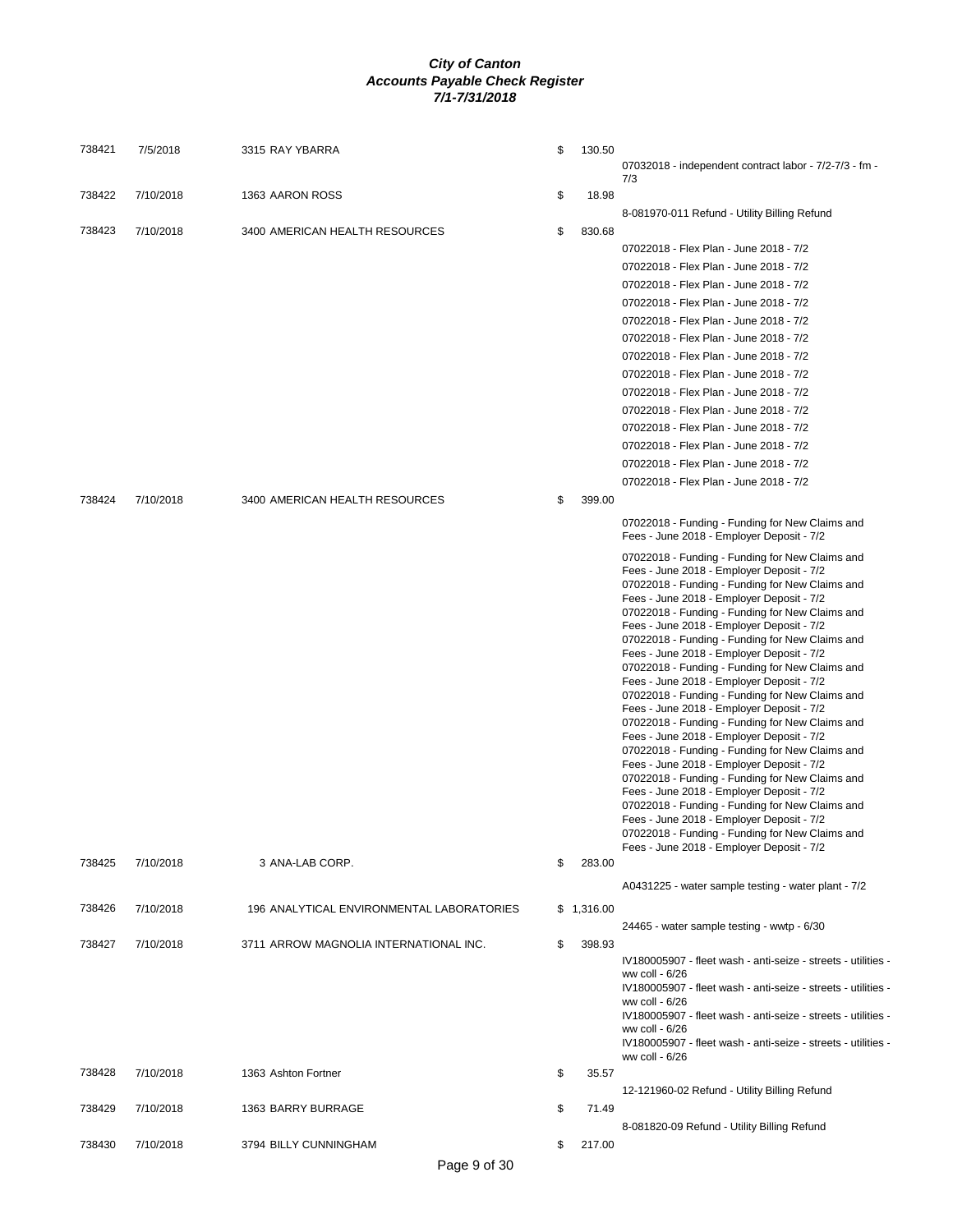|        |           |                                    |               |              | 07092018 - Per Diem - A&M Fire School - College<br>Station - 7/22-7/27 - Fire Dept - 7/9 |
|--------|-----------|------------------------------------|---------------|--------------|------------------------------------------------------------------------------------------|
| 738431 | 7/10/2018 | 211 BORDERS & LONG OIL, INC.       |               | \$<br>696.20 |                                                                                          |
|        |           |                                    |               |              | 65852 - 249 gal diesel @ 2.79 - fire dept - 6/27                                         |
| 738432 | 7/10/2018 | 3060 BRIAN MCATEER                 |               | \$<br>217.00 | 07092018 - Per Diem - A&M Fire School - College<br>Station - 7/22-7/27 - Fire Dept - 7/9 |
| 738433 | 7/10/2018 | 367 BROWN & HOFMEISTER, LLP        |               | \$1,798.50   |                                                                                          |
|        |           |                                    |               |              | 0120-000-36217 - legal fees - admin - 6/30<br>0120-000-36217 - legal fees - admin - 6/30 |
|        |           |                                    |               |              | 0120-003-36218 - legal fees - lewis condimnation -<br>admin - 6/30                       |
|        |           |                                    |               |              | 0120-000-36217 - legal fees - admin - 6/30                                               |
|        |           |                                    |               |              | 0120-000-36217 - legal fees - admin - 6/30                                               |
|        |           |                                    |               |              | 0120-000-36217 - legal fees - admin - 6/30                                               |
|        |           |                                    |               |              | 0120-000-36217 - legal fees - admin - 6/30                                               |
| 738434 | 7/10/2018 | 1363 BRUCE HOLDER                  |               | \$<br>72.91  |                                                                                          |
|        |           |                                    |               |              | 1-013220-05 Refund - Utility Billing Refund                                              |
| 738435 | 7/10/2018 | 1454 BUDGET BUSINESS SYSTEMS       |               | \$<br>108.01 |                                                                                          |
|        |           |                                    |               |              | 025162 - mo copier billing - fm - 6/29                                                   |
|        |           |                                    |               |              | 025156 - mo copier billing - police dept - 6/29                                          |
|        |           |                                    |               |              | 025172 - mo copier billing - muni court - 6/29                                           |
|        |           |                                    |               |              | 025161 - mo copier billing - fire dept - 6/29                                            |
| 738437 | 7/10/2018 | 16 CANTON PARTS PLUS               |               | \$1,007.29   | 206054/f - hydraulic oil for backhoe and dozer - streets -<br>utilities - 6/12           |
|        |           |                                    |               |              | 205175/f - hydraulic oil - streets - utilities - ww coll - 6/1                           |
|        |           |                                    |               |              | 205175/f - hydraulic oil - streets - utilities - ww coll - 6/1                           |
|        |           |                                    |               |              | 205175/f - hydraulic oil - streets - utilities - ww coll - 6/1                           |
|        |           |                                    |               |              | 205425/f - toupble light - light bulbs - police dep - 6/5                                |
|        |           |                                    |               |              | 207111/f - unit 77 - air filter for dozer - streets - 6/27                               |
|        |           |                                    |               |              | 206935/f - wiper blades - unit pd 71 - police dept - 6/25                                |
|        |           |                                    |               |              | 206604/f - mini fuses for equipment - streets - utilities -<br>ww coll - 6/20            |
|        |           |                                    |               |              | 206604/f - mini fuses for equipment - streets - utilities -<br>ww coll - 6/20            |
|        |           |                                    |               |              | 206054/f - hydraulic oil for backhoe and dozer - streets -<br>utilities - 6/12           |
|        |           |                                    |               |              | 206604/f - mini fuses for equipment - streets - utilities -<br>ww coll - 6/20            |
|        |           |                                    |               |              | 206710/f - unit 30 - back up light kit - fm - 6/21                                       |
|        |           |                                    |               |              | 205789/f - unit 114 pd golf cart - replacement battery -<br>$fm - 6/18$                  |
|        |           |                                    |               | \$           | 205705/f - air filters - wwtp - 6/8                                                      |
| 738438 | 7/10/2018 | 19 CANTON VETERINARY CLINIC        |               | 46.80        |                                                                                          |
| 738439 | 7/10/2018 | 135 CARTER EQUIPMENT               |               | \$4,287.16   | 496446 - dogfood for mido - police dept - 6/13                                           |
|        |           |                                    |               |              | 8597 - Dukes Lift Station Repair - WW Coll - 7/3                                         |
|        |           |                                    |               |              | 8590 - Work on RAS and Water Reuse panel - WWTP -<br>7/3                                 |
| 738440 | 7/10/2018 | 875 CEDC                           |               | \$50,000.00  |                                                                                          |
|        |           |                                    |               |              | 07022018 - Downtown Pocket Park Development -                                            |
| 738441 | 7/10/2018 | 1668 CHAMELEON INDUSTRIES INC      |               | \$4,269.60   | Admin - 7/2                                                                              |
|        |           |                                    |               |              | 1224466 - 47,440 gal Alumium Sulfate @ .09 - Water                                       |
|        |           |                                    |               |              | <b>Plant - 7/4</b>                                                                       |
| 738442 | 7/10/2018 | 2716 CHRISTUS TMF HEALTH & FITNESS |               | \$<br>160.00 | 07012018 - TMF mo Gym Membership dues - July                                             |
| 738443 | 7/10/2018 | 1593 COLLEEN M BROWN               |               | \$<br>69.23  | 2018 - Admin - 7/1                                                                       |
|        |           |                                    | Page 10 of 30 |              |                                                                                          |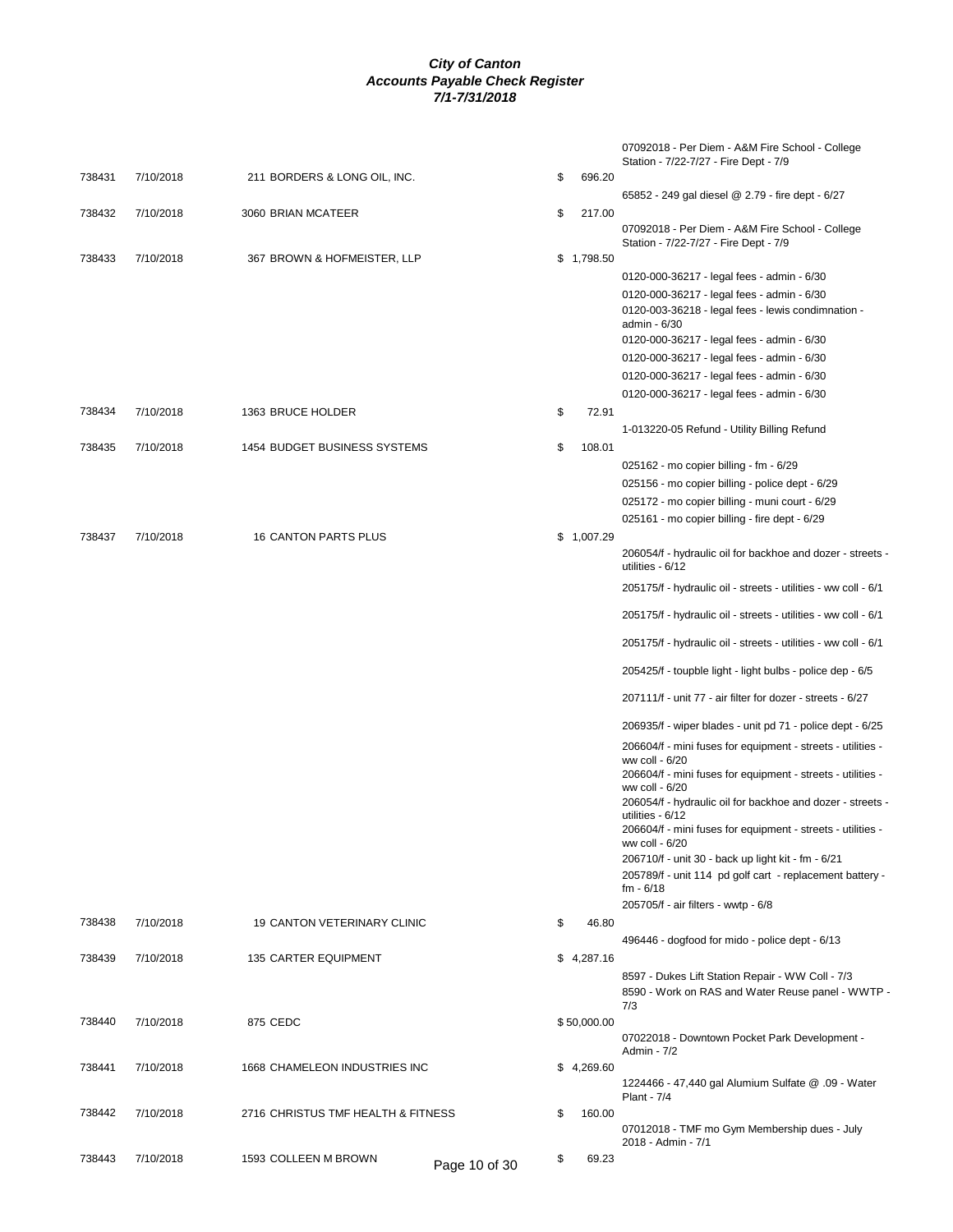|        |           |                                   |              | 07102018 - CAUSE-94211-COLLEEN BROWN/JOEL<br>BROWN--AG CASE#-4591592561                                                                                        |
|--------|-----------|-----------------------------------|--------------|----------------------------------------------------------------------------------------------------------------------------------------------------------------|
| 738444 | 7/10/2018 | 189 COMPLETE BUSINESS SYSTEMS     | \$<br>219.90 | 563610 - mo copier billing - city hall - 7/2                                                                                                                   |
| 738445 | 7/10/2018 | 3694 CP&Y INC                     | \$2,190.00   |                                                                                                                                                                |
|        |           |                                   |              | CCAN1700731.00-6 - Prof Svc - June 2018 - Misc City<br>Engineering - Water Well Capital - WWTP - 6/30                                                          |
|        |           |                                   |              | CCAN1700731.00-6 - Prof Svc - June 2018 - Misc City<br>Engineering - Water Well Capital - WWTP - 6/30                                                          |
| 738446 | 7/10/2018 | 3791 DEEN KUBOTA LLC              | \$<br>417.00 | 1023653 - new blades for unit 40 batwing - utilities -<br>7/2                                                                                                  |
| 738447 | 7/10/2018 | 1038 DOUGLAS W BELZER             | \$<br>800.00 |                                                                                                                                                                |
|        |           |                                   |              | 152 - Food Service Inspections - FM - City - 7/1<br>152 - Food Service Inspections - FM - City - 7/1                                                           |
| 738448 | 7/10/2018 | 3716 EAST TEXAS ALARM             | \$<br>48.50  |                                                                                                                                                                |
|        |           |                                   |              | 1085469 - mo security alarm svc - communications<br>bldg - police dept - 7/1                                                                                   |
| 738449 | 7/10/2018 | 3785 ELECTRICAL EXPERTISE INC     | \$3,712.50   |                                                                                                                                                                |
|        |           |                                   |              | 6499 - Electrical Engineer Svc - Generator and<br>Automatic Transfer Switch Project for Lift Station                                                           |
| 738450 | 7/10/2018 | 3276 FERGUSON WATERWORKS          | \$3,600.00   |                                                                                                                                                                |
|        |           |                                   |              | 0956451 - 2 Fire Hydrants - Utilities - 6/26                                                                                                                   |
| 738451 | 7/10/2018 | 1269 FORTENBERRY PIPE & SUPPLY CO | \$<br>148.00 |                                                                                                                                                                |
|        |           |                                   |              | 18022 - channel iron - flat metal for flatbed - fm- 6/18                                                                                                       |
| 738452 | 7/10/2018 | 2067 FOUR BROTHERS                | \$<br>677.29 |                                                                                                                                                                |
|        |           |                                   |              | C3163573 - units 26, 23, 128, 80, 100, - cap - brush<br>hog blades - blades - stens oil - cartridge - starter - fork<br>& I - bearaing - streets - wwtp - 6/11 |
|        |           |                                   |              | C3163576 - unit 72 - sheaves roller - idler - blades - belt                                                                                                    |
|        |           |                                   |              | - fm - 5/30<br>C3164392 - unit 26 - brush hog blades - after credit<br>return - streets - 6/26                                                                 |
|        |           |                                   |              | C3163573 - units 26, 23, 128, 80, 100, - cap - brush<br>hog blades - blades - stens oil - cartridge - starter - fork                                           |
| 738453 | 7/10/2018 | 3761 FREEDOM PARTY RENTALS        | \$<br>800.00 | & I - bearaing - streets - wwtp - 6/11                                                                                                                         |
|        |           |                                   |              | 1108 - bounce house rental - June 2018 - fm - 5/31                                                                                                             |
|        |           |                                   |              | 1142 - bounce house rental - 6/28-7/1 - fm - 6/28                                                                                                              |
| 738454 | 7/10/2018 | 3489 FRONTIER                     | \$<br>233.11 |                                                                                                                                                                |
|        |           |                                   |              | 7/18-903-567-0319-062106-5 - mo phone svc - plaza<br>museum - $6/25$                                                                                           |
|        |           |                                   |              | 7/18-903-567-1191-070913-5 - mo fax line svc - fire                                                                                                            |
|        |           |                                   |              | dept - $7/1$<br>7/18-210-022-8875-060280-5 - mo svc - data line - fm -<br>6/25                                                                                 |
|        |           |                                   |              | 7/18-210-030-4284-090696-5 - mo svc - data line - fm -<br>6/25                                                                                                 |
|        |           |                                   |              | 7/18-903-567-6686-012684-5 - mo phone svc - sr citzn                                                                                                           |
|        |           |                                   |              | $b$ ldg - $6/25$<br>7/18-210-022-8874-123083-5 - mo svc - emergency<br>alert - fm - 6/25                                                                       |
| 738455 | 7/10/2018 | 3240 FUSION                       | \$<br>62.43  |                                                                                                                                                                |
|        |           |                                   |              | 181820185 - mo phone svc - fire dept - 7/1                                                                                                                     |
| 738456 | 7/10/2018 | 2861 GARRETT ROSE                 | \$<br>217.00 | 07092018 - Per Diem - A&M Fire School - College                                                                                                                |
|        |           |                                   |              | Station - 7/22-7/27 - Fire Dept - 7/9                                                                                                                          |
| 738457 | 7/10/2018 | 1363 Glenn Meeks                  | \$<br>62.02  | 1-013070-07 Refund - Utility Billing Refund                                                                                                                    |
| 738458 | 7/10/2018 | 2908 GRACE FAMILY CHURCH          | \$<br>519.64 |                                                                                                                                                                |
|        |           |                                   |              | 06282018 - independent parking contractor - fm - 6/28                                                                                                          |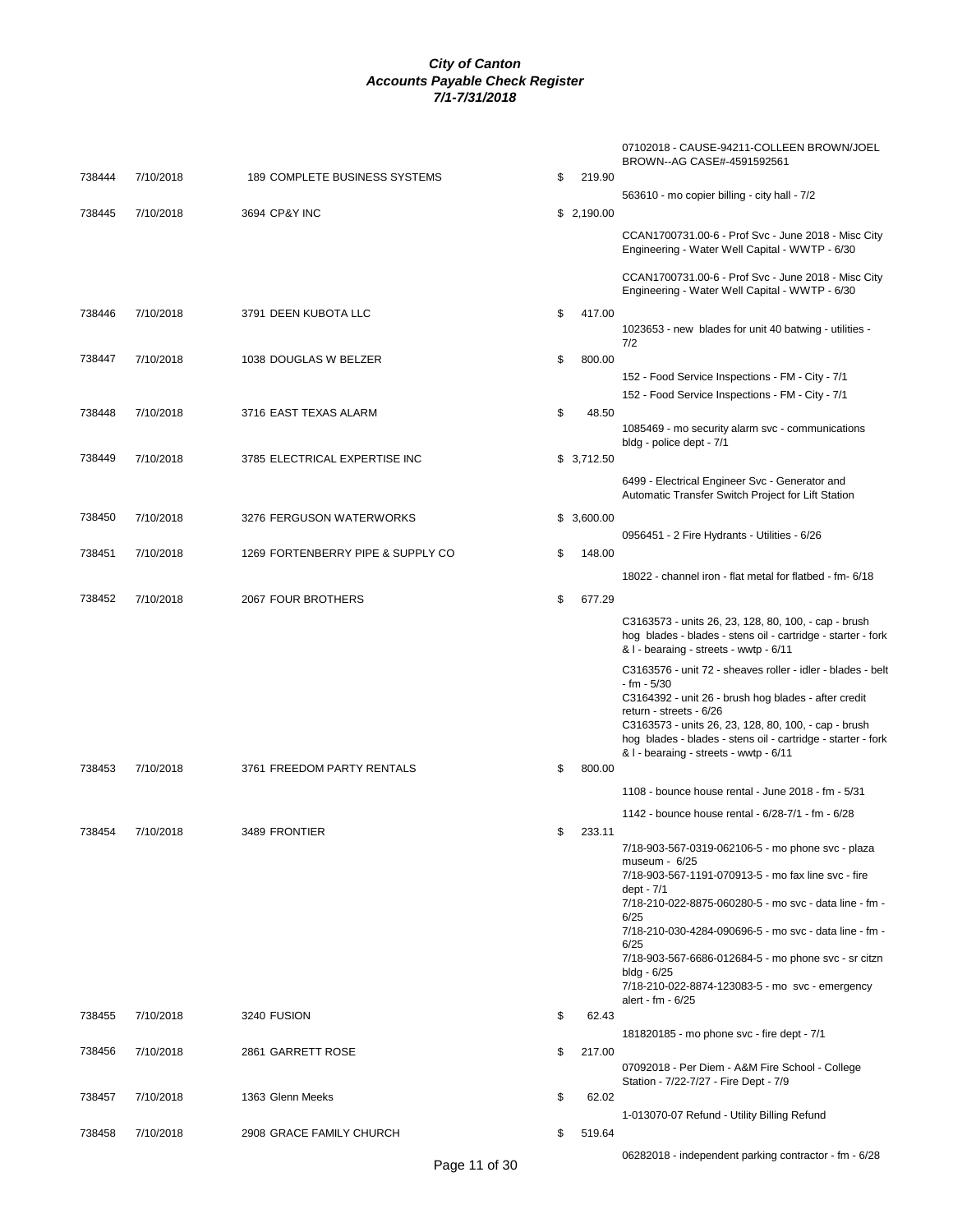|        |           |                              |    |            | 06292018 - independent parking contractor - fm - 6/29                                                                        |
|--------|-----------|------------------------------|----|------------|------------------------------------------------------------------------------------------------------------------------------|
| 738459 | 7/10/2018 | 891 GT DISTRIBUTORS INC.     | \$ | 107.20     |                                                                                                                              |
|        |           |                              |    |            | INV0667203 - Ammunition - Police Dept - 7/3                                                                                  |
| 738460 | 7/10/2018 | 3375 GUN BARREL TRANSMISSION | \$ | 149.93     |                                                                                                                              |
|        |           |                              |    |            | 4284 - unit 100 - at filter kit - transmission fluid - utilities ·<br>6/28                                                   |
| 738461 | 7/10/2018 | 2709 HBC BUILDING CENTER     |    | \$3,147.29 |                                                                                                                              |
|        |           |                              |    |            | 38569 - mop bucket - mop heae - pine sol - fire dep -                                                                        |
|        |           |                              |    |            | 6/21                                                                                                                         |
|        |           |                              |    |            | 38399 - drill bit - fasteners - moved camera to post - fm -<br>6/14                                                          |
|        |           |                              |    |            | 38467 - marking paint for lots - fm - 6/18                                                                                   |
|        |           |                              |    |            | 38279 - hardware - fm - 6/8                                                                                                  |
|        |           |                              |    |            | 38305 - returned grill cover - fire dept - 6/11                                                                              |
|        |           |                              |    |            | 38396 - out let box - conduit lock nut - box cover - for                                                                     |
|        |           |                              |    |            | compactor lignt - fm - 6/14<br>38385 - paint for dish barn - fm - 5/13                                                       |
|        |           |                              |    |            | 38598 - precission cutter - ww coll - 6/22                                                                                   |
|        |           |                              |    |            |                                                                                                                              |
|        |           |                              |    |            | 38487 - paint brush - old kaufman park bathroom - 6/19                                                                       |
|        |           |                              |    |            | 38543 - hose couplings - hose mender - police dept -<br>6/20                                                                 |
|        |           |                              |    |            | 38361 - pipe seal tape - bushings - nipples - pump for<br>irrigation - parks - 6/13                                          |
|        |           |                              |    |            | 38583 - repair couplings - utilities - 6/22                                                                                  |
|        |           |                              |    |            | 38418 - 6 picnic table kits - for southside improvements<br>- fm - 6/14                                                      |
|        |           |                              |    |            | 38446 - rope cleat - for flag pole rope - fm - 6/15                                                                          |
|        |           |                              |    |            | 38373 - magnetic nutsetter - fm - 6/13                                                                                       |
|        |           |                              |    |            | 38412 - treated dogear picket - for old kaufman park                                                                         |
|        |           |                              |    |            | bathrooms - 6/14<br>38358 - paint brushes - paint pail - water seal - for old                                                |
|        |           |                              |    |            | kaufman park fence - 6/13                                                                                                    |
|        |           |                              |    |            | 38392 - sharpener - light bulbs - paint - old kaufman<br>park bathroom - 6/14                                                |
|        |           |                              |    |            | 38392 - sharpener - light bulbs - paint - old kaufman                                                                        |
|        |           |                              |    |            | park bathroom - 6/14                                                                                                         |
|        |           |                              |    |            | 38406 - magnetic nut driver - construction screws -<br>straps - hardwre - lumber -- for old kaufman park<br>bathrooms - 6/14 |
|        |           |                              |    |            | 38488 - welding rods - utilities - ww coll - 6/19                                                                            |
|        |           |                              |    |            | 38269 - lock hinge - drain plug - parts for ice chest - fire                                                                 |
|        |           |                              |    |            | dept - 6/18                                                                                                                  |
|        |           |                              |    |            | 38484 - wire connectors - blank cover - locknut conduit -<br>for plug - CYRA - 6/18                                          |
|        |           |                              |    |            | 38281 - grill cover - fire dept - 6/11                                                                                       |
|        |           |                              |    |            | 38309 - copper tubbing cutters - utilities - 6/11                                                                            |
|        |           |                              |    |            | 38673 - hardware - concrete mix - police dept - 6/26                                                                         |
|        |           |                              |    |            | 38655 - screws - drill bit - lumber - fm - 6/25                                                                              |
|        |           |                              |    |            | 38676 - fuel can replacement spout - fm - 6/26                                                                               |
|        |           |                              |    |            | 38690 - swivel trig snap - rope - fm - 6/27                                                                                  |
|        |           |                              |    |            | 38619 - chain saw oil - paint brush- pvc pipe - extender<br>flex spout - couplings - adapters - fire dept - 6/23             |
|        |           |                              |    |            | 387810 - hardware - pipe seal tape - cleaner - fire dept -                                                                   |
|        |           |                              |    |            | 6/29<br>38585 - wire rope clips - fire dept - 6/22                                                                           |
|        |           |                              |    |            | 38620 - conduit - flex glue - fire dept - 6/23                                                                               |
|        |           |                              |    |            | 38725 - paint - safety hasp - kaufman park - 6/28                                                                            |
|        |           |                              |    |            | 38769 - paint brush - barrol bolts - danding discs - roller<br>cover - old kaufman park bathroom - 6/29                      |
|        |           |                              |    |            | 38777 - door latch - old kaufman park bathroom - 6/29                                                                        |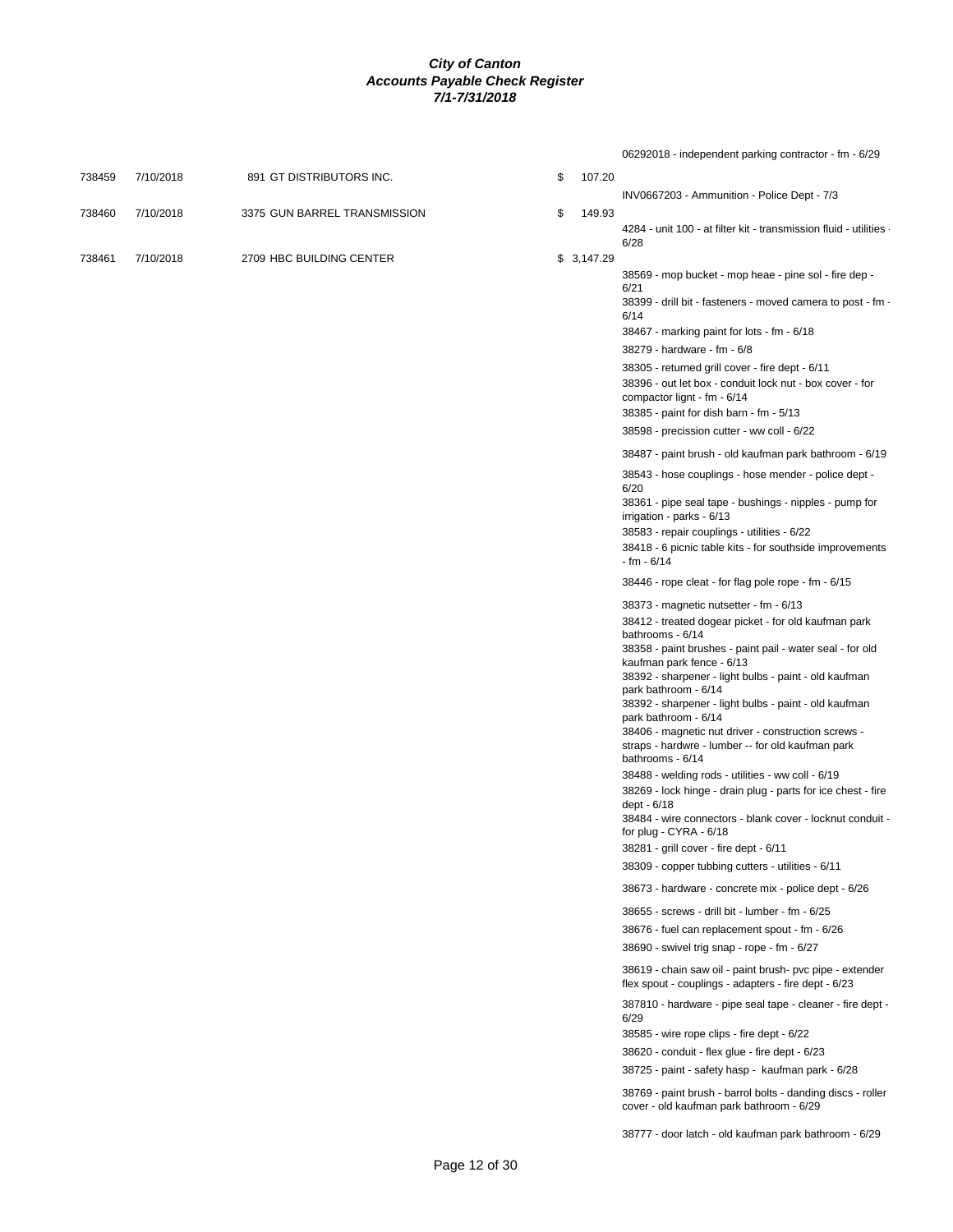38489 - conduit connectors - outlet box - recept cover for farmers market pole - 6/19

38682 - hardware - for unit pd 63 - police dept - 6/27

38488 - welding rods - utilities - ww coll - 6/19

38584 - hardware for signage - fm - 6/22

38283 - form stakes for garden - police dept - 6/8

38479 - wire connectors - blank cover - paint tray - roller cover - for plug - CYRA - 6/18

38492 - paint - pvc conduit - to paint posts around old kaufman park - 6/19

38501 - fence panel for use as divider - old kaufman park restroom - 5/19

38516 - pvc j bend - nut kit - pvc tail piece - pvc ext - for restroom repair - fm - 6/19

38529 - wire rope - padlock - chain - for boat ramp closing - lake maint - 6/20

38497 - paint - paint brush - to paint post mound

parking lot at old kaufman park - 6/19

38544 - paint brushes for main gate building (dish barn) - fm - 6/20

38554 - keys and locks for cs bldg and cage bldg - fm - 6/21

38555 - full rounnd - hardware - screws - for pd trash police dept - 6/21

38699 - cd utilitiy pull - pull plate - hinge - paint - primer hardware - roller tray - door - old kaufman park

bathroom - 6/27 38161 - grill parts for city breakfast - city hall - 6/5

38707 - cable ties - animal shelter - 6/27

38775 - hardware - sign for lake - 6/29

38776 - return - hardware - sign for lake - 6/29

38726 - gloves - pruners - hardware - water plant - 6/28

38726 - gloves - pruners - hardware - water plant - 6/28

38447 - storage boxes - shoe boxes - markers - fire dept - 6/15

38128 - vinyl tube - water plant - 6/4

38194 - new pole saw chains - streets - 6/6

38144 - fuel mix for weed eaters and chain saws streets - 6/4

38107 - pvc adapter - pipe seal tape - glue - for waterline repair - utilities - 6/1

38124 - bolts and washers for dozers- utilities - 6/4

38257 - bermuda grass seed - police dept - 6/7

38140 - paint brush for hand rail - fire dept - 6/14

38215 - pipe nipples - seal - for aerators - lakes - 6/6

38260 - replacement light bulbs - blackwell house - 6/7

38324 - swivel hose adapters - hose couplings - hose bibbs - hose barbs - adapters - flex hose - hoses - wwtp - 6/11

38268 - insulation pipe - adapters - batteries - wwtp -

6/8

38152 - wire connectors - fm - 6/4

38200 - hardware - burmuda grass seed - police dept - 6/6

38218 - pipe nipples for aerators - lakes - 6/6

38241 - lumber for aerators - lakes - 6/7

38219 - circuit breaker - for aerators - old kaufman lake - 6/6

38227 - elbow conduit - adapters - couplings - locknuts old kaufman lake - 6/7

38232 - conduit couplings - adapters - conduit - old kaufman park lake aerator - 6/7

38253 - putty knife - putty - fm - 6/7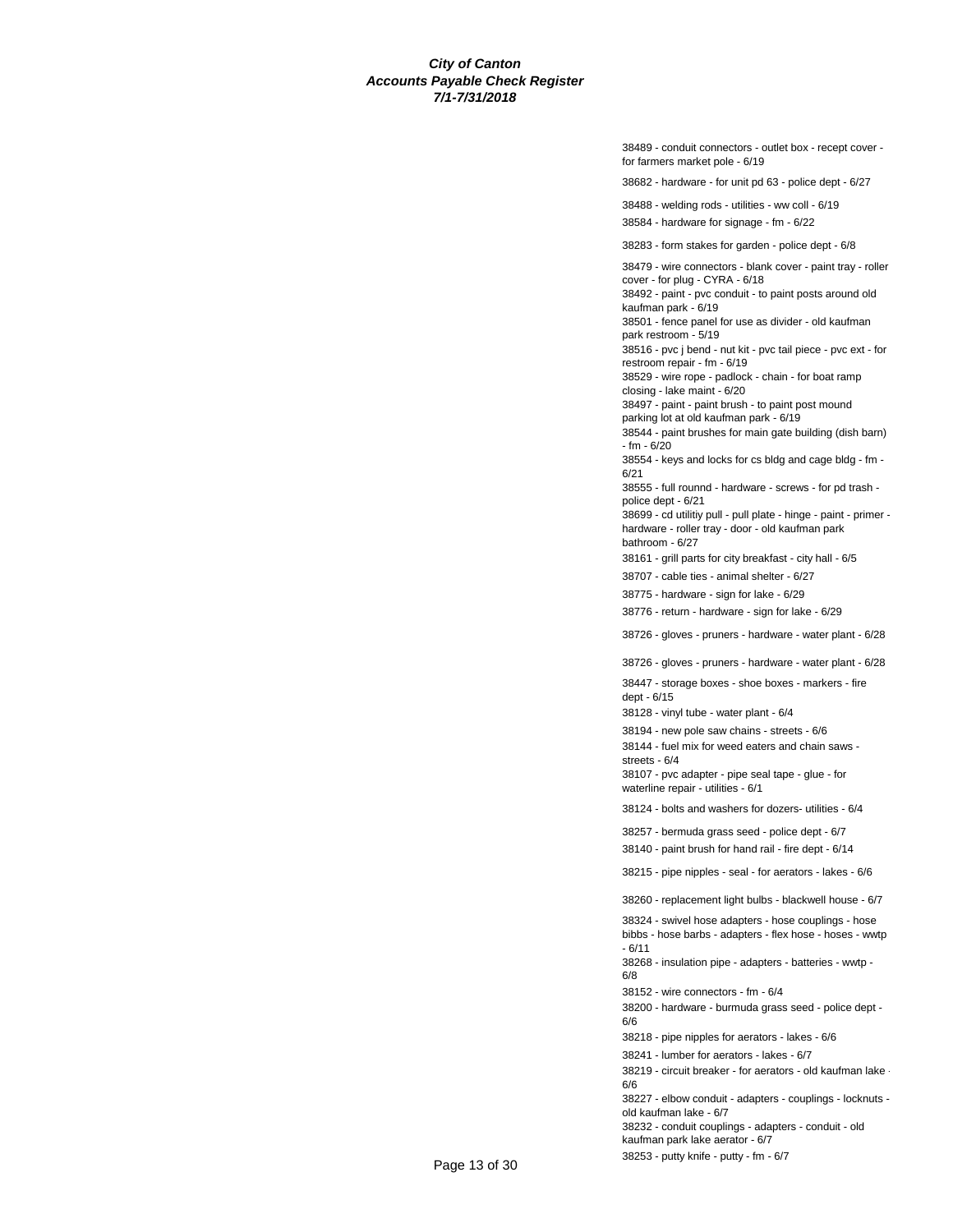|        |           |                                    |              | 38199 - pvc adapter - bushings - elbows - pipe - tees -<br>ball valves - for aerators - city lakes - 6/6<br>38145 - replacement spigot - flat bar - hardware - for<br>water cooler - $fm - 6/4$<br>38243 - cable ties for aerator - lakes - 6/7 |
|--------|-----------|------------------------------------|--------------|-------------------------------------------------------------------------------------------------------------------------------------------------------------------------------------------------------------------------------------------------|
|        |           |                                    |              | 38143 - implact sprinlker on base - soccer fields - 6/4                                                                                                                                                                                         |
| 738466 | 7/10/2018 | 46 HICKMAN ELECTRIC & PUMP         | \$<br>405.50 |                                                                                                                                                                                                                                                 |
|        |           |                                    |              | 5618 - svc to repair gas chlorinator - water plant - 6/8                                                                                                                                                                                        |
| 738467 | 7/10/2018 | 3773 HOLLY LAKE GOLF CAR RANCH LLC | \$<br>237.60 |                                                                                                                                                                                                                                                 |
|        |           |                                    |              | 5765 - golf cart tires - fm - 7/5                                                                                                                                                                                                               |
| 738468 | 7/10/2018 | 1363 Jennifer Bird                 | \$<br>3.96   |                                                                                                                                                                                                                                                 |
|        |           |                                    |              | 1-013800-05 Refund - Utility Billing Refund                                                                                                                                                                                                     |
| 738469 | 7/10/2018 | 1363 JENNIFER RUSH                 | \$<br>54.87  |                                                                                                                                                                                                                                                 |
|        |           |                                    |              | 8-081950-02 Refund - Utility Billing Refund                                                                                                                                                                                                     |

 738469 7/10/2018 1363 JENNIFER RUSH \$ 54.87 738470 7/10/2018 1363 Jerry Burns \$ 97.17 2-022080-013 Refund - Utility Billing Refund 738471 7/10/2018 3666 JUAN RUIZ \$ 1,000.00 07092018 - FM Scholarship 2018 - Year 2 - 7/9 738472 7/10/2018 1363 Julie Jenkins \$ 88.23 5-052140-02 Refund - Utility Billing Refund 738473 7/10/2018 3103 KIMBERLY KROHA \$ 4,250.00 CAN070118 - Professional Services Rendered - City Hall CAN070118 - Professional Services Rendered - City Hall CAN070118 - Professional Services Rendered - City Hall CAN070118 - Professional Services Rendered - City Hall CAN070118 - Professional Services Rendered - City Hall CAN070118 - Professional Services Rendered - City Hall CAN070118 - Professional Services Rendered - City Hall CAN070118 - Professional Services Rendered - City Hall CAN070118 - Professional Services Rendered - City Hall CAN070118 - Professional Services Rendered - City Hall CAN070118 - Professional Services Rendered - City Hall 738474 7/10/2018 3171 KNIGHTS OF COLUMBUS \$ 836.95 06302018 - independent parking contractor - fm - 6/30 738475 7/10/2018 142 LONGVIEW ASPHALT \$ 1,892.08 118594 - 21.44 Tons Cold Mix - for patching - Streets - 6/30 738476 7/10/2018 3795 LONGVIEW BRIDGE AND ROAD, LTD \$ 55,962.68 07082018 - 2017 Road Improvements - Goshen Street - Pay Req No 1 - 7/8 738477 7/10/2018 1363 LOU ANNE LANTRIP \$ 55.28 12-121715-01 Refund - Utility Billing Refund 738478 7/10/2018 3499 M & M HEATING AND AIR CONDITIONING LLC \$ 1,721.00 4662A - a/c unit 3 repair - library - 6/22 4558 - a/c repair -unit 21 replaced condenser - unit 8 replaced fan motor - civic center - 6/7 4603 - a/c unit 21 - replaced fan motor - civic center - 6/19 738479 7/10/2018 1363 MARGARET HOOT \$ 50.46 8-081870-08 Refund - Utility Billing Refund 738480 7/10/2018 1363 MARGARET SCOTT \$ 52.00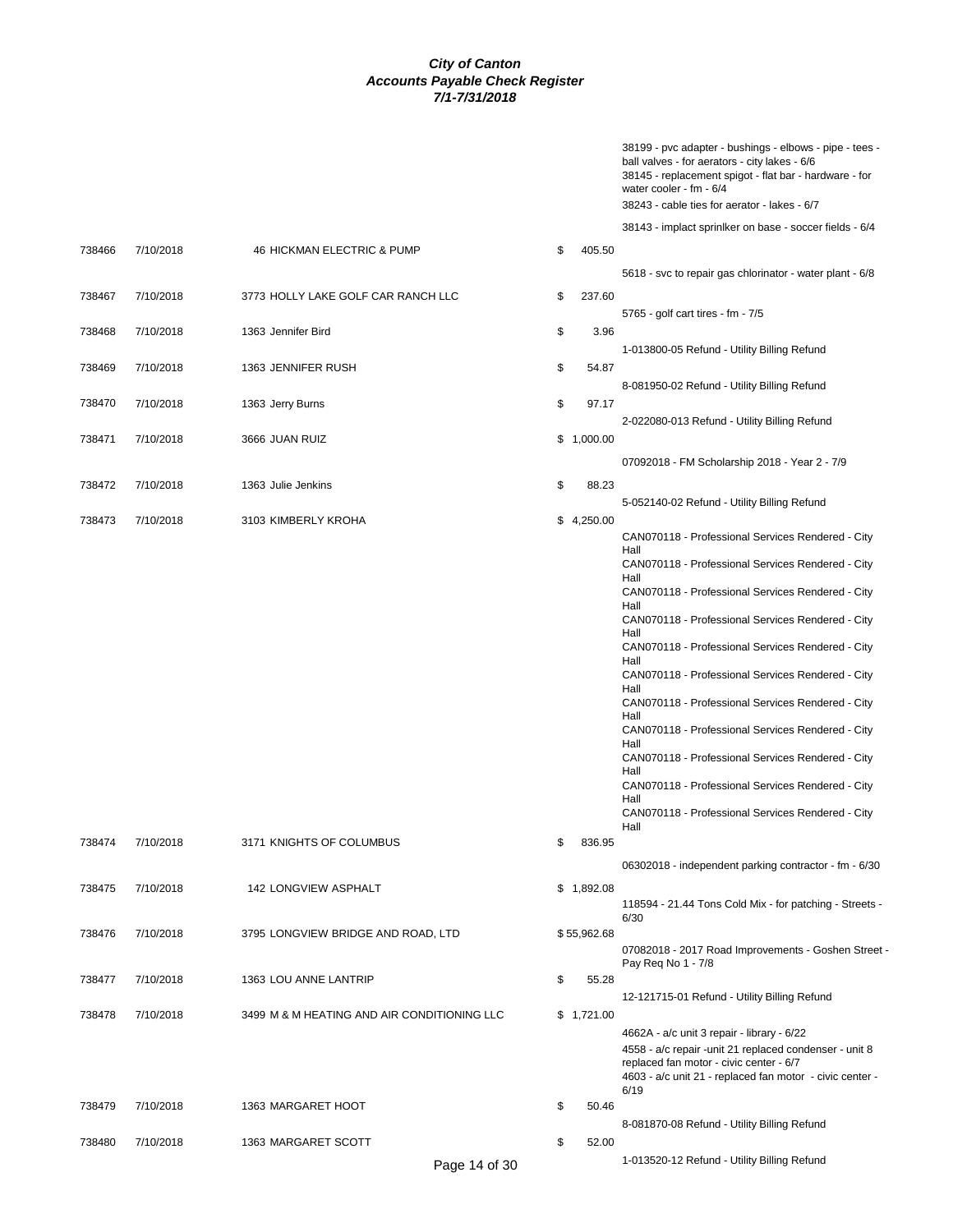| 738481 | 7/10/2018 | 1363 MARY EDITH WELDON ESTATE    | \$<br>82.11  |                                                                                                                                                                                         |
|--------|-----------|----------------------------------|--------------|-----------------------------------------------------------------------------------------------------------------------------------------------------------------------------------------|
|        |           |                                  |              | 5-053181-01 Refund - Utility Billing Refund                                                                                                                                             |
| 738482 | 7/10/2018 | 59 MITCHELL WELDING SUPPLY       | \$<br>66.00  |                                                                                                                                                                                         |
|        |           |                                  |              | RNT062109 - Rental on Large Oxygen Cylinders and<br>Small Acetylene Cylinders - WW Coll - Utilities - 6/25                                                                              |
|        |           |                                  |              | RNT062109 - Rental on Large Oxygen Cylinders and<br>Small Acetylene Cylinders - WW Coll - Utilities - 6/25                                                                              |
| 738483 | 7/10/2018 | 1068 MR D'S #1                   | \$<br>899.50 |                                                                                                                                                                                         |
|        |           |                                  |              | 343770 - unit 125 - fuel - utilities - 6/12                                                                                                                                             |
|        |           |                                  |              | 343772 - fuel - police dept - 6/12                                                                                                                                                      |
|        |           |                                  |              | 343760 - fuel - police dept - 6/10                                                                                                                                                      |
|        |           |                                  |              | 343761 - unit 100 - fuel - utilities - 6/11                                                                                                                                             |
|        |           |                                  |              | 043757 - fuel - police dept - 6/9                                                                                                                                                       |
|        |           |                                  |              | 343758 - fuel - police dept - 6/10                                                                                                                                                      |
|        |           |                                  |              | 343756 - fuel - police dept - 6/9                                                                                                                                                       |
|        |           |                                  |              | 043761 - unit 125 - fuel - utilities - 6/11                                                                                                                                             |
|        |           |                                  |              | 343769 - fuel - police dept - 6/11                                                                                                                                                      |
|        |           |                                  |              | 043758 - unit 102 - fuel - utilities - 6/11                                                                                                                                             |
|        |           |                                  |              | 343767 - unit pd 51 - fuel - police dept - 6/11                                                                                                                                         |
|        |           |                                  |              | 043751 - unit 8 - fuel - city hall - 6/8                                                                                                                                                |
|        |           |                                  |              | 343773 - unit C-1 - fuel - fire dept - 6/12                                                                                                                                             |
|        |           |                                  |              | 343753 - unit pd 21 - fuel - police dept - 6/8                                                                                                                                          |
|        |           |                                  |              | 043755 - unit pd 51 - fuel - police dept - 6/9                                                                                                                                          |
|        |           |                                  |              | 043766 - unit pd 51 - fuel - police dept - 6/12                                                                                                                                         |
|        |           |                                  |              | 343776 - fuel - police dept - 6/12                                                                                                                                                      |
|        |           |                                  |              | 043765 - unit pd 71 - fuel - police dept - 6/12                                                                                                                                         |
|        |           |                                  |              | 043753 - fuel - police dept - 6/9                                                                                                                                                       |
|        |           |                                  |              | 043763 - fuel - police dept - 6/12                                                                                                                                                      |
|        |           |                                  |              | 343754 - unit 61 - fuel - police dept - 6/8                                                                                                                                             |
|        |           |                                  |              | 343775 - unit 121 - fuel - water plant - 6/12                                                                                                                                           |
| 738485 | 7/10/2018 | 2837 MR D'S #2                   | \$<br>207.86 |                                                                                                                                                                                         |
|        |           |                                  |              | 342788 - fuel - fm - 6/12                                                                                                                                                               |
|        |           |                                  |              | 242730 - fuel - fm - 6/8                                                                                                                                                                |
|        |           |                                  |              | credit - credit from previous invoice - police dept - 7/10                                                                                                                              |
|        |           |                                  |              | 342781 - fuel - police dept - 6/11                                                                                                                                                      |
|        |           |                                  |              | 342782 - fuel - fm - 6/12                                                                                                                                                               |
|        |           |                                  |              | 342786 - fuel - fm - 6/13                                                                                                                                                               |
|        | 7/10/2018 | 2796 MR D'S 10 MINUTE OIL CHANGE | \$<br>7.00   | 242736 - fuel - fm - 6/14                                                                                                                                                               |
| 738486 |           |                                  |              | 91440 - unit 20 - state inspection - wwtp - 6/15                                                                                                                                        |
| 738487 | 7/10/2018 | 134 MY CREDIT UNION              | \$<br>175.00 |                                                                                                                                                                                         |
|        |           |                                  |              | 07102018 - EMPLOYEE DIRECT SAVINGS DEPOSIT                                                                                                                                              |
|        |           |                                  |              | 07102018 - EMPLOYEE DIRECT SAVINGS DEPOSIT                                                                                                                                              |
|        |           |                                  |              | 07102018 - EMPLOYEE DIRECT SAVINGS DEPOSIT                                                                                                                                              |
|        |           |                                  |              | 07102018 - EMPLOYEE DIRECT SAVINGS DEPOSIT                                                                                                                                              |
| 738488 | 7/10/2018 | 3005 NEOFUNDS BY NEOPOST         | \$<br>600.00 | 7/18-7900 0440 5116 5367 - postage refill - city hall -<br>6/29                                                                                                                         |
| 738489 | 7/10/2018 | 3604 NEW BENEFITS, LTD           | \$<br>742.17 |                                                                                                                                                                                         |
|        |           |                                  |              | BENIES1410-582828 - Fresh Benies Membership -<br>June 2018 - 7/10<br>BENIES1410-582828 - Fresh Benies Membership -<br>June 2018 - 7/10<br>BENIES1410-582828 - Fresh Benies Membership - |
|        |           |                                  |              | June 2018 - 7/10                                                                                                                                                                        |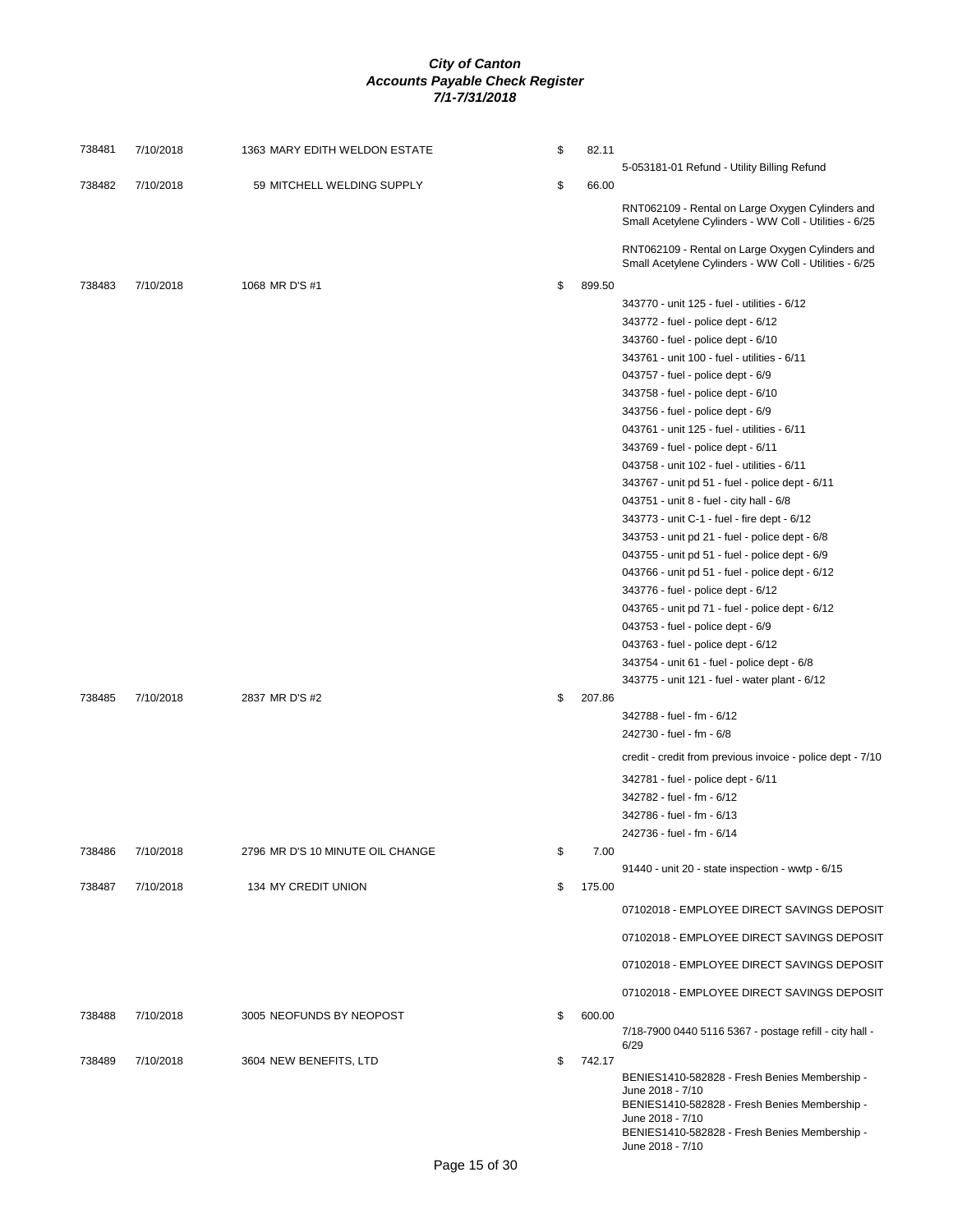|        |           |                                     |    |            | BENIES1410-582828 - Fresh Benies Membership -<br>June 2018 - 7/10                                                         |
|--------|-----------|-------------------------------------|----|------------|---------------------------------------------------------------------------------------------------------------------------|
|        |           |                                     |    |            | BENIES1410-582828 - Fresh Benies Membership -                                                                             |
|        |           |                                     |    |            | June 2018 - 7/10                                                                                                          |
|        |           |                                     |    |            | BENIES1410-582828 - Fresh Benies Membership -                                                                             |
|        |           |                                     |    |            | June 2018 - 7/10                                                                                                          |
|        |           |                                     |    |            | BENIES1410-582828 - Fresh Benies Membership -<br>June 2018 - 7/10                                                         |
|        |           |                                     |    |            | BENIES1410-582828 - Fresh Benies Membership -                                                                             |
|        |           |                                     |    |            | June 2018 - 7/10                                                                                                          |
|        |           |                                     |    |            | BENIES1410-582828 - Fresh Benies Membership -                                                                             |
|        |           |                                     |    |            | June 2018 - 7/10<br>BENIES1410-582828 - Fresh Benies Membership -                                                         |
|        |           |                                     |    |            | June 2018 - 7/10                                                                                                          |
|        |           |                                     |    |            | BENIES1410-582828 - Fresh Benies Membership -                                                                             |
|        |           |                                     |    |            | June 2018 - 7/10                                                                                                          |
|        |           |                                     |    |            | BENIES1410-582828 - Fresh Benies Membership -<br>June 2018 - 7/10                                                         |
|        |           |                                     |    |            | BENIES1410-582828 - Fresh Benies Membership -                                                                             |
|        |           |                                     |    |            | June 2018 - 7/10                                                                                                          |
|        |           |                                     |    |            | BENIES1410-582828 - Fresh Benies Membership -                                                                             |
|        |           |                                     |    |            | June 2018 - 7/10                                                                                                          |
|        |           |                                     |    |            | BENIES1410-582828 - Fresh Benies Membership -<br>June 2018 - 7/10                                                         |
|        |           |                                     |    |            | BENIES1410-582828 - Fresh Benies Membership -                                                                             |
|        |           |                                     |    |            | June 2018 - 7/10                                                                                                          |
|        |           |                                     |    |            | BENIES1410-582828 - Fresh Benies Membership -                                                                             |
|        |           |                                     |    |            | June 2018 - 7/10<br>BENIES1410-582828 - Fresh Benies Membership -                                                         |
|        |           |                                     |    |            | June 2018 - 7/10                                                                                                          |
|        |           |                                     |    |            | BENIES1410-582828 - Fresh Benies Membership -                                                                             |
|        |           |                                     |    |            | June 2018 - 7/10                                                                                                          |
|        |           |                                     |    |            | BENIES1410-582828 - Fresh Benies Membership -<br>June 2018 - 7/10                                                         |
| 738490 | 7/10/2018 | 1363 NICHOLAS STEVENS               | \$ | 45.27      |                                                                                                                           |
|        |           |                                     |    |            | 2-022080-012 Refund - Utility Billing Refund                                                                              |
| 738491 | 7/10/2018 | 3487 OFFICE OF THE ATTORNEY GENERAL | \$ | 182.31     |                                                                                                                           |
|        |           |                                     |    |            | 07102018 - REM ID# 00136738301800078 - FIPS                                                                               |
|        |           |                                     |    |            | Code 4800000 - Lalicia Lynn Harder                                                                                        |
| 738492 | 7/10/2018 | 294 O'REILLY AUTOMOTIVE INC.        |    | \$2,297.02 |                                                                                                                           |
|        |           |                                     |    |            | 0891-365854 - unit 128 - motor oil - utilities - 6/11                                                                     |
|        |           |                                     |    |            | 0891-369006 - oil filters - unit 15 - 80-31- 128 - fm - city                                                              |
|        |           |                                     |    |            | hall - utilities - 6/19                                                                                                   |
|        |           |                                     |    |            | 0891-364340 - unit 61 - stop leak - battery - core charge                                                                 |
|        |           |                                     |    |            | - fm - 6/4                                                                                                                |
|        |           |                                     |    |            | 0891-366092 - unit 125 - alternator - utilities - 6/11                                                                    |
|        |           |                                     |    |            | 0891-366076 - unit 26 - motor oil - shop stock -                                                                          |
|        |           |                                     |    |            | antifreeze and motor oil - utilities - 6/12                                                                               |
|        |           |                                     |    |            | 0891-363943 - unit B-2 - license lite - dielectric - led<br>lights - fire dep - 6/2                                       |
|        |           |                                     |    |            |                                                                                                                           |
|        |           |                                     |    |            | 0891-363471 - unit 48 flasher - shop stock - motor oil -<br>leak seal - ez chil - oil filter - streets - utilities - 5/31 |
|        |           |                                     |    |            |                                                                                                                           |
|        |           |                                     |    |            | 0891-363471 - unit 48 flasher - shop stock - motor oil -                                                                  |
|        |           |                                     |    |            | leak seal - ez chil - oil filter - streets - utilities - 5/31                                                             |
|        |           |                                     |    |            | 0891-364527 - unit 28 - micro v- belts - streets - 6/6                                                                    |
|        |           |                                     |    |            |                                                                                                                           |
|        |           |                                     |    |            | 0891-364249 - unit E-2 & E-1 - oil filters - coolant filter -                                                             |
|        |           |                                     |    |            | fuel filters - motor oil - fuel water - fire dept - 6/4                                                                   |
|        |           |                                     |    |            | 0891-363444 - unit 8 - floor mats - admin - 5/30                                                                          |
|        |           |                                     |    |            | 0891-363709 - unit PD 12 - water pump - bead sealer -                                                                     |
|        |           |                                     |    |            | armoral - streets - utilities - police dept - 6/1                                                                         |
|        |           |                                     |    |            | 0891-363709 - unit PD 12 - water pump - bead sealer -                                                                     |
|        |           |                                     |    |            | armoral - streets - utilities - police dept - 6/1                                                                         |
|        |           |                                     |    |            |                                                                                                                           |
|        |           |                                     |    |            | 0891-369006 - oil filters - unit 15 - 80-31- 128 - fm - city                                                              |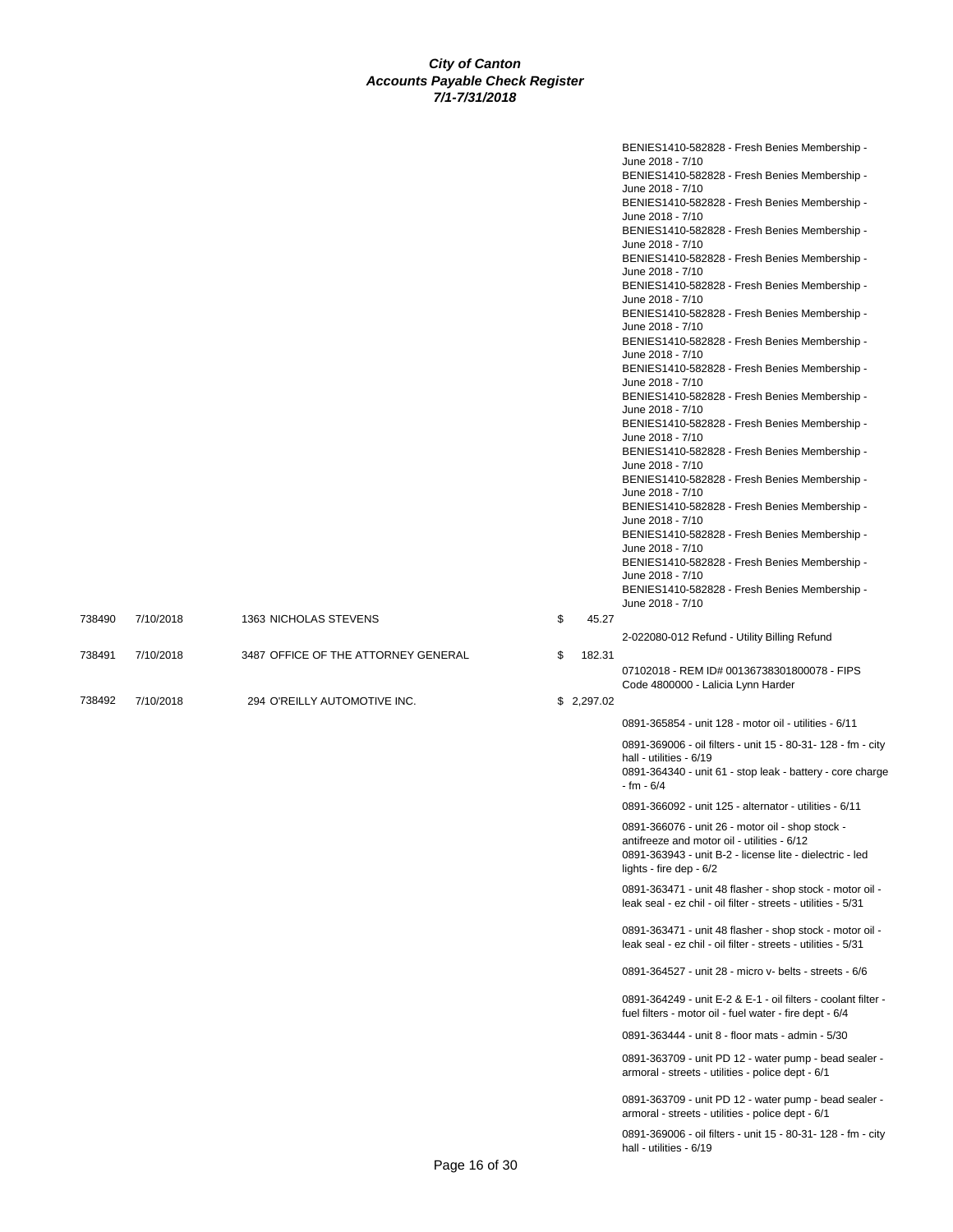|        |           |                         |              | 0891-369006 - oil filters - unit 15 - 80-31- 128 - fm - city<br>hall - utilities - 6/19<br>0891-365923 - unit SQ 1 - wiper fluid - unit E-1- power<br>steering fluid - fire dept - 6/11 |
|--------|-----------|-------------------------|--------------|-----------------------------------------------------------------------------------------------------------------------------------------------------------------------------------------|
|        |           |                         |              | 0891-363709 - unit PD 12 - water pump - bead sealer -<br>armoral - streets - utilities - police dept - 6/1                                                                              |
|        |           |                         |              | 0891-368659 - unit 14 - air filter - oil filter - water plant -<br>6/25<br>0891-369183 - unit 77 - air filters for dozer - streets -                                                    |
|        |           |                         |              | 6/27                                                                                                                                                                                    |
|        |           |                         |              | 0891-369118 - motor oil for equip - streets - 6/27                                                                                                                                      |
|        |           |                         |              | 0891-364997 - return credit - micro v-belt - unit 28 -<br>fanbelt for backhoe - streets - 6/7<br>0891-368142 - battery cable - unit 4 - fm - 6/22                                       |
|        |           |                         |              | 0891-368121 - spark plugs -streets - 6/22                                                                                                                                               |
|        |           |                         |              | 0891-368123 - trans fluid - streets - 6/22                                                                                                                                              |
|        |           |                         |              | 0891-367659 - unit 30 - coolant hose - body bolt - trim<br>screws - butt connectors - butt splices - pigtails - license<br>light - fm - $6/19$                                          |
|        |           |                         |              | 0891-366112 - core return credit - unit 125 - alternator -<br>utilities - 6/21                                                                                                          |
|        |           |                         |              | 0891-367769 - trailer wire - streets - 6/21<br>0891-3665209 - unit pd 22 - sway link kits - police dept -                                                                               |
|        |           |                         |              | 6/14<br>0891-366511 - unit pd 22 - oil filter - motor oil - police<br>dept - 6/14                                                                                                       |
|        |           |                         |              | 0891-367278 - blue def - fire dep - 6/18                                                                                                                                                |
|        |           |                         |              | 0891-365188 - unit pd 12 - unit 102 - spark plugs -<br>blower resister - o-rings - police dept - utilities - 6/8                                                                        |
|        |           |                         |              | 0891-365188 - unit pd 12 - unit 102 - spark plugs -<br>blower resister - o-rings - police dept - utilities - 6/8                                                                        |
|        |           |                         |              | 0891-367894 - unit 30 - reverse lights and tail lights - fm<br>$-6/21$                                                                                                                  |
|        |           |                         |              | 0891-365194 - o-ring - unit pd 12 - police dept - 6/8                                                                                                                                   |
| 738494 | 7/10/2018 | 3036 ORKIN PEST CONTROL | \$<br>412.09 |                                                                                                                                                                                         |
|        |           |                         |              | 170682192 - orkin mo pest control stmt - civic center -<br>6/14                                                                                                                         |
|        |           |                         |              | 170682217 - orkin mo pest control stmt - log cabin -<br>6/14                                                                                                                            |
|        |           |                         |              | 170681359 - orkin mo pest control stmt - sr citzn bldg -<br>6/14                                                                                                                        |
|        |           |                         |              | 170681383 - orkin mo pest control stmt - plaza<br>museum - 6/14                                                                                                                         |
|        |           |                         |              | 170682191 - Orkin mo Pest Control stmt - Fire Dept -<br>6/28                                                                                                                            |
|        |           |                         |              | 170681357 - orkin mo pest control stmt - blackwell<br>house - 6/14                                                                                                                      |
|        |           |                         |              | 170682190 - Orkin mo Pest Control stmt - Police Dept -<br>6/28                                                                                                                          |
|        |           |                         |              | 170681597 - orkin mo pest control stmt - new city hall -<br>6/14                                                                                                                        |
|        |           |                         |              | 173816089 - orkin mo pest control stmt - tc 4 food court<br>$-5/8$                                                                                                                      |
| 738495 | 7/10/2018 | 2936 PEOPLES            | \$3,928.89   |                                                                                                                                                                                         |
|        |           |                         |              | 7/18-0010672601 - mo phone internet/ fiber optic - fire<br>dept - 7/1                                                                                                                   |
|        |           |                         |              | 7/18-0010451101 - mo Fiber Optic Internet charges for<br>July 2018 - 7/1                                                                                                                |
|        |           |                         |              | 7/18-0010451101 - mo Fiber Optic Internet charges for<br>July 2018 - 7/1                                                                                                                |
|        |           |                         |              | 7/18-0010451101 - mo Fiber Optic Internet charges for<br>July 2018 - 7/1                                                                                                                |
|        |           |                         |              | 7/18-0010451101 - mo Fiber Optic Internet charges for<br>July 2018 - 7/1                                                                                                                |
|        |           |                         |              | 7/18-0010451101 - mo Fiber Optic Internet charges for<br>July 2018 - 7/1                                                                                                                |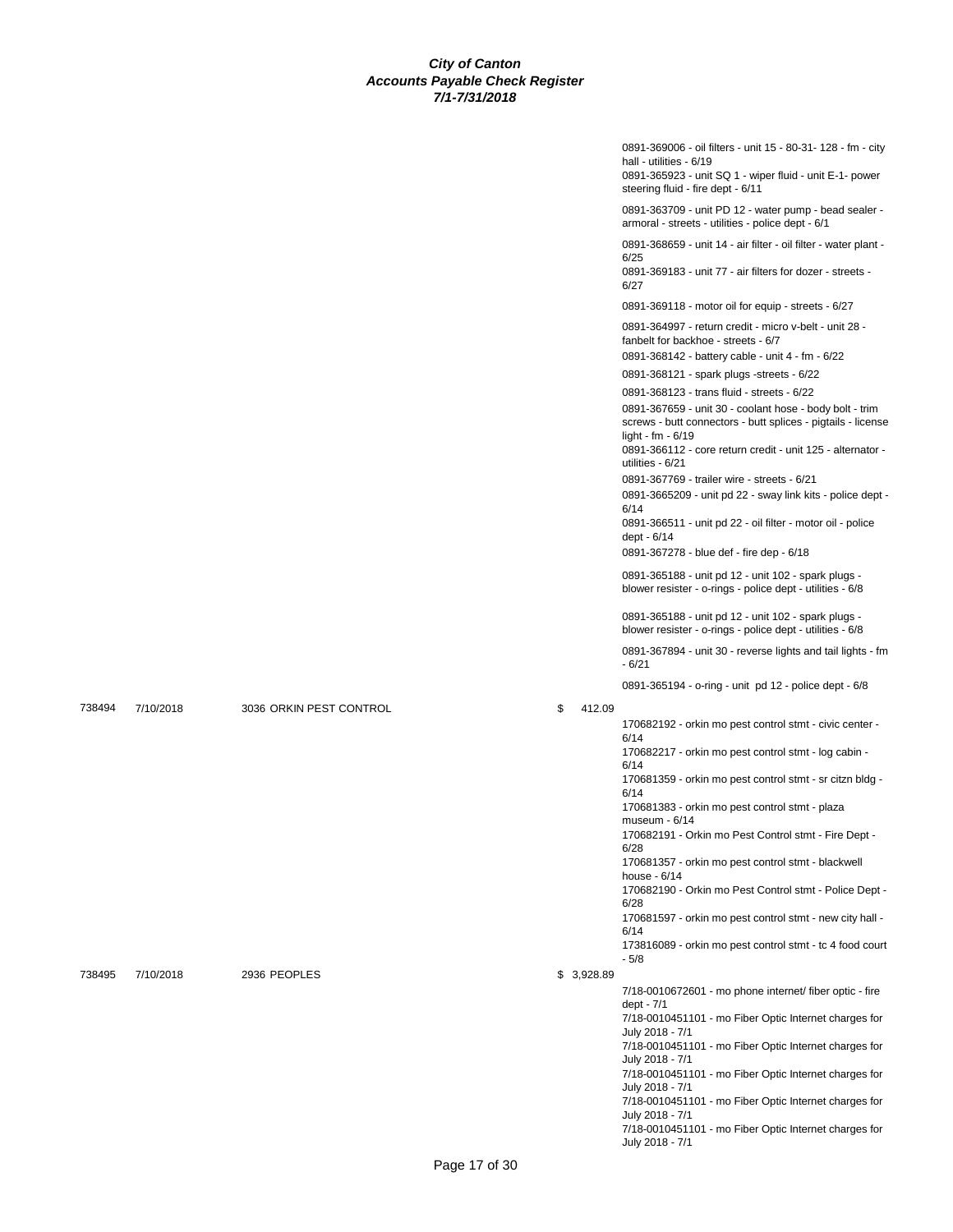|        |           |                                   |     |             | 7/18-0010451101 - mo Fiber Optic Internet charges for<br>July 2018 - 7/1<br>7/18-0010451101 - mo Fiber Optic Internet charges for<br>July 2018 - 7/1<br>7/18-0010451101 - mo Fiber Optic Internet charges for<br>July 2018 - 7/1<br>7/18-0010451101 - mo Fiber Optic Internet charges for<br>July 2018 - 7/1<br>7/18-0010451101 - mo Fiber Optic Internet charges for<br>July 2018 - 7/1<br>7/18-0010451101 - mo Fiber Optic Internet charges for |
|--------|-----------|-----------------------------------|-----|-------------|---------------------------------------------------------------------------------------------------------------------------------------------------------------------------------------------------------------------------------------------------------------------------------------------------------------------------------------------------------------------------------------------------------------------------------------------------|
| 738496 | 7/10/2018 | <b>84 POSTMASTER</b>              | \$  | 700.14      | July 2018 - 7/1<br>06262018 - Permit #1 - Postage Replenishment - Utility                                                                                                                                                                                                                                                                                                                                                                         |
|        |           |                                   |     |             | Billing - 6/26                                                                                                                                                                                                                                                                                                                                                                                                                                    |
| 738497 | 7/10/2018 | 1867 QUILL CORPORATION            | \$  | 51.38       |                                                                                                                                                                                                                                                                                                                                                                                                                                                   |
|        |           |                                   |     |             | 15687 - coffee pot - city hall - 6/25                                                                                                                                                                                                                                                                                                                                                                                                             |
| 738498 | 7/10/2018 | 3793 RICKY DEVILLE                | \$  | 217.00      |                                                                                                                                                                                                                                                                                                                                                                                                                                                   |
|        |           |                                   |     |             | 07092018 - Per Diem - A&M Fire School - College<br>Station - 7/22-7/27 - Fire Dept - 7/9                                                                                                                                                                                                                                                                                                                                                          |
| 738499 | 7/10/2018 | 3755 RUDD ALARMS                  | \$  | 70.00       | 17355 - mo fire alarm monitoring - aug 2018 - city hall -<br>7/1                                                                                                                                                                                                                                                                                                                                                                                  |
|        |           |                                   |     |             | 17396 - mo security alarm monitoring - aug 2018 - city<br>hall - 7/1                                                                                                                                                                                                                                                                                                                                                                              |
| 738500 | 7/10/2018 | 2157 SANITATION SOLUTIONS         |     | \$50,637.43 |                                                                                                                                                                                                                                                                                                                                                                                                                                                   |
|        |           |                                   |     |             | 86X01549 - Sanitation Solutions mo stmt - 6/30                                                                                                                                                                                                                                                                                                                                                                                                    |
|        |           |                                   |     |             | 86X01549 - Sanitation Solutions mo stmt - 6/30                                                                                                                                                                                                                                                                                                                                                                                                    |
|        |           |                                   |     |             | 86X01549 - Sanitation Solutions mo stmt - 6/30                                                                                                                                                                                                                                                                                                                                                                                                    |
|        |           |                                   |     |             | 86X01549 - Sanitation Solutions mo stmt - 6/30                                                                                                                                                                                                                                                                                                                                                                                                    |
|        |           |                                   |     |             | 86X01549 - Sanitation Solutions mo stmt - 6/30                                                                                                                                                                                                                                                                                                                                                                                                    |
|        |           |                                   |     |             | 86X01549 - Sanitation Solutions mo stmt - 6/30                                                                                                                                                                                                                                                                                                                                                                                                    |
|        |           |                                   |     |             | 86X01549 - Sanitation Solutions mo stmt - 6/30                                                                                                                                                                                                                                                                                                                                                                                                    |
|        |           |                                   |     |             | 86X01549 - Sanitation Solutions mo stmt - 6/30                                                                                                                                                                                                                                                                                                                                                                                                    |
|        |           |                                   |     |             | 86X01549 - Sanitation Solutions mo stmt - 6/30                                                                                                                                                                                                                                                                                                                                                                                                    |
|        |           |                                   |     |             | 86X01549 - Sanitation Solutions mo stmt - 6/30                                                                                                                                                                                                                                                                                                                                                                                                    |
|        |           |                                   |     |             | 86X01549 - Sanitation Solutions mo stmt - 6/30                                                                                                                                                                                                                                                                                                                                                                                                    |
|        |           |                                   |     |             | 86X01549 - Sanitation Solutions mo stmt - 6/30                                                                                                                                                                                                                                                                                                                                                                                                    |
|        |           |                                   |     |             | 86X01549 - Sanitation Solutions mo stmt - 6/30                                                                                                                                                                                                                                                                                                                                                                                                    |
|        |           |                                   |     |             | 86X01549 - Sanitation Solutions mo stmt - 6/30                                                                                                                                                                                                                                                                                                                                                                                                    |
|        |           |                                   |     |             | 86X01549 - Sanitation Solutions mo stmt - 6/30                                                                                                                                                                                                                                                                                                                                                                                                    |
|        |           |                                   |     |             | 86X01549 - Sanitation Solutions mo stmt - 6/30                                                                                                                                                                                                                                                                                                                                                                                                    |
|        |           |                                   |     |             | 86X01549 - Sanitation Solutions mo stmt - 6/30                                                                                                                                                                                                                                                                                                                                                                                                    |
| 738501 | 7/10/2018 | 394 SIERRA PACKAGING, INC         | \$. | 170.00      | 151875-01 - air freshner - for restrooms and buildings -                                                                                                                                                                                                                                                                                                                                                                                          |
| 738502 | 7/10/2018 | 3508 SMARTPHONE METER READING     | \$  | 380.00      | fm - 6/7                                                                                                                                                                                                                                                                                                                                                                                                                                          |
|        |           |                                   |     |             | SPMR1808 - Smartphone meter reading stmt - utilities -<br>6/30                                                                                                                                                                                                                                                                                                                                                                                    |
|        |           |                                   |     |             | SPMR1808 - Smartphone meter reading stmt - utilities<br>6/30                                                                                                                                                                                                                                                                                                                                                                                      |
|        |           |                                   |     |             | SPMR1808 - Smartphone meter reading stmt - utilities<br>6/30                                                                                                                                                                                                                                                                                                                                                                                      |
|        |           |                                   |     |             | SPMR1808 - Smartphone meter reading stmt - utilities -<br>6/30                                                                                                                                                                                                                                                                                                                                                                                    |
| 738503 | 7/10/2018 | 3230 STAPLES ADVANTAGE            | \$  | 116.09      |                                                                                                                                                                                                                                                                                                                                                                                                                                                   |
|        |           |                                   |     |             | 8050164714 - toner for debbie printer - utilities - 6/2                                                                                                                                                                                                                                                                                                                                                                                           |
| 738504 | 7/10/2018 | 2736 State Disbursement Unit      | \$  | 138.46      |                                                                                                                                                                                                                                                                                                                                                                                                                                                   |
| 738505 |           |                                   |     |             | 07102018 - cause #CV38856/dana/j phillips                                                                                                                                                                                                                                                                                                                                                                                                         |
|        | 7/10/2018 | 2468 SYSLOGIC TECHNOLOGY SERVICES |     | \$1,537.50  | 22138 - Server, Firewall, Router, PC and Fiber<br>Maintenance - FM - 6/30<br>22140 - Server, Ad, Firewall, Router, Switch, SQ:                                                                                                                                                                                                                                                                                                                    |

server maint - city hall - 6/30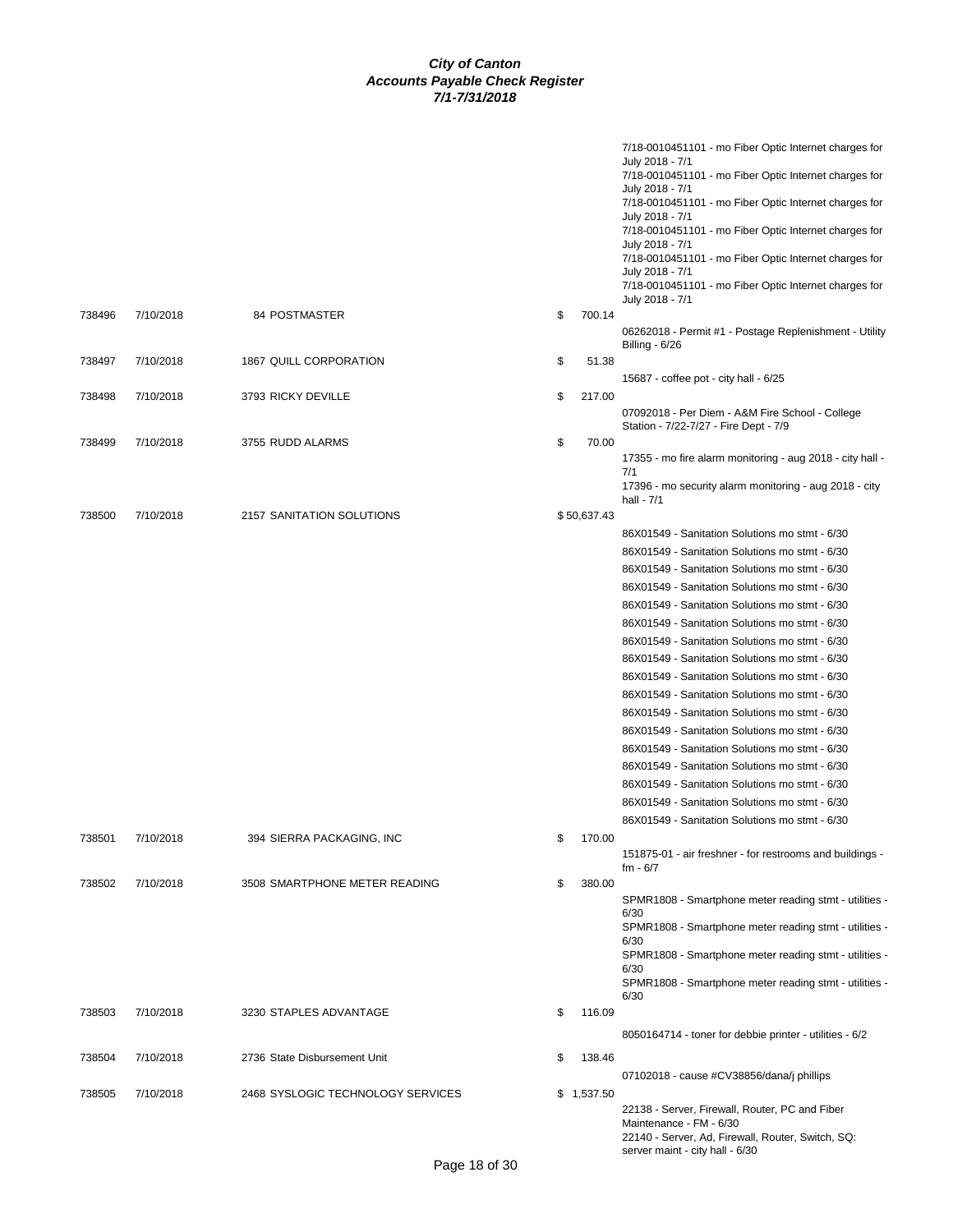|        |           |                                   |              | 22139 - CJIS, pen test, server, firewall, NAS maint -<br>police dept - 6/30                                                    |
|--------|-----------|-----------------------------------|--------------|--------------------------------------------------------------------------------------------------------------------------------|
| 738506 | 7/10/2018 | 1363 TARYN MORRIS                 | \$<br>63.05  | 5-052080-06 Refund - Utility Billing Refund                                                                                    |
| 738507 | 7/10/2018 | 160 TEXAS MUNICIPAL RETIREMENT    | \$42,104.14  | 07012018 - TMRS Contributions for June 2018 - 7/1                                                                              |
|        |           |                                   |              | 07012018 - TMRS Contributions for June 2018 - 7/1                                                                              |
|        |           |                                   |              | 07012018 - TMRS Contributions for June 2018 - 7/1                                                                              |
|        |           |                                   |              | 07012018 - TMRS Contributions for June 2018 - 7/1                                                                              |
|        |           |                                   |              |                                                                                                                                |
|        |           |                                   |              | 07012018 - TMRS Contributions for June 2018 - 7/1                                                                              |
|        |           |                                   |              | 07012018 - TMRS Contributions for June 2018 - 7/1                                                                              |
|        |           |                                   |              | 07012018 - TMRS Contributions for June 2018 - 7/1                                                                              |
|        |           |                                   |              | 07012018 - TMRS Contributions for June 2018 - 7/1                                                                              |
| 738508 | 7/10/2018 | 3644 TODD PETERSON                | \$2,325.00   |                                                                                                                                |
|        |           |                                   |              | 07092018 - prof svc rendered for inspections, plan<br>review, contractor meetings - 6/18-7/5 - dev svc - 7/9                   |
| 738509 | 7/10/2018 | 208 TBB PRINTING, LTD             | \$ 2,889.20  |                                                                                                                                |
|        |           |                                   |              | 50858600-0618 - Tyler Paper - classified display - job<br>ads - 6/30<br>50858600-0618 - Tyler Paper - classified display - job |
|        |           |                                   |              | ads - 6/30<br>50858600-0518 - tyler paper - classified job ads - admin                                                         |
|        |           |                                   |              | $-5/31$<br>50858600-0618 - Tyler Paper - classified display - job<br>ads - 6/30                                                |
| 738510 | 7/10/2018 | 2475 UNDERGROUND UTILITY SUPPLY   | \$3,623.58   | 133010 - couplings - solvent weld - pop up sewer reliefs                                                                       |
|        |           |                                   |              | - utilities - ww coll - 6/27<br>131914 - master meters - full circle clamps - utilities -                                      |
|        |           |                                   |              | 6/27<br>133010 - couplings - solvent weld - pop up sewer reliefs<br>- utilities - ww coll - 6/27                               |
|        |           |                                   |              | 133235 - 6" waterline repair - flg pak set - utilities - 6/27                                                                  |
|        |           |                                   |              | 132962 - mushroom lids for water valves - utilities -<br>6/20                                                                  |
|        |           |                                   |              | 132050 - full circle repair - clamps with s.s.bolts -<br>utilities - 6/12                                                      |
|        |           |                                   |              | 133009 - shorty valve box with water lids - pvc<br>couplings - utilities - 6/27                                                |
|        |           |                                   |              | 133009 - shorty valve box with water lids - pvc                                                                                |
|        |           |                                   |              | couplings - utilities - 6/27<br>132051 - full circle repair - clamps with s.s.bolts -<br>utilities - 6/12                      |
|        |           |                                   |              | 133014 - solvent weld - wwtp - 6/27<br>133057 - pvc couplings - brass nipples - master meters -                                |
|        |           |                                   |              | utilities - 6/27                                                                                                               |
|        |           |                                   |              | 133057 - pvc couplings - brass nipples - master meters -<br>utilities - 6/27                                                   |
|        |           |                                   |              | 131914 - master meters - full circle clamps - utilities -<br>6/27                                                              |
|        |           |                                   |              | 133142 - 10' o.d.tape - utilities - ww coll - 6/27                                                                             |
| 738511 | 7/10/2018 | 200 UNITED SYSTEMS TECHNOLOGY INC | \$<br>43.84  | 133142 - 10' o.d.tape - utilities - ww coll - 6/27                                                                             |
|        |           |                                   |              | USTI-003355 - asyst UB ebilling transactions 694 - 695-<br>696-697 - utilities - 6/30                                          |
| 738512 | 7/10/2018 | 3065 US BANK EQUIPMENT FINANCE    | \$<br>117.31 | 360208623 - mo copier lease payment - police dept -<br>6/20                                                                    |
| 738513 | 7/10/2018 | 3065 US BANK EQUIPMENT FINANCE    | \$<br>350.78 |                                                                                                                                |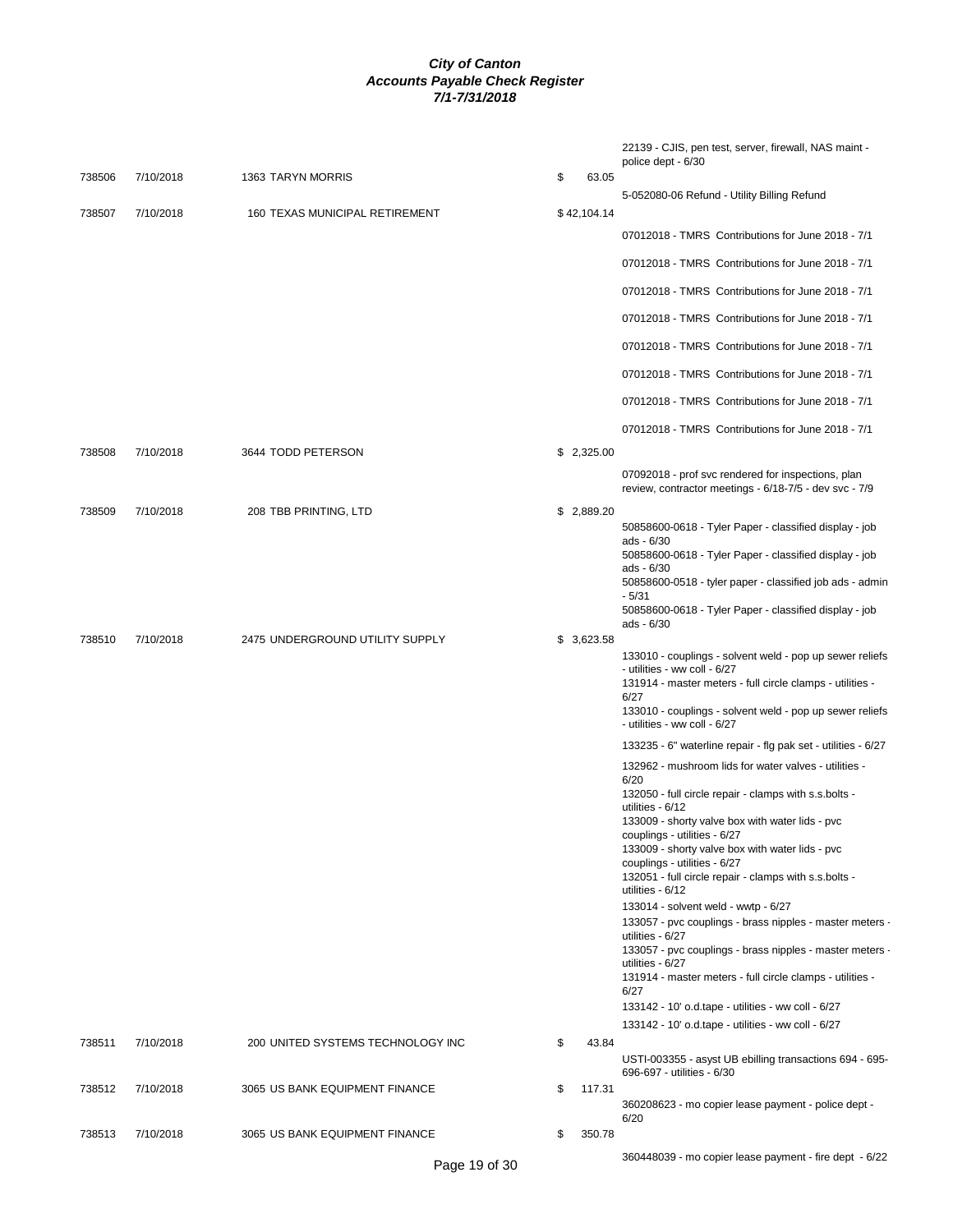| 738514 | 7/10/2018 | 3065 US BANK EQUIPMENT FINANCE    |               | \$<br>257.84 | 360935597 - mo copy machine lease payment - fm -                                                                                                                                                                                                                                                                                                                                                                                                                                                                                                                                                                                                                                                                                                                                                                                                                                                                                                                                                                                                         |
|--------|-----------|-----------------------------------|---------------|--------------|----------------------------------------------------------------------------------------------------------------------------------------------------------------------------------------------------------------------------------------------------------------------------------------------------------------------------------------------------------------------------------------------------------------------------------------------------------------------------------------------------------------------------------------------------------------------------------------------------------------------------------------------------------------------------------------------------------------------------------------------------------------------------------------------------------------------------------------------------------------------------------------------------------------------------------------------------------------------------------------------------------------------------------------------------------|
| 738515 | 7/10/2018 | 844 USA BLUE BOOK                 |               | \$<br>416.95 | 6/28<br>602975 - petri dishes - filter membranes - coli blue<br>broth - wwtp - $6/19$                                                                                                                                                                                                                                                                                                                                                                                                                                                                                                                                                                                                                                                                                                                                                                                                                                                                                                                                                                    |
|        |           |                                   |               |              | 605777 - ph buffers - wwtp - 6/21                                                                                                                                                                                                                                                                                                                                                                                                                                                                                                                                                                                                                                                                                                                                                                                                                                                                                                                                                                                                                        |
| 738516 | 7/10/2018 | 822 VAN ZANDT COUNTY CLERK        |               | \$<br>3.00   | June 2018 - Misc copies - admin - 7/1                                                                                                                                                                                                                                                                                                                                                                                                                                                                                                                                                                                                                                                                                                                                                                                                                                                                                                                                                                                                                    |
| 738517 | 7/10/2018 | 17 VAN ZANDT NEWSPAPER LLC        |               | \$<br>855.20 |                                                                                                                                                                                                                                                                                                                                                                                                                                                                                                                                                                                                                                                                                                                                                                                                                                                                                                                                                                                                                                                          |
|        |           |                                   |               |              | 446024 - herald 2x3 cldisp - meter reader - utilities - 6/7                                                                                                                                                                                                                                                                                                                                                                                                                                                                                                                                                                                                                                                                                                                                                                                                                                                                                                                                                                                              |
|        |           |                                   |               |              | 445924 - chron 2x3 cldisp - job ad - fm - 6/1<br>445925 - chron 2x3 cldisp - blding inspector job ad -<br>dev svc - $6/1$<br>445926 - chron 2x3 cldisp - pt police dispatcher - police<br>dept - $6/1$<br>445935 - vz news 2x3 cldisp - first Monday job ad - fm -<br>6/3<br>447204 - herald - legal ad - ordinance 2018 - 11 - first<br>Monday - admin - 6/28<br>445937 - vz news 2x3 cldisp - pt police dispatcher -<br>police dept - 6/3                                                                                                                                                                                                                                                                                                                                                                                                                                                                                                                                                                                                              |
|        |           |                                   |               |              | 446744 - chron 2x3 cldisp - fm job ad - fm - 6/15                                                                                                                                                                                                                                                                                                                                                                                                                                                                                                                                                                                                                                                                                                                                                                                                                                                                                                                                                                                                        |
|        |           |                                   |               |              | 446064 - chron 2x3 cldisp - meter reader job ad -<br>utilities - 6/8<br>446130 - vz news 2x3 cldisp - meter reader job ad -<br>utilities - 6/10<br>446620 - herald 2x3 cldisp - wastewater system tech<br>job ad - wwtp - $6/14$<br>446737 - herald 2x3 cldisp - accounting job ad - admin -<br>6/14<br>446738 - herald 2x3 cldisp - first Monday job ad - fm -<br>6/14<br>446632 - chron 2x3 cldisp - wastewater system tech -<br>wwtp - 6/15<br>446743 - chron 2x3 cldisp - accounting job ad - admin -<br>6/15<br>446748 - vz news 2x3 cldisp - accounting job ad -<br>admin - 6/17<br>446750 - vz news 2x3 cldisp - wastewater tech - wwtp -<br>6/17<br>445936 - vz news 2x3 cldisp - bldg inspector - 6/3<br>445910 - Herald - legal ad - bids for FM Drainage<br>Improvements / CPP Storm Sewer - FM - 6/7<br>441496 - 2x3 guide displays - renewal of lots - fm - 6/30<br>441487 - 2x5 guide displays - rates and rentals - fm -<br>6/30<br>445911 - herald - legal ad - bids for fm drainage<br>improvements and sheet pile retaining wall - 6/7 |
|        |           |                                   |               |              | 446749 - vz news 2x3 cldisp - fm job ad - fm - 6/17                                                                                                                                                                                                                                                                                                                                                                                                                                                                                                                                                                                                                                                                                                                                                                                                                                                                                                                                                                                                      |
| 738519 | 7/10/2018 | 1363 VICTORIA TANKERSLEY          |               | \$<br>56.76  |                                                                                                                                                                                                                                                                                                                                                                                                                                                                                                                                                                                                                                                                                                                                                                                                                                                                                                                                                                                                                                                          |
|        |           |                                   |               |              | 2-022470-06 Refund - Utility Billing Refund                                                                                                                                                                                                                                                                                                                                                                                                                                                                                                                                                                                                                                                                                                                                                                                                                                                                                                                                                                                                              |
| 738520 | 7/10/2018 | 3046 XEROX CORPORATION            |               | \$<br>87.19  | 093720556 - mo copier lease payment - police dept -<br>7/1                                                                                                                                                                                                                                                                                                                                                                                                                                                                                                                                                                                                                                                                                                                                                                                                                                                                                                                                                                                               |
| 738521 | 7/21/2018 | 32 DPC INDUSTRIES, INC.           |               | \$1,243.76   | 797001867-18 - 1200 lb chlorine, 150# cyl - Water<br>Plant - 7/2                                                                                                                                                                                                                                                                                                                                                                                                                                                                                                                                                                                                                                                                                                                                                                                                                                                                                                                                                                                         |
| 738522 | 7/21/2018 | <b>66 SITE SANITATION SERVICE</b> | Page 20 of 30 | \$<br>450.00 | 100-7-18 - mo protable table rental - fm - city parks -<br>soccer field - july 2018 - 7/10<br>100-7-18 - mo protable table rental - fm - city parks -<br>soccer field - july 2018 - 7/10<br>100-7-18 - mo protable table rental - fm - city parks -<br>soccer field - july 2018 - 7/10                                                                                                                                                                                                                                                                                                                                                                                                                                                                                                                                                                                                                                                                                                                                                                   |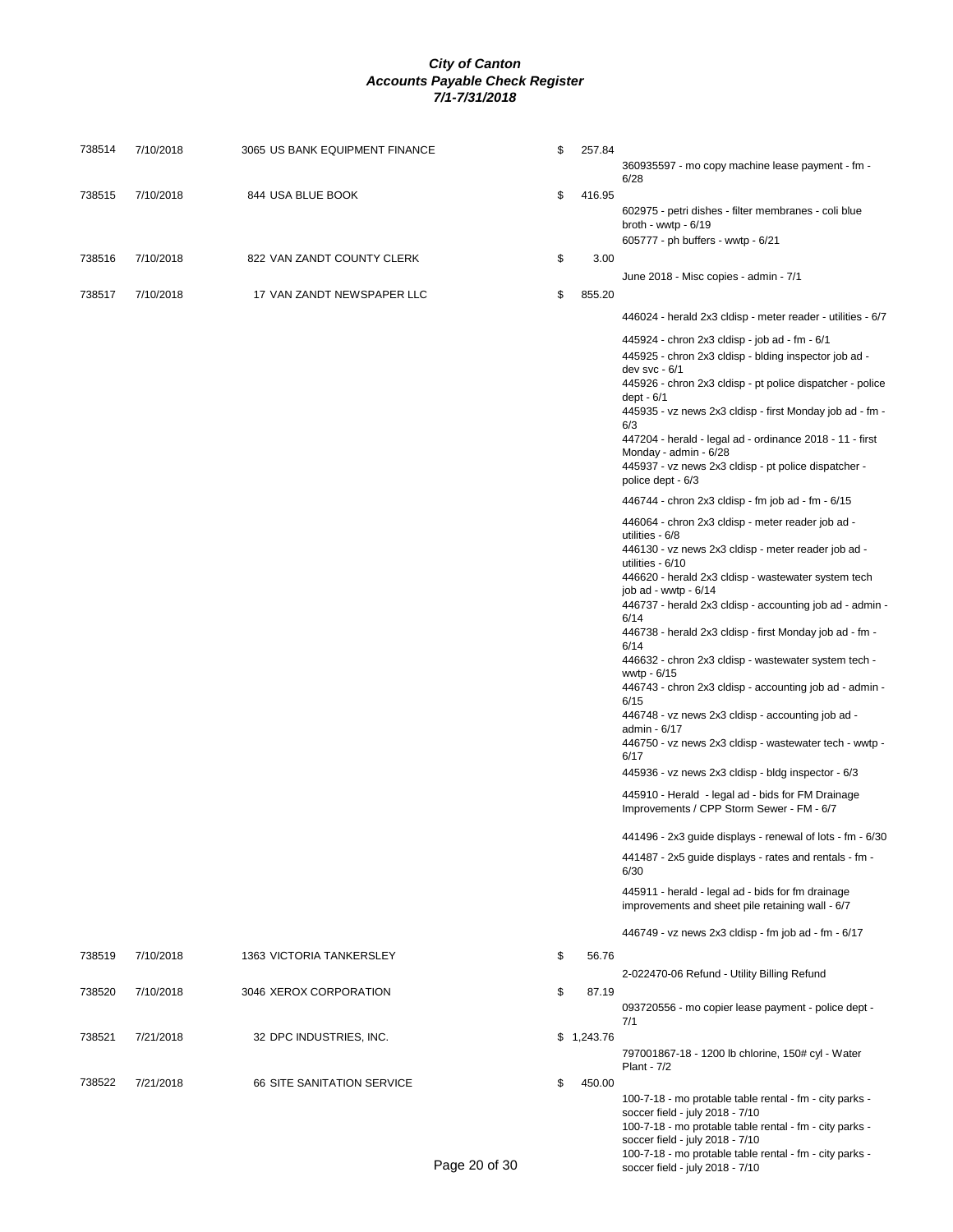| 738523 | 7/21/2018 | 79 TRINITY VALLEY ELEC COOP            | \$            |             | 109.44 | 7/18-30043297004 - tvec mo electric bill - burnet trl -<br>water plant - 7/9<br>7/18-30043297002 - tvec mo electric bill -artesian well -<br>water plant - 7/9 |
|--------|-----------|----------------------------------------|---------------|-------------|--------|----------------------------------------------------------------------------------------------------------------------------------------------------------------|
| 738524 | 7/21/2018 | 100 WALLACE & MURRAY                   | \$            |             | 50.00  | 7/18-30043297007 - tvec mo electric bill - I-20 tornado<br>siren - fire dept - 7/12                                                                            |
|        |           |                                        |               |             |        | 405 - Annual renual - LPBOND - Super Heavy Bond -<br>Merchants Bond Company - Policy TX344815 - City<br>Hall -7/13                                             |
| 738525 | 7/21/2018 | 145 JOHNSON LAB & SUPPLY CO.           | \$            |             | 39.65  | 214826-000 - bulkwater for water stand pipe - utilities -<br>6/27                                                                                              |
| 738526 | 7/21/2018 | 215 CANTON LOCKSMITH                   | \$            |             | 75.00  | 185668 - drill out and rekey locked filing cabinet - muni<br>court - 6/29                                                                                      |
| 738527 | 7/21/2018 | 292 LILIA V DURHAM                     | \$            |             | 173.97 |                                                                                                                                                                |
|        |           |                                        |               |             |        | 07172018 - per diem and mileage - mental health<br>summit dallas tx 7/30-7/31 - muni court - 7/17                                                              |
|        |           |                                        |               |             |        | 07162018 - reimburse paid from pocket - robe cleaning<br>and minor repair - muni court - 7/16                                                                  |
| 738528 | 7/21/2018 | 350 OMNIBASE SERVICES OF TEXAS         | \$            |             | 48.00  | 07172018 - per diem and mileage - mental health<br>summit dallas tx 7/30-7/31 - muni court - 7/17                                                              |
|        |           |                                        |               |             |        |                                                                                                                                                                |
|        |           | 422 AMERICAN HERITAGE LIFE INS CO      |               |             |        | 218-101234 - 2nd Quarter Activity - April - June 2018 -<br>Texas DPS Failure to Appear - Muni Court - 7/3                                                      |
| 738529 | 7/21/2018 |                                        | \$            |             | 107.48 | M0189687190 - employee mo cancer policy premiums -                                                                                                             |
|        |           |                                        |               |             |        | aug 2018 - 7/9<br>M0189687190 - employee mo cancer policy premiums -                                                                                           |
|        |           |                                        |               |             |        | aug 2018 - 7/9<br>M0189687190 - employee mo cancer policy premiums -                                                                                           |
|        |           |                                        |               |             |        | aug 2018 - 7/9                                                                                                                                                 |
|        |           |                                        |               |             |        | M0189687190 - employee mo cancer policy premiums -<br>aug 2018 - 7/9                                                                                           |
|        |           |                                        |               |             |        | M0189687190 - employee mo cancer policy premiums -<br>aug 2018 - 7/9                                                                                           |
| 738530 | 7/21/2018 | 716 EGL ELECTRIC COMPANY               | \$            | 249.98      |        |                                                                                                                                                                |
|        |           |                                        |               |             |        | 258093 - Early Warning Siren - Fire Dept - 7/12                                                                                                                |
| 738531 | 7/21/2018 | 875 CEDC                               |               | \$77,616.39 |        |                                                                                                                                                                |
| 738532 | 7/21/2018 | 875 CEDC                               | \$            |             | 278.02 | 07132018-State Sales Tax - CEDC State Sales Tax<br>June 2018                                                                                                   |
|        |           |                                        |               |             |        | 07192018-sales tax - City Sales Tax to CEDC - 7/19                                                                                                             |
|        |           |                                        |               |             |        | 07192018-sales tax - City Sales Tax to CEDC - 7/19                                                                                                             |
| 738533 | 7/21/2018 | 1122 SCOTT WALKER SERVICE              | \$            |             | 324.44 |                                                                                                                                                                |
|        |           |                                        |               |             |        | 07122018 - range repair - replaced 3 igniters - fire dept -                                                                                                    |
|        |           |                                        |               |             |        | 7/12<br>07122018-2 - refrigerator repair - cleaned condensor -<br>fire dept - $7/12$                                                                           |
| 738534 | 7/21/2018 | 1271 GARY MARTIN PLUMBING              | \$            |             | 711.00 |                                                                                                                                                                |
|        |           |                                        |               |             |        | 07182018 - replaced 2 comodes - loby restroom -<br>police dept - 7/18                                                                                          |
| 738535 | 7/21/2018 | 1496 CARD SERVICES-CITY OF CANTON-0093 |               | \$5,791.09  |        |                                                                                                                                                                |
|        |           |                                        |               |             |        | 0548680HYRBGLWD1S - tobacco for trustees - 6/22                                                                                                                |
|        |           |                                        |               |             |        | 0548680HKB01B7STY - exxon mobile - fule for travel<br>to debra johnson graduation - brad allison - admin -<br>6/11                                             |
|        |           |                                        |               |             |        | 0543684HV2X633W7H - hamburger buns - french fries -<br>honey buns - for trustees - police dept - 6/19                                                          |
|        |           |                                        | Page 21 of 30 |             |        | 0548680HMRBGP5S1E - exxonmobil - tobacco for<br>trustees - police dept - 6/13                                                                                  |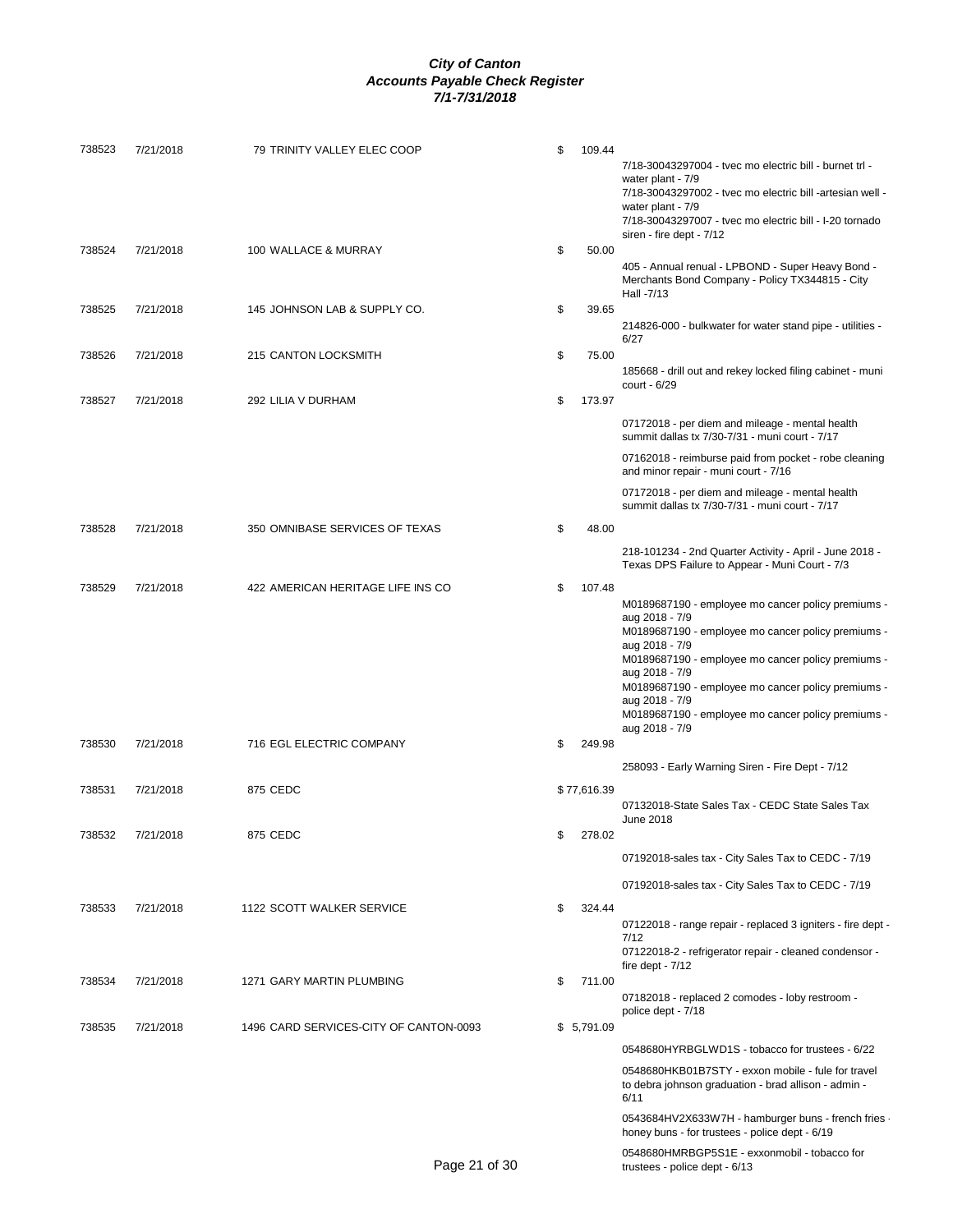7519116HLS66LS1QW - la pradera - meal for trustees police dept - 6/13 7530637HN4SAA6AEW - backwoods bbq - meal for trustees - police dept - 6/14 0548680HMRBGP5TQ1 - exxonmobil - tobacco for trustee - police dept - 6/13 0543684HN00Q2SED8 - usps - cert mail - police dept - 6/14 0548680HSRBGP3HZL - exxonmobil - tobacco for trustees - police dept - 6/18 0548680HRRBGLQ0M8 - exxonmobil - tobacco for trustee - police dept - 6/16

0543684HN2X6Q2RBM - dollar general - socks - for trustee - police dept - 6/14

5543286HD5SATRN9M - amazon - cargo liner - police dept - 6/6

0543684J48PJPJPF - papa johns pizza - meal for trustees - police dept - 6/29

8518244HSWGNP29MS - refund - cancelled - lilia durham - reg fee and hotel - muni court - 5/10

5543286HY5SGF2NDQ - amazon - pen refills - police dept - 6/22

0548680HKRBGNXERJ - exxonmobil - tobacco for trustees - police dept - 6/11

0548680HXRBGPG20R - exxonmobil - tobacco for trustees - police dept - 6/21

8518089HWWGVEKZXF - ole west bean and burger -

meal for trustees - police dept - 6/20

2553606HW2Y2QJRHF - brookshires - groceries for trustee meals - police dept - 6/20

5543286HX5V56YFBV - amazon - portable cooling

system - for k-9 - police dept - 6/21 7530637HP61ZSMZJF - browning trophies - plaque for lobby - police dept - 6/19

0548680J3RBGP44ZT - exxonmobil - tobacco for trustees - police dept - 6/27

5526352J260YNB7L9 - dairy queen - meal for trustees police dept - 6/26

0548680J5RBGM5ATZ - exxonmobil - tobacco for trustees - 6/29

7536943J3F4V6Q1VA - la pradera - food for trustees police dept - 6/27

5543286HX5V4F6V85 - amazon - file folders - police dept - 6/13

5542950HBS0WT6AX6 - paypal - rockymtntext - kirk's fire investigation 7th edition - fire dept - 6/4

8545093HQWGR3T2VW - oss academy - B whitus training - police dept - 7/18

0543684HQ00BM0SSR - usps - bulk mail out for city hall - 6/4

0514048HDLYKESTVT - sonic - meal for trustee police dept - 6/6

2553606HL2Y3X5ZK1 - texas comm fire protec - brian horton - certification course - fire dept - 4/29

2553606HL2Y3X5ZHP - texas comm fire protec anthony bates - certification course - fire dept - 4/29

0543684HRBLJKDPJ3 - walmart - water - fire dept - 6/16

5554186HG09FQPFKB - home depot - purchased dryer - animal shelter - 6/8

5530959HP5ZVA0JX7 - best western hotel mansfield tx - ladeania jones & paula bates - ce class for dog fighting - 6/14-6/15 - animal control - 6/15

8518244HRWGNP29MY - texas municipal courts education - justin beckham - prosecutor seminar - muni court - 6/25

0543684HK00BLW6BV - usps - cert mail - code enf - 6/11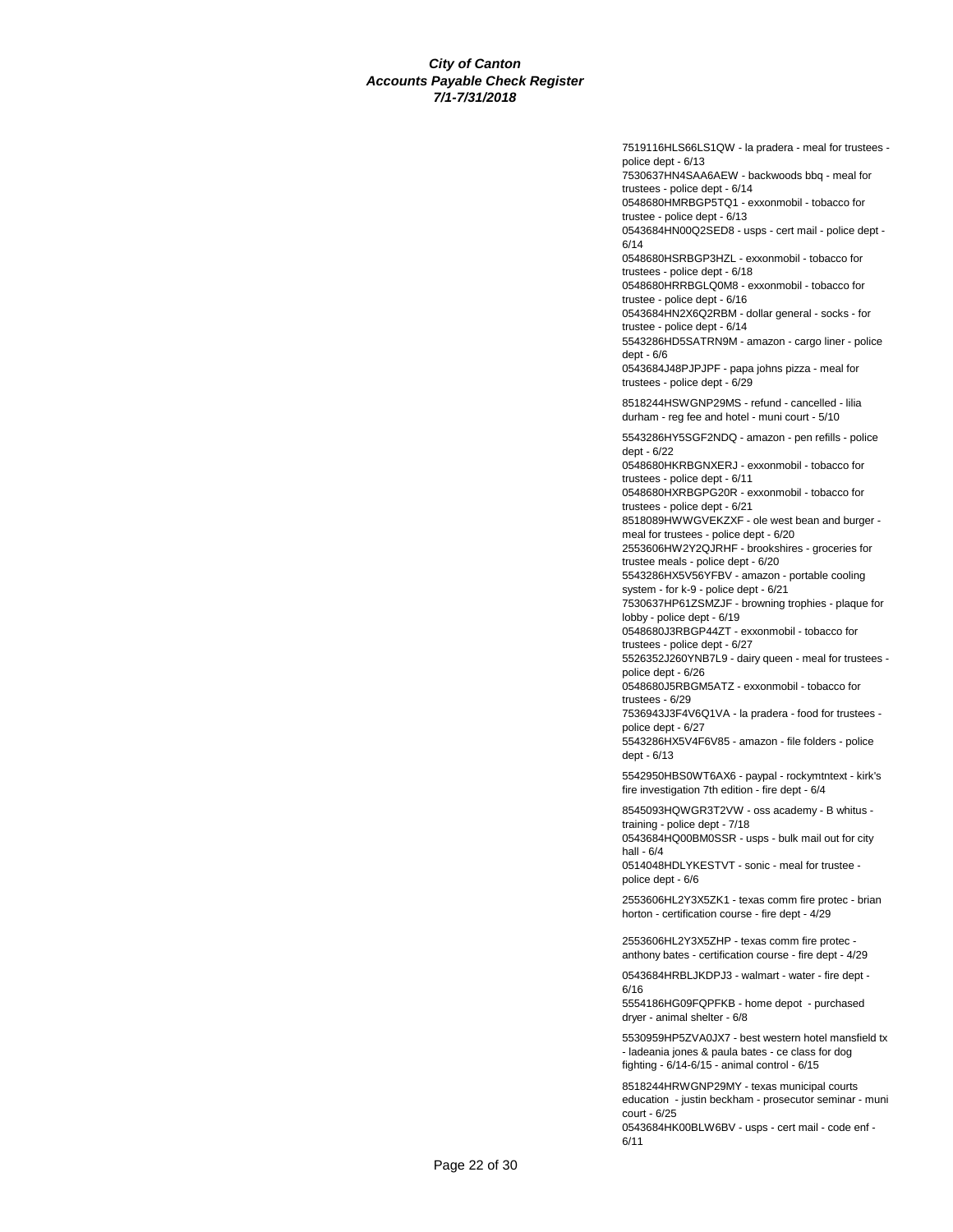5531020J5LL7BMV0T - holiday inn express georgetown - bud sanford - fire training - fire dept - 6/24

5543273HN2DDVZ28F - shoplet - wire shelving calculator roll - file folders - copy paper - muni court - 6/14

5543286HB5SVSWQBL - amazon - standard for professional qualifications for fire investigator 2014 edition - fire dept - 6/4

5543286HZ5SJEJPG0 - amazon - ink cartridges police dept - 6/22

5542950HBS0WNGBN8 - paypal - glenthebookseller fire investigator 2nd edition - fire dept - 6/4

0548680J4B01GDHK9 - exxon mobil - georgetown fuel - bud sanford - fire dept - 6/28

5548077HG60A00T0S - battery for TIC - code enf - 6/8

0543684HLBLJ9YBNB - walmart - pruners - loppers battery - insct repel - fire ant killer - tarp - groundclear chainsaw - animal shelter - 6/12

0543684HLBLJ9YBNB - walmart - pruners - loppers battery - insct repel - fire ant killer - tarp - groundclear chainsaw - animal shelter - 6/12

5554186HH09FP3MA7 - home dept - flush mount flood light - batteries - stem repair kit - for light and sink repair - animal shelter - 6/9

8518244HSWGNP29MS - refund - cancelled - lilia durham - reg fee and hotel - muni court - 5/10

5543286J65SYYQVH6 - google svcsapps - tex.com email service - admin - 7/1

5543273HN2DDVZ28F - shoplet - wire shelving calculator roll - file folders - copy paper - muni court - 6/14

0548680HGRBGLZ7G6 - exxonmobil - tobacco for trustees - police dept - 6/8

0543684J4EHV2APPH - office dept - sorage boxes city hall - 6/28

5543286J15SZXVNH0 - amazon - pen refills - police dept - 6/25

5543286HQ5V1TAW02 - amazon - guide for fire and explosion investigations 2017 edition - fire dept - 6/4

5531020HE2DFM56FG - amazon - sidewalk sign for advertisement - fm - 6/6

5531020HNWQ1PVWSY - tom thumb - card used by accident by ladeania jones - animal shleter - 6/14

5543180HK5SSA9RWN - burger king - brad allison walt lehmann - lonny cluck - business lunch - admin - 6/11

8518089HAWGVEKZXH - ole west bean and burger lonny cluck - jarrod forrest - steve hall - tiffany hall bryan kirby - business lunch - admin - 6/3

8518089J1WGVEKZXA - ole west bean and burger stacy foster - tiffany hall - anthony carrell - brian kirby jarrod forrest - lonny cluck - business lunch - admin - 6/25

0543684HD00BPY7E8 - usps - mailed fm caledars - fm - 6/5

7547069HHBSYJ314N - ochoas - meal for trustees police dept - 6/8

5543286HE5SDGNB23 - amazon - golf cart leaf spring bushing kit - fm- 6/6

2553606HF30W4ZB39 - fire hose direct - aluminum connectors - fm - 6/7

5543286HF5SN1ARB2 - amazon - golf cart regulators fm - 6/6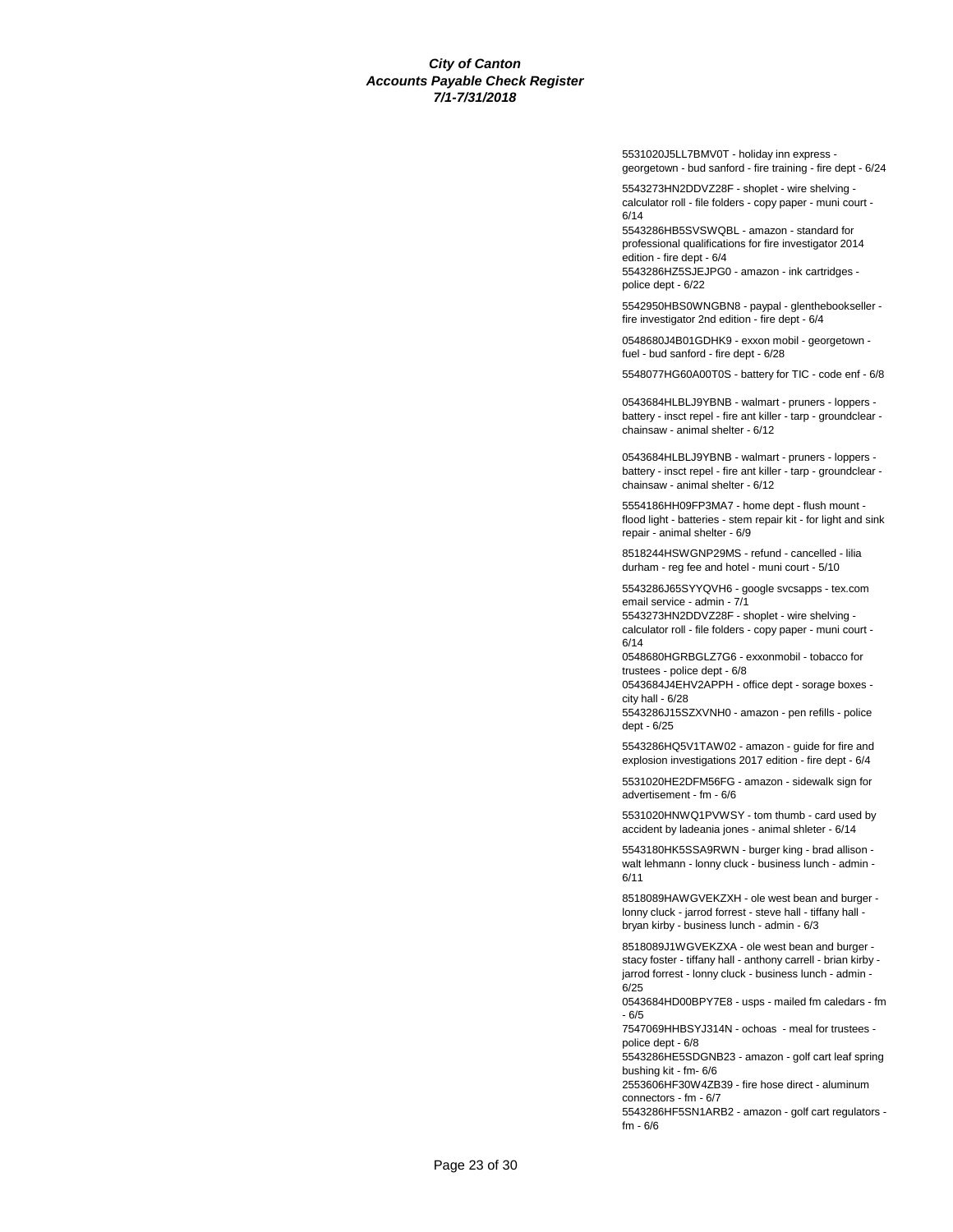|        |           |                                         |              | 0548680HJB01BEE3V - exxon mobil - unit 32 fuel -<br>corsicana tx - city wide garage sale in belton tx -<br>6/10/2018 - recruit vendors - fm - 6/10                                                                                                                                                                                                                                                                                                                                                                                                                                                                                                                                                                                                                                                                                                                                                                                                                                                                                                                                                                                                                                                                                                                                              |
|--------|-----------|-----------------------------------------|--------------|-------------------------------------------------------------------------------------------------------------------------------------------------------------------------------------------------------------------------------------------------------------------------------------------------------------------------------------------------------------------------------------------------------------------------------------------------------------------------------------------------------------------------------------------------------------------------------------------------------------------------------------------------------------------------------------------------------------------------------------------------------------------------------------------------------------------------------------------------------------------------------------------------------------------------------------------------------------------------------------------------------------------------------------------------------------------------------------------------------------------------------------------------------------------------------------------------------------------------------------------------------------------------------------------------|
|        |           |                                         |              | 0548680HPB019PZS7 - exxon mobil - unit 32 fuel -<br>canton tx - mellony montgomery - recruit vendors - fm -<br>6/15<br>5543286HP5V5ZZ7V8 - chevron - unit 32 fuel -<br>fredericksburg tx - mellony montgomery - recruit<br>vendors - fm - $6/16$<br>5543286HT5SF80L03 - laquinta inn - killeen tx -<br>mellony montgomery -6/15-6/17 - recruit vendors - fm -<br>6/16                                                                                                                                                                                                                                                                                                                                                                                                                                                                                                                                                                                                                                                                                                                                                                                                                                                                                                                           |
|        |           |                                         |              | 2553606HE2Y2QYZBZ - brookshires - hamburger<br>helper - soft drinks - pnut buttr - mayo - koolaid -<br>hamburger buns - mac & cheese - corn muffin mix -<br>molass - bbq sauce - tuna - tea - ketchup - pickles -<br>sugar - creamer- frozen meat - pizzas - cheese - for t                                                                                                                                                                                                                                                                                                                                                                                                                                                                                                                                                                                                                                                                                                                                                                                                                                                                                                                                                                                                                     |
|        |           |                                         |              | 5543286HS5SNMJNL4 - lowes - gun barrell city tx -<br>solenoid - inline valve - for blackwell house irrigation -<br>6/19<br>5526352HF60YNB7ND - dairy queen - meal for<br>trustees - police dept - 6/7<br>0543684HDEHSEBHN0 - dominos pizza - meal for<br>trustees - police dept - 6/5<br>0548680HDRBGP065G - exxonmobil - tobacco for<br>trustees - police dept - 6/5<br>8518089J7WGVEKZXQ - ole west bean and burger -<br>lonny cluck - ron hammack - brent stewart - business<br>lunch - admin - 630<br>5548382HD2LR0RZ0R - walmart - shoes for trustee -<br>police dept - 6/5<br>5542135H9J83Q6RH6 - chens buffet - meal for<br>trustees - police dept - 6/1<br>0548680HFRBGPKER2 - exxonmobil - tobacco for<br>trustees - police dept - 6/7<br>0548680J8RBGP6RM3 - exxonmobil - tobacco for<br>trustees - police dept - 7/2<br>0514048HDLYKESTV7 - sonic - meal for trustees -<br>police dept -6/6<br>5542135J5J5J8200SEV - magnum electronics -<br>replacement motorola microphone chip for radios - fm -<br>6/29<br>0543684HY8P14YRA - kroger - unit 32 fuel - britania<br>turner - peddlers show in rosenburg tx - recruit vendors -<br>$fm - 6/23$<br>0514048HY3FRB3DMY - mr d's - unit 32 fuel - britania<br>turner - peddlers show in rosenburg tx - recruit vendors -<br>$fm - 6/23$ |
| 738540 | 7/21/2018 | 1635 LLOYD GOSSENLINK, ATTORNEYS AT LAW | \$<br>490.00 | 97493099 - Prof svc rendered through June 30, 2018 -<br>Water Rights - Reuse Permeit - Water Plant - 7/12                                                                                                                                                                                                                                                                                                                                                                                                                                                                                                                                                                                                                                                                                                                                                                                                                                                                                                                                                                                                                                                                                                                                                                                       |
| 738541 | 7/21/2018 | 1650 TEXAS MUNICIPAL COURTS ASSOCIATION | \$<br>75.00  | 07012018 - annual dues for fiscal year 2018-2019 -<br>judge lilia durham - muni court - 7/1                                                                                                                                                                                                                                                                                                                                                                                                                                                                                                                                                                                                                                                                                                                                                                                                                                                                                                                                                                                                                                                                                                                                                                                                     |
| 738542 | 7/21/2018 | 1668 CHAMELEON INDUSTRIES INC           | \$4,390.20   | 1224601 - 48780 gal Alumium Sulfate @ .09 -<br>Emergency Replacement Chemical due to damaged                                                                                                                                                                                                                                                                                                                                                                                                                                                                                                                                                                                                                                                                                                                                                                                                                                                                                                                                                                                                                                                                                                                                                                                                    |
| 738543 | 7/21/2018 | 1738 CDW GOVERNMENT, INC.               | 635.00<br>\$ | tank - Water Plant - 7/17<br>NHN0252 - transformer for surge protector -police dept -                                                                                                                                                                                                                                                                                                                                                                                                                                                                                                                                                                                                                                                                                                                                                                                                                                                                                                                                                                                                                                                                                                                                                                                                           |
| 738544 | 7/21/2018 | 1867 QUILL CORPORATION                  | 210.94<br>\$ | 7/9<br>8167342 - printer toner - water plant - coffee - city hall -<br>6/27<br>8167342 - printer toner - water plant - coffee - city hall -                                                                                                                                                                                                                                                                                                                                                                                                                                                                                                                                                                                                                                                                                                                                                                                                                                                                                                                                                                                                                                                                                                                                                     |
| 738545 | 7/21/2018 | 2480 SAFETY-KLEEN                       | \$<br>120.00 | 6/27                                                                                                                                                                                                                                                                                                                                                                                                                                                                                                                                                                                                                                                                                                                                                                                                                                                                                                                                                                                                                                                                                                                                                                                                                                                                                            |
|        |           | Page 24 of 30                           |              | 76332047 - veh oil recovery - all dept split - 4/12                                                                                                                                                                                                                                                                                                                                                                                                                                                                                                                                                                                                                                                                                                                                                                                                                                                                                                                                                                                                                                                                                                                                                                                                                                             |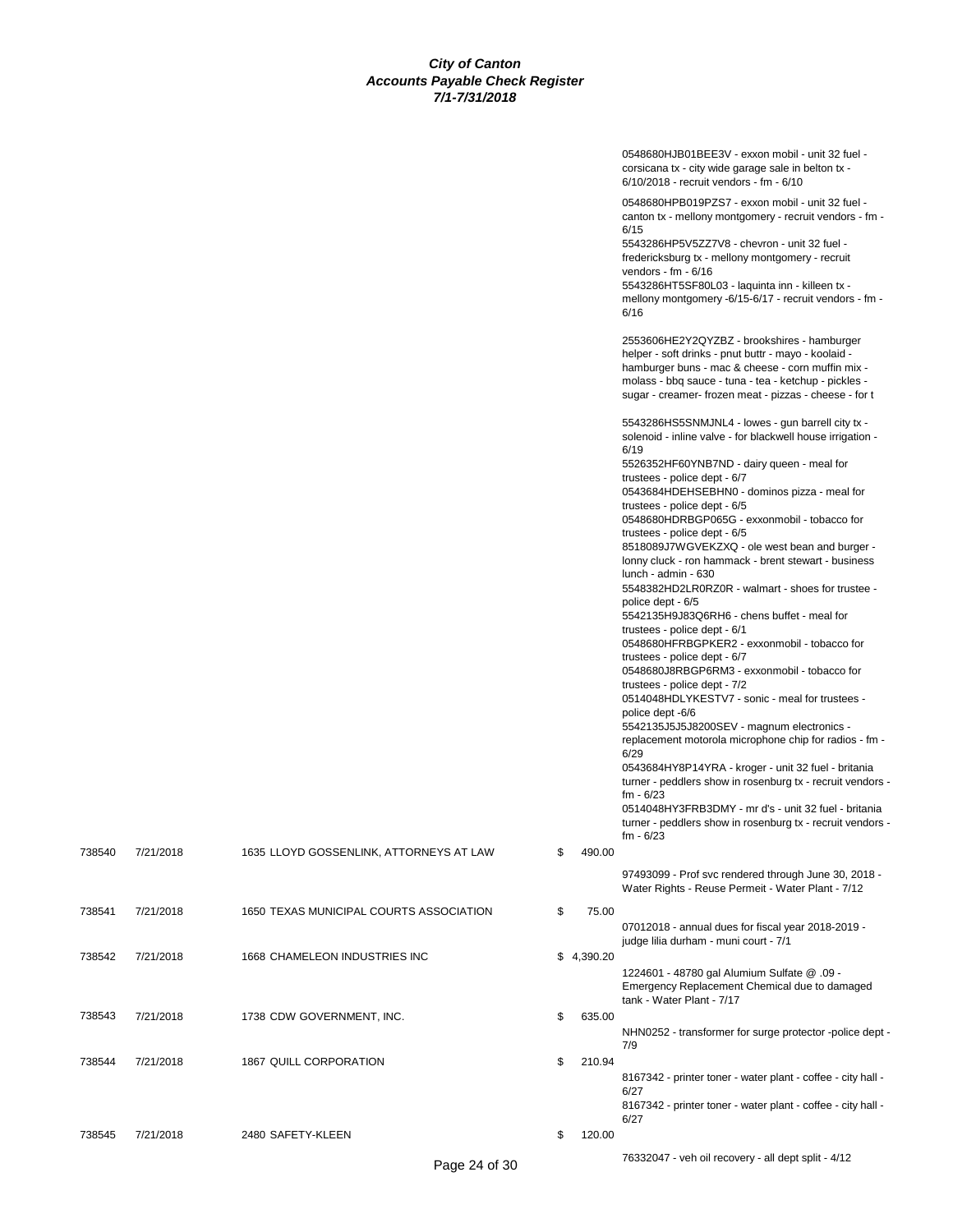|        |           |                                  |              | 76332047 - veh oil recovery - all dept split - 4/12<br>76332047 - veh oil recovery - all dept split - 4/12<br>76332047 - veh oil recovery - all dept split - 4/12<br>76332047 - veh oil recovery - all dept split - 4/12<br>76332047 - veh oil recovery - all dept split - 4/12<br>76332047 - veh oil recovery - all dept split - 4/12<br>76332047 - veh oil recovery - all dept split - 4/12<br>76332047 - veh oil recovery - all dept split - 4/12<br>76332047 - veh oil recovery - all dept split - 4/12<br>76332047 - veh oil recovery - all dept split - 4/12                                                                                                                                                                                                                                                                                                                                                                                                                                                                     |
|--------|-----------|----------------------------------|--------------|----------------------------------------------------------------------------------------------------------------------------------------------------------------------------------------------------------------------------------------------------------------------------------------------------------------------------------------------------------------------------------------------------------------------------------------------------------------------------------------------------------------------------------------------------------------------------------------------------------------------------------------------------------------------------------------------------------------------------------------------------------------------------------------------------------------------------------------------------------------------------------------------------------------------------------------------------------------------------------------------------------------------------------------|
| 738546 | 7/21/2018 | 2726 WINDSTREAM                  | \$<br>88.33  | 70307180 - mo phone svc - wwtp - 7/10                                                                                                                                                                                                                                                                                                                                                                                                                                                                                                                                                                                                                                                                                                                                                                                                                                                                                                                                                                                                  |
| 738547 | 7/21/2018 | 2796 MR D'S 10 MINUTE OIL CHANGE | \$<br>14.00  | 86983 - unit 13 - state inspection - fire dept - 4/13                                                                                                                                                                                                                                                                                                                                                                                                                                                                                                                                                                                                                                                                                                                                                                                                                                                                                                                                                                                  |
|        |           |                                  |              | 86979 - unit 1 - state inspection - utilities - 4/13                                                                                                                                                                                                                                                                                                                                                                                                                                                                                                                                                                                                                                                                                                                                                                                                                                                                                                                                                                                   |
| 738548 | 7/21/2018 | 2836 BLOC DESIGN-BUILD LLC       | \$7,350.00   | 3739 - replaced 2 damaged flow meters due to lightning                                                                                                                                                                                                                                                                                                                                                                                                                                                                                                                                                                                                                                                                                                                                                                                                                                                                                                                                                                                 |
| 738549 | 7/21/2018 | 3065 US BANK EQUIPMENT FINANCE   | \$<br>100.00 | strike - water plant - 7/9                                                                                                                                                                                                                                                                                                                                                                                                                                                                                                                                                                                                                                                                                                                                                                                                                                                                                                                                                                                                             |
|        |           |                                  |              | 361326028 - mo copier lease payment - muni court -<br>7/29                                                                                                                                                                                                                                                                                                                                                                                                                                                                                                                                                                                                                                                                                                                                                                                                                                                                                                                                                                             |
| 738550 | 7/21/2018 | 3070 UNIFIRST                    | \$2,180.26   | 828 3659163 - unifirst weekly stmt - utilities - streets -<br>6/21<br>828 3656607 - unifirst weekly stmt - utilities - water<br>plant - 6/14<br>828 3659163 - unifirst weekly stmt - utilities - streets -<br>6/21<br>828 3656607 - unifirst weekly stmt - utilities - water<br>plant - 6/14<br>828 3656608 - unifirst weekly stmt - wwtp - 6/14<br>828 3659167 - unifirst weekly stmt - water plant -<br>utilities - 6/21<br>828 3656606 - unifirst weekly stmt - city hall - 6/14<br>828 3656605 - unifirst weekly stmt - civic center - 6/14<br>828 3659166 - unifirst weekly stmt - city hall - 6/21<br>828 3659168 - unifirst weekly stmt - wwtp - 6/21<br>828 3659168 - unifirst weekly stmt - wwtp - 6/21<br>828 3659167 - unifirst weekly stmt - water plant -<br>utilities - 6/21<br>828 3656608 - unifirst weekly stmt - wwtp - 6/14<br>828 3656607 - unifirst weekly stmt - utilities - water<br>plant - 6/14<br>828 3651435 - unifirst weekly stmt - fm - parks - 5/31<br>828 3651439 - unifirst weekly stmt - wwtp - 5/31 |
|        |           |                                  |              | 828 3651439 - unifirst weekly stmt - wwtp - 5/31<br>828 3651434 - unifirst weekly stmt - utilities - streets -<br>5/31<br>828 3651434 - unifirst weekly stmt - utilities - streets -<br>5/31<br>828 3651434 - unifirst weekly stmt - utilities - streets -<br>5/31<br>828 3661741 - unifirst weekly stmt - water plant -<br>utilities - 6/28<br>828 3654003 - unifirst weekly stmt - city hall - 6/7<br>828 3659167 - unifirst weekly stmt - water plant -<br>utilities - 6/21<br>828 3659163 - unifirst weekly stmt - utilities - streets -<br>6/21<br>828 3661741 - unifirst weekly stmt - water plant -<br>utilities - 6/28                                                                                                                                                                                                                                                                                                                                                                                                         |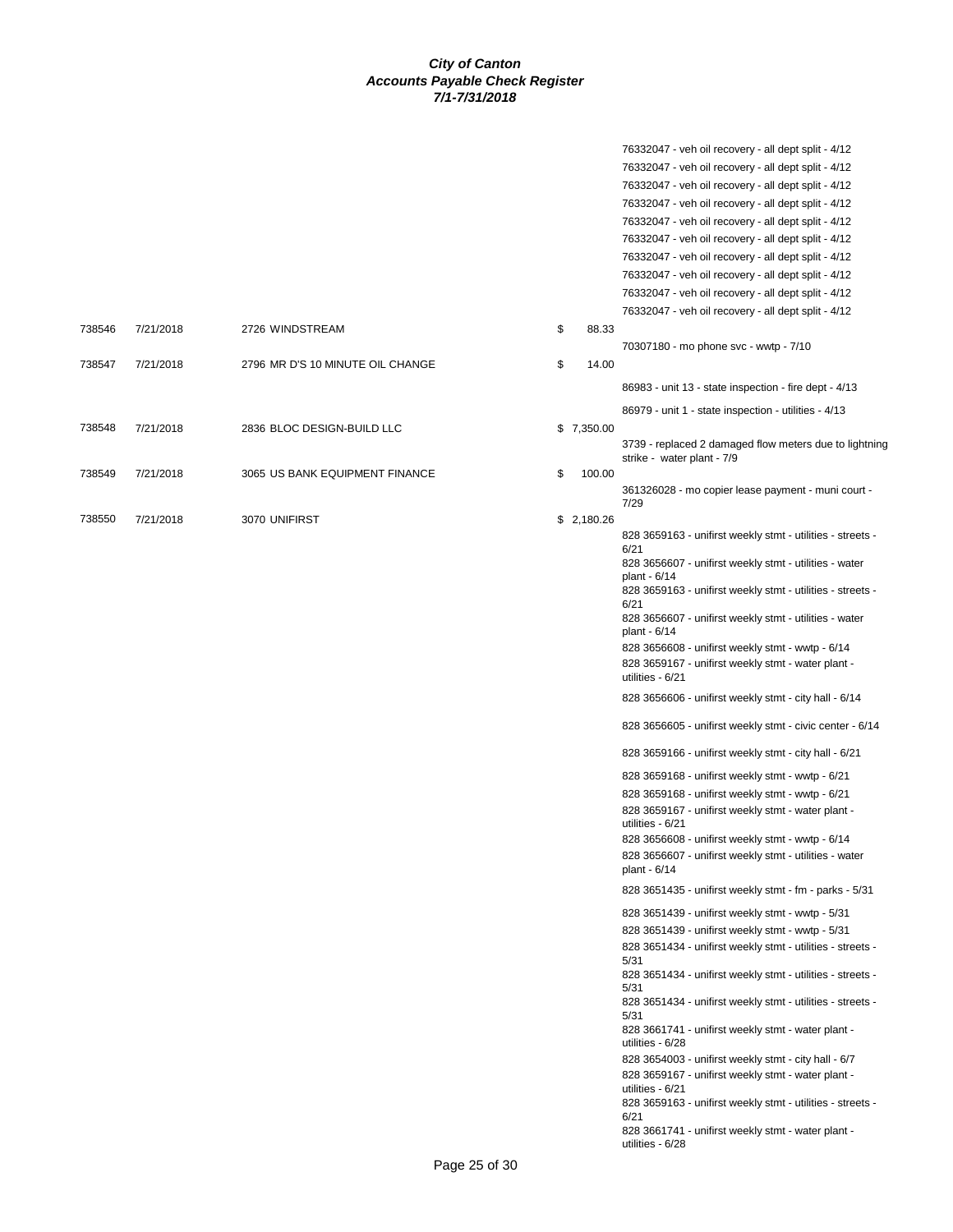828 3661741 - unifirst weekly stmt - water plant utilities - 6/28 828 3659165 - unifirst weekly stmt - fm - 6/21 828 3659164 - unifirst weekly stmt - fm - parks - 6/21 828 3659164 - unifirst weekly stmt - fm - parks - 6/21 828 3651435 - unifirst weekly stmt - fm - parks - 5/31 828 3656604 - unifirst weekly stmt - fm - parks - 6/14 828 3661737 - unifirst weekly stmt - utilities - streets - 6/28 828 3661737 - unifirst weekly stmt - utilities - streets - 6/28 828 3661742 - unifirst weekly stmt - wwtp - 6/28 828 3661742 - unifirst weekly stmt - wwtp - 6/28 828 3654004 - unifirst weekly stmt - water plant utilities - 6/7 828 3661737 - unifirst weekly stmt - utilities - streets - 6/28 828 3654005 - unifirst weekly stmt - wwtp - 6/7 828 3654004 - unifirst weekly stmt - water plant utilities - 6/7 828 3656604 - unifirst weekly stmt - fm - parks - 6/14 828 3654001 - unifirst weekly stmt - fm - parks - 6/7 828 3654001 - unifirst weekly stmt - fm - parks - 6/7 828 3654002 - unifirst weekly stmt - civic center - 6/7 828 3656603 - unifirst weekly stmt - utilities - streets - 6/14 828 3656603 - unifirst weekly stmt - utilities - streets - 6/14 828 3654004 - unifirst weekly stmt - water plant utilities - 6/7 828 3651438 - unifirst weekly stmt - water plant utilities - 5/31 828 3656603 - unifirst weekly stmt - utilities - streets - 6/14 828 3654005 - unifirst weekly stmt - wwtp - 6/7 828 3661740 - unifirst weekly stmt - city hall - 6/28 828 3654000 - unifirst weekly stmt - utilities - streets - 6/7 828 3654000 - unifirst weekly stmt - utilities - streets - 6/7 828 3651438 - unifirst weekly stmt - water plant utilities - 5/31 828 3661738 - unifirst weekly stmt - fm - parks - 6/28 828 3651438 - unifirst weekly stmt - water plant utilities - 5/31 828 3651437 - unifirst weekly stmt - city hall - 5/31 828 3651436 - unifirst weekly stmt - civic center - 5/31 828 3661739 - unifirst weekly stmt - civic center - 6/28 828 3654000 - unifirst weekly stmt - utilities - streets - 6/7 828 3661738 - unifirst weekly stmt - fm - parks - 6/28 7/1 7200921473 - printer toner - city hall - 7/13

|        |           |                                           |               |            | $020$ $00011$ $00 - 01$ $0010$ $0001$ $000$ $0001$ $000$ $000$ $000$ $000$ $000$ |
|--------|-----------|-------------------------------------------|---------------|------------|----------------------------------------------------------------------------------|
| 738552 | 7/21/2018 | 3099 STATE COMPTROLLER OF PUBLIC ACCOUNTS |               | \$7.543.12 |                                                                                  |
|        |           |                                           |               |            | 1-75-6002932-8 - June 2018 - State Criminal Costs and                            |
|        |           |                                           |               |            | Fees - Quarterly Report Ending 6/30/2018 - Muni Court -<br>7/1                   |
| 738553 | 7/21/2018 | 3230 STAPLES ADVANTAGE                    |               | 155.99     |                                                                                  |
|        |           |                                           |               |            | 7200921473 - printer toner - city hall - 7/13                                    |
| 738554 | 7/21/2018 | 3241 VERIZON WIRELESS                     | Page 26 of 30 | \$1.693.17 |                                                                                  |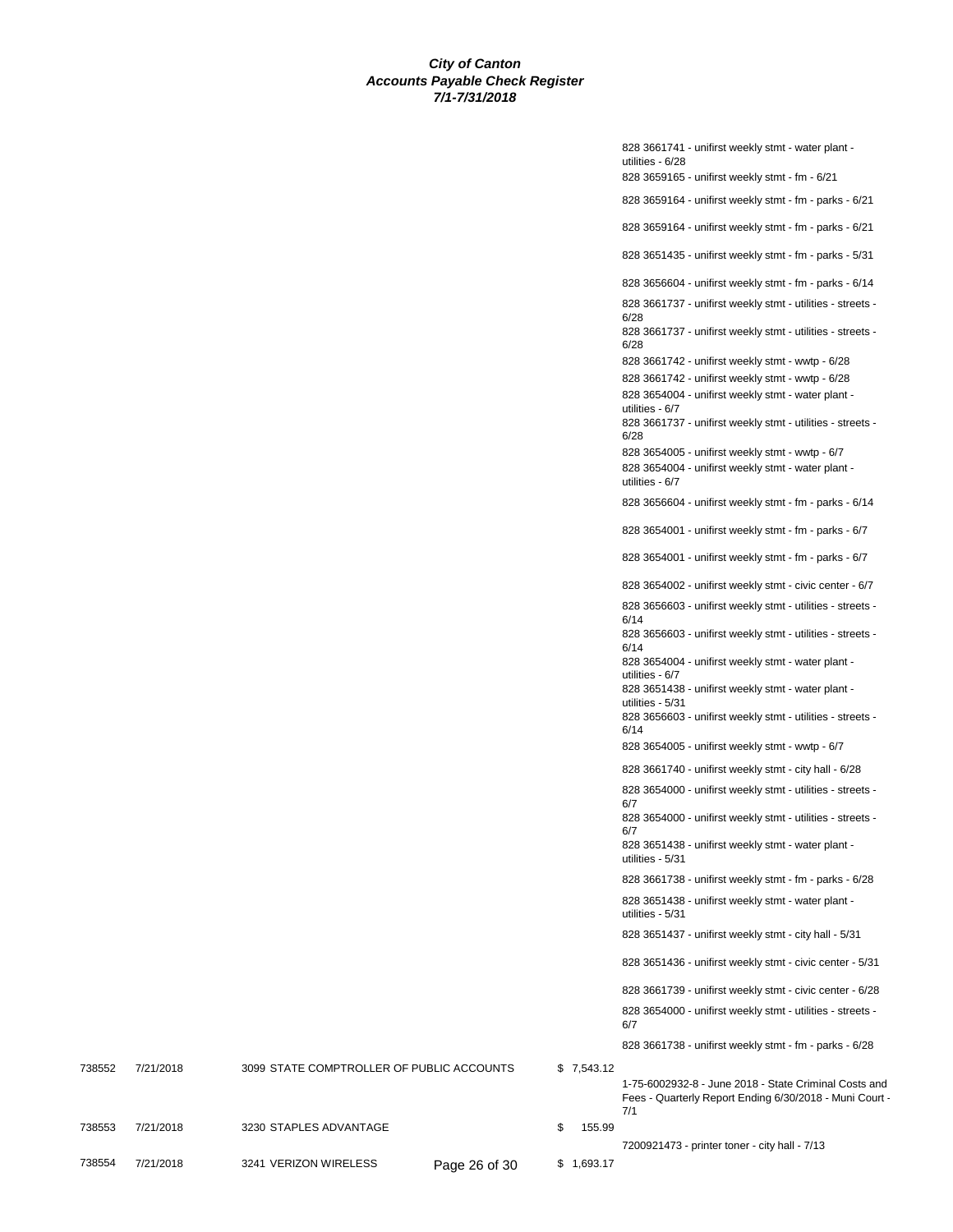|        |           |                                             |    |             | 9810040810 - mo cell phone svc - 7/1                                                                                                                                                                                                                                                                                                                                                                                                                                                                                                                                                                                                                                                                                                                                                                                                            |
|--------|-----------|---------------------------------------------|----|-------------|-------------------------------------------------------------------------------------------------------------------------------------------------------------------------------------------------------------------------------------------------------------------------------------------------------------------------------------------------------------------------------------------------------------------------------------------------------------------------------------------------------------------------------------------------------------------------------------------------------------------------------------------------------------------------------------------------------------------------------------------------------------------------------------------------------------------------------------------------|
|        |           |                                             |    |             | 9810040810 - mo cell phone svc - 7/1                                                                                                                                                                                                                                                                                                                                                                                                                                                                                                                                                                                                                                                                                                                                                                                                            |
|        |           |                                             |    |             | 9810040810 - mo cell phone svc - 7/1                                                                                                                                                                                                                                                                                                                                                                                                                                                                                                                                                                                                                                                                                                                                                                                                            |
|        |           |                                             |    |             | 9810040810 - mo cell phone svc - 7/1                                                                                                                                                                                                                                                                                                                                                                                                                                                                                                                                                                                                                                                                                                                                                                                                            |
|        |           |                                             |    |             | 9810040810 - mo cell phone svc - 7/1                                                                                                                                                                                                                                                                                                                                                                                                                                                                                                                                                                                                                                                                                                                                                                                                            |
|        |           |                                             |    |             | 9810040810 - mo cell phone svc - 7/1                                                                                                                                                                                                                                                                                                                                                                                                                                                                                                                                                                                                                                                                                                                                                                                                            |
|        |           |                                             |    |             | 9810040810 - mo cell phone svc - 7/1                                                                                                                                                                                                                                                                                                                                                                                                                                                                                                                                                                                                                                                                                                                                                                                                            |
|        |           |                                             |    |             | 9810040810 - mo cell phone svc - 7/1                                                                                                                                                                                                                                                                                                                                                                                                                                                                                                                                                                                                                                                                                                                                                                                                            |
|        |           |                                             |    |             | 9810040810 - mo cell phone svc - 7/1                                                                                                                                                                                                                                                                                                                                                                                                                                                                                                                                                                                                                                                                                                                                                                                                            |
|        |           |                                             |    |             | 9810040810 - mo cell phone svc - 7/1                                                                                                                                                                                                                                                                                                                                                                                                                                                                                                                                                                                                                                                                                                                                                                                                            |
|        |           |                                             |    |             | 9810040810 - mo cell phone svc - 7/1                                                                                                                                                                                                                                                                                                                                                                                                                                                                                                                                                                                                                                                                                                                                                                                                            |
|        |           |                                             |    |             | 9810040810 - mo cell phone svc - 7/1                                                                                                                                                                                                                                                                                                                                                                                                                                                                                                                                                                                                                                                                                                                                                                                                            |
|        |           |                                             |    |             | 9810040810 - mo cell phone svc - 7/1                                                                                                                                                                                                                                                                                                                                                                                                                                                                                                                                                                                                                                                                                                                                                                                                            |
|        |           |                                             |    |             | 9810040810 - mo cell phone svc - 7/1                                                                                                                                                                                                                                                                                                                                                                                                                                                                                                                                                                                                                                                                                                                                                                                                            |
|        |           |                                             |    |             | 9810040810 - mo cell phone svc - 7/1                                                                                                                                                                                                                                                                                                                                                                                                                                                                                                                                                                                                                                                                                                                                                                                                            |
|        |           |                                             |    |             | 9810040810 - mo cell phone svc - 7/1                                                                                                                                                                                                                                                                                                                                                                                                                                                                                                                                                                                                                                                                                                                                                                                                            |
|        |           |                                             |    |             | 9810040810 - mo cell phone svc - 7/1                                                                                                                                                                                                                                                                                                                                                                                                                                                                                                                                                                                                                                                                                                                                                                                                            |
|        |           |                                             |    |             | 9810040810 - mo cell phone svc - 7/1                                                                                                                                                                                                                                                                                                                                                                                                                                                                                                                                                                                                                                                                                                                                                                                                            |
|        |           |                                             |    |             | 9810040810 - mo cell phone svc - 7/1                                                                                                                                                                                                                                                                                                                                                                                                                                                                                                                                                                                                                                                                                                                                                                                                            |
|        |           |                                             |    |             | 9810040810 - mo cell phone svc - 7/1                                                                                                                                                                                                                                                                                                                                                                                                                                                                                                                                                                                                                                                                                                                                                                                                            |
|        |           |                                             |    |             | 9810040810 - mo cell phone svc - 7/1                                                                                                                                                                                                                                                                                                                                                                                                                                                                                                                                                                                                                                                                                                                                                                                                            |
|        |           |                                             |    |             | 9810040810 - mo cell phone svc - 7/1                                                                                                                                                                                                                                                                                                                                                                                                                                                                                                                                                                                                                                                                                                                                                                                                            |
| 738555 | 7/21/2018 | 3277 MOTOROLA SOLUTIONS INC                 |    | \$15,578.64 |                                                                                                                                                                                                                                                                                                                                                                                                                                                                                                                                                                                                                                                                                                                                                                                                                                                 |
|        |           |                                             |    |             | 41253774 - 8 hand held radios - fm - 7/11                                                                                                                                                                                                                                                                                                                                                                                                                                                                                                                                                                                                                                                                                                                                                                                                       |
| 738556 | 7/21/2018 | 3293 AUTOZONE INC                           | \$ | 24.75       |                                                                                                                                                                                                                                                                                                                                                                                                                                                                                                                                                                                                                                                                                                                                                                                                                                                 |
|        |           |                                             |    |             | 4293656777 - long nose plier - micro cloths - febreze -<br>car cleaner linen - usb - police dept - 7/11                                                                                                                                                                                                                                                                                                                                                                                                                                                                                                                                                                                                                                                                                                                                         |
| 738557 | 7/21/2018 | 3380 AGAPE ELECTRICAL SERVICES LLC          | \$ | 164.00      |                                                                                                                                                                                                                                                                                                                                                                                                                                                                                                                                                                                                                                                                                                                                                                                                                                                 |
|        |           |                                             |    |             | 18-213 - added lights under sally port awning - police<br>dept - 7/19                                                                                                                                                                                                                                                                                                                                                                                                                                                                                                                                                                                                                                                                                                                                                                           |
| 738558 | 7/21/2018 | 3400 AMERICAN HEALTH RESOURCES              |    | \$3,359.25  |                                                                                                                                                                                                                                                                                                                                                                                                                                                                                                                                                                                                                                                                                                                                                                                                                                                 |
|        |           |                                             |    |             | 07012018-Claims Paid in Excess - claims paid in<br>excess of deposits - june 2018 - 7/1<br>07012018-Claims Paid in Excess - claims paid in<br>excess of deposits - june 2018 - 7/1<br>07012018-Claims Paid in Excess - claims paid in<br>excess of deposits - june 2018 - 7/1<br>07012018-Claims Paid in Excess - claims paid in<br>excess of deposits - june 2018 - 7/1<br>07012018-Claims Paid in Excess - claims paid in<br>excess of deposits - june 2018 - 7/1<br>07012018-Claims Paid in Excess - claims paid in<br>excess of deposits - june 2018 - 7/1<br>07012018-Claims Paid in Excess - claims paid in<br>excess of deposits - june 2018 - 7/1<br>07012018-Claims Paid in Excess - claims paid in<br>excess of deposits - june 2018 - 7/1<br>07012018-Claims Paid in Excess - claims paid in<br>excess of deposits - june 2018 - 7/1 |
| 738559 | 7/21/2018 | 3489 FRONTIER                               | \$ | 68.60       |                                                                                                                                                                                                                                                                                                                                                                                                                                                                                                                                                                                                                                                                                                                                                                                                                                                 |
|        |           |                                             |    |             | 7/18-903-567-0484-050302-5 - mo phone svc - fm -<br>7/10                                                                                                                                                                                                                                                                                                                                                                                                                                                                                                                                                                                                                                                                                                                                                                                        |
| 738560 | 7/21/2018 | 3499 M & M HEATING AND AIR CONDITIONING LLC |    | \$1,737.00  |                                                                                                                                                                                                                                                                                                                                                                                                                                                                                                                                                                                                                                                                                                                                                                                                                                                 |
|        |           |                                             |    |             | 4775A - replaced batteries in thermostats - replaced<br>circuit board - a/c repair - communications bldg - 7/5                                                                                                                                                                                                                                                                                                                                                                                                                                                                                                                                                                                                                                                                                                                                  |
|        |           |                                             |    |             | 4680A - rinsed all coils - replaced capacitor - a/c repair -<br>police dept - 7/3<br>4777A - added freon to a/c units - library - 7/6<br>4651 - locate and fix leak - replace capacitor - utilities -<br>7/9                                                                                                                                                                                                                                                                                                                                                                                                                                                                                                                                                                                                                                    |
| 738561 | 7/21/2018 | 3526 JOHN HOLLEY                            | \$ | 625.00      |                                                                                                                                                                                                                                                                                                                                                                                                                                                                                                                                                                                                                                                                                                                                                                                                                                                 |
|        |           |                                             |    |             |                                                                                                                                                                                                                                                                                                                                                                                                                                                                                                                                                                                                                                                                                                                                                                                                                                                 |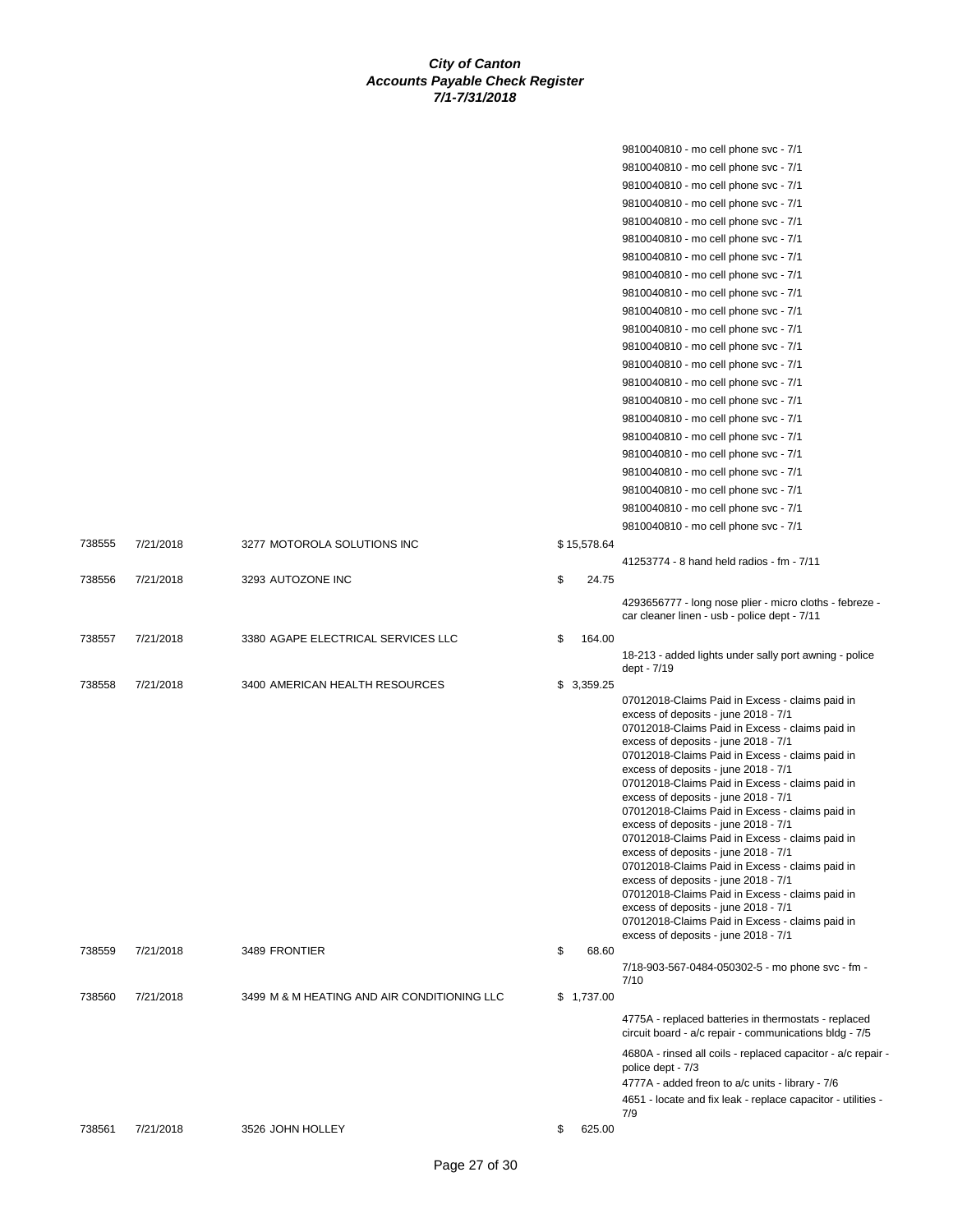07192018 - unit 1 - a/c repair - seals - o-rings - oil - high & low press lines - flush system - utilities - 7/19

| 738562 | 7/21/2018 | 3576 ADVANCED COMMUNICATIONS LLC    | \$<br>625.00 |                                                                                                                     |
|--------|-----------|-------------------------------------|--------------|---------------------------------------------------------------------------------------------------------------------|
|        |           |                                     |              | 1933 - Block of 5 Support Hours - City Hall - 7/19                                                                  |
| 738563 | 7/21/2018 | 3576 ADVANCED COMMUNICATIONS LLC    | \$1,458.10   |                                                                                                                     |
|        |           |                                     |              | 81478 - mo phone svc - animal shelter - 7/18                                                                        |
|        |           |                                     |              | 81477 - mo phone svc - fm - 7/18                                                                                    |
|        |           |                                     |              | 81479 - mo phone svc - water plant - 7/18                                                                           |
|        |           |                                     |              | 81480 - mo phone svc - sr citzn bldg - 7/18                                                                         |
|        |           |                                     |              | 81481 - mo phone svc - civic center - 7/18                                                                          |
|        |           |                                     |              | 81482 - mo phone svc - utilities - 7/18                                                                             |
|        |           |                                     |              | 81474 - mo phone svc - city hall - 7/18                                                                             |
|        |           |                                     |              | 81469 - mo phone svc - police dept - 7/18                                                                           |
| 738564 | 7/21/2018 | 3694 CP&Y INC                       | \$21,010.30  |                                                                                                                     |
|        |           |                                     |              | CCAN1800166.00-3 - PH 1 Water Rights Permit - prof                                                                  |
|        |           |                                     |              | svc June 2018 - 7/9<br>CCAN1800166.00-3 - PH 1 Water Rights Permit - prof                                           |
|        |           |                                     |              | svc June 2018 - 7/9                                                                                                 |
|        |           |                                     |              | CCAN1800166.00-3 - PH 1 Water Rights Permit - prof<br>svc June 2018 - 7/9                                           |
|        |           |                                     |              | CCAN1800166.00-3 - PH 1 Water Rights Permit - prof                                                                  |
|        |           |                                     |              | svc June 2018 - 7/9                                                                                                 |
| 738565 | 7/21/2018 | 3732 FRITCHER CONSTRUCTION SERVICES | ##########   | 07182018-01 - 2017 Road Improvement - Side Circle                                                                   |
|        |           |                                     |              | and Amy Street                                                                                                      |
| 738566 | 7/21/2018 | 3732 FRITCHER CONSTRUCTION SERVICES | \$97,746.44  |                                                                                                                     |
|        |           |                                     |              | 07182018-2 - 2017 Road Improvement - Side Circle<br>and Amy Street - Pay Req No 7 - 7/18                            |
| 738567 | 7/21/2018 | 3753 ANIMAL PROTECTION LEAGUE       | \$<br>210.00 |                                                                                                                     |
|        |           |                                     |              | 25769 - spay/neuter cat - donna ashley - animal shelter -<br>6/21                                                   |
|        |           |                                     |              | 06222018 - spay/neuter cat - animal shelter - 6/22                                                                  |
|        |           |                                     |              | 06222018 - spay/neuter cat - animal shelter - 6/22                                                                  |
|        |           |                                     |              | 06222018 - spay/neuter cat - animal shelter - 6/22                                                                  |
| 738568 | 7/21/2018 | 3777 L&S PAVING                     | \$29,400.00  |                                                                                                                     |
|        |           |                                     |              | 267073 - Wood Streets - street repair - edging grass                                                                |
|        |           |                                     |              | back - cleaning and patching with asphalt - streets                                                                 |
| 738569 | 7/21/2018 | 3784 I AM ERICA'S FLAG'S            | \$<br>150.00 | improvement - 7/17                                                                                                  |
|        |           |                                     |              | 07162018 - USA Nylon Flag - City Hall - 7/16                                                                        |
| 738570 | 7/21/2018 | 3787 I-20 CHRYSLER DODGE JEEP RAM   | \$<br>995.12 |                                                                                                                     |
|        |           |                                     |              | 1814 - Power steering pump - unit 11 - Police Dept -                                                                |
|        |           |                                     |              | 7/12                                                                                                                |
| 738571 | 7/21/2018 | 3788 BRITTANIA TURNER               | \$<br>95.00  |                                                                                                                     |
|        |           |                                     |              | 07162018 - reimburse per diem - ticket fee - affair of<br>the heart - tulsa ok - 7/13-7/15 - recruit vendors - fm - |
|        |           |                                     |              | 7/16                                                                                                                |
|        |           |                                     |              | 07162018 - reimburse per diem - ticket fee - affair of                                                              |
|        |           |                                     |              | the heart - tulsa ok - $7/13-7/15$ - recruit vendors - fm -<br>7/16                                                 |
| 738572 | 7/21/2018 | 3796 HELENA AGRI-ENTERPRISES, LLC   | \$7,600.00   |                                                                                                                     |
|        |           |                                     |              | 63303795 - herbicide for city lakes - 7/16                                                                          |
| 738573 | 7/21/2018 | 3797 JUSTIN BECKHAM                 | \$<br>415.91 |                                                                                                                     |
|        |           |                                     |              | 07162018 - reimburse per diem and mileage -                                                                         |
|        |           |                                     |              | prosecutor conference san antonio 6/25-6/27 - muni<br>$court - 6/16$                                                |
|        |           |                                     |              | 07162018 - reimburse per diem and mileage -                                                                         |
|        |           |                                     |              | prosecutor conference san antonio 6/25-6/27 - muni                                                                  |
|        |           |                                     |              | court - 6/16                                                                                                        |
| 738574 | 7/21/2018 | 3798 ZITO MEDIA                     | \$<br>64.90  |                                                                                                                     |
|        |           |                                     |              | 7/18-390-342696 - mo cable bill - police dept - 7/1                                                                 |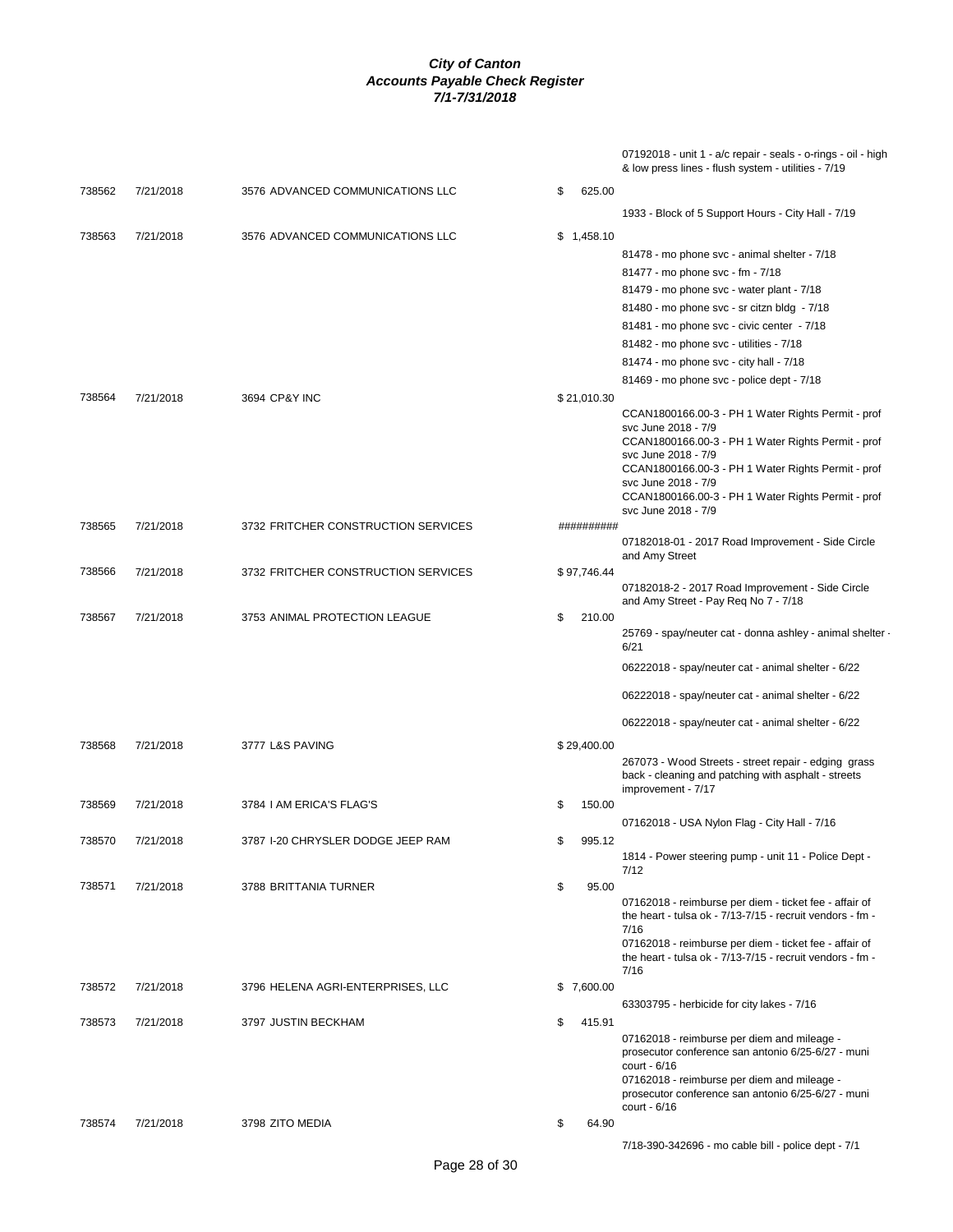| 738575   | 7/21/2018 | 3798 ZITO MEDIA                                | \$<br>53.25  |                                                                                                                             |
|----------|-----------|------------------------------------------------|--------------|-----------------------------------------------------------------------------------------------------------------------------|
|          |           |                                                |              | 7/18-390-342694 - mo cable billing - fire dept - 7/15                                                                       |
| 738576   | 7/24/2018 | 1593 COLLEEN M BROWN                           | \$<br>69.23  | 07242018 - CAUSE-94211-COLLEEN BROWN/JOEL                                                                                   |
|          |           |                                                |              | BROWN--AG CASE#-4591592561                                                                                                  |
| 738577   | 7/24/2018 | <b>134 MY CREDIT UNION</b>                     | \$<br>175.00 | 07242018 - EMPLOYEE DIRECT SAVINGS DEPOSIT                                                                                  |
|          |           |                                                |              | 07242018 - EMPLOYEE DIRECT SAVINGS DEPOSIT                                                                                  |
|          |           |                                                |              | 07242018 - EMPLOYEE DIRECT SAVINGS DEPOSIT                                                                                  |
|          |           |                                                |              | 07242018 - EMPLOYEE DIRECT SAVINGS DEPOSIT                                                                                  |
| 738578   | 7/24/2018 | 3487 OFFICE OF THE ATTORNEY GENERAL            | \$<br>182.31 |                                                                                                                             |
|          |           |                                                |              | 07242018 - REM ID# 00136738301800078 - FIPS<br>Code 4800000 - Lalicia Lynn Harder                                           |
| 738579   | 7/24/2018 | 108 PETTY CASH-CITY OF CANTON                  | \$<br>527.43 |                                                                                                                             |
|          |           |                                                |              | 07232018 - Replenish Petty Cash - 7/23<br>07232018 - Credit - Replenish Petty Cash - over in                                |
|          |           |                                                |              | drawer - $7/23$                                                                                                             |
|          |           |                                                |              | 07232018 - Replenish Petty Cash - 7/23                                                                                      |
|          |           |                                                |              | 07232018 - Replenish Petty Cash - 7/23                                                                                      |
|          |           |                                                |              | 07232018 - Replenish Petty Cash - 7/23                                                                                      |
|          |           |                                                |              | 07232018 - Replenish Petty Cash - 7/23                                                                                      |
|          |           |                                                |              | 07232018 - Replenish Petty Cash - 7/23                                                                                      |
|          |           |                                                |              | 07232018 - Replenish Petty Cash - 7/23                                                                                      |
|          |           |                                                |              | 07232018 - Replenish Petty Cash - 7/23                                                                                      |
|          |           |                                                |              | 07232018 - Replenish Petty Cash - 7/23                                                                                      |
|          |           |                                                |              | 07232018 - Replenish Petty Cash - 7/23                                                                                      |
| 738580   | 7/24/2018 | 2736 State Disbursement Unit                   | \$<br>138.46 | 07242018 - cause #CV38856/dana/j phillips                                                                                   |
| 738581   | 7/24/2018 | 3644 TODD PETERSON                             | \$1,050.00   |                                                                                                                             |
|          |           |                                                |              | 07232018 - Prof svc rendered - inspections, plan<br>reviews, contractor meetings - july 6-7uly 20, 2018 - dev<br>svc - 7/23 |
| 738582   | 7/24/2018 | 1487 VAN ZANDT COUNTY SHERIFF'S DEPARTMENT     | \$2,049.21   |                                                                                                                             |
|          |           |                                                |              | 07242018 - 50% Split Forfeiture Fund - Police Dept -<br>7/24                                                                |
| 07052018 | 7/5/2018  | 2616 DEPT OF THE TREASURY-IRS                  | \$2,954.36   |                                                                                                                             |
|          |           |                                                |              | 07052018 - R.6 - FM PR Tax                                                                                                  |
|          |           |                                                |              | 07052018 - R.6 - FM PR Tax                                                                                                  |
|          |           |                                                |              | 07052018 - R.6 - FM PR Tax                                                                                                  |
|          | 7/10/2018 |                                                | \$26,916.92  | 07052018 - R.6 - FM PR Tax                                                                                                  |
| 07102018 |           | 2616 DEPT OF THE TREASURY-IRS                  |              | 07102018 - R.6 Reg PR Tax                                                                                                   |
|          |           |                                                |              | 07102018 - R.6 Reg PR Tax                                                                                                   |
|          |           |                                                |              | 07102018 - R.6 Reg PR Tax                                                                                                   |
|          |           |                                                |              | 07102018 - R.6 Reg PR Tax                                                                                                   |
|          |           |                                                |              | 07102018 - R.6 Reg PR Tax                                                                                                   |
|          |           |                                                |              | 07102018 - R.6 Reg PR Tax                                                                                                   |
|          |           |                                                |              | 07102018 - R.6 Reg PR Tax                                                                                                   |
|          |           |                                                |              | 07102018 - R.6 Reg PR Tax                                                                                                   |
| 07192018 | 7/19/2018 | 232 CITY OF CANTON GENERAL FUND                | \$<br>834.06 |                                                                                                                             |
|          |           |                                                |              | 07192018 - R.7 Sales Tax June 2018                                                                                          |
|          |           |                                                |              | 07192018 - R.7 Sales Tax June 2018                                                                                          |
| 07192018 | 7/19/2018 | 52 STATE COMPTROLLER                           | \$3,457.87   |                                                                                                                             |
|          |           |                                                |              | 07192018 - R.7 Sales Tax June 2018                                                                                          |
|          |           |                                                |              | 07192018 - R.7 Sales Tax June 2018                                                                                          |
|          |           |                                                |              | 07192018CR - Sales Tax Discount June 2018                                                                                   |
| 07242018 | 7/24/2018 | 2616 DEPT OF THE TREASURY-IRS<br>Page 29 of 30 | \$22,899.79  |                                                                                                                             |
|          |           |                                                |              |                                                                                                                             |